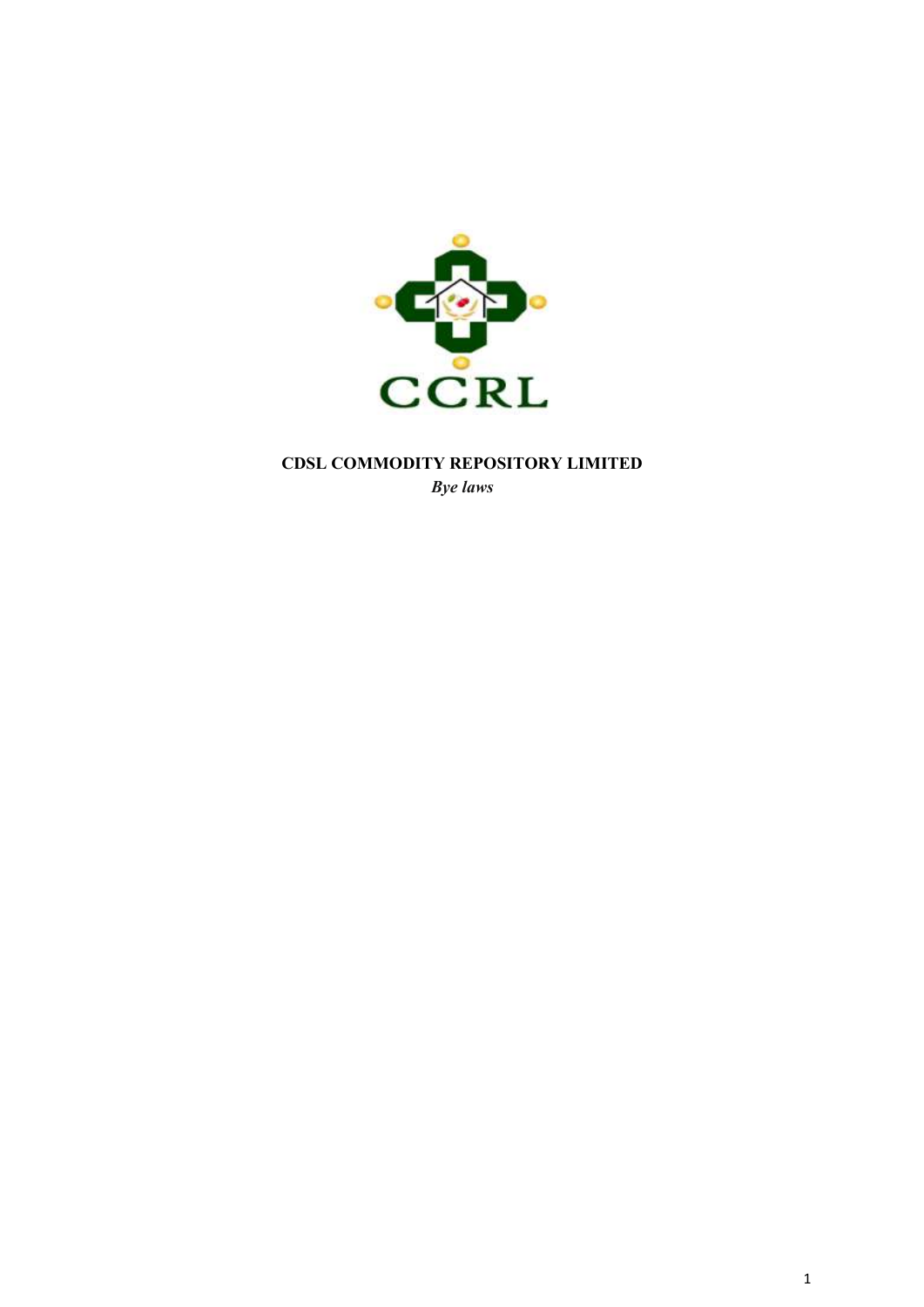The page has been left blank intentionally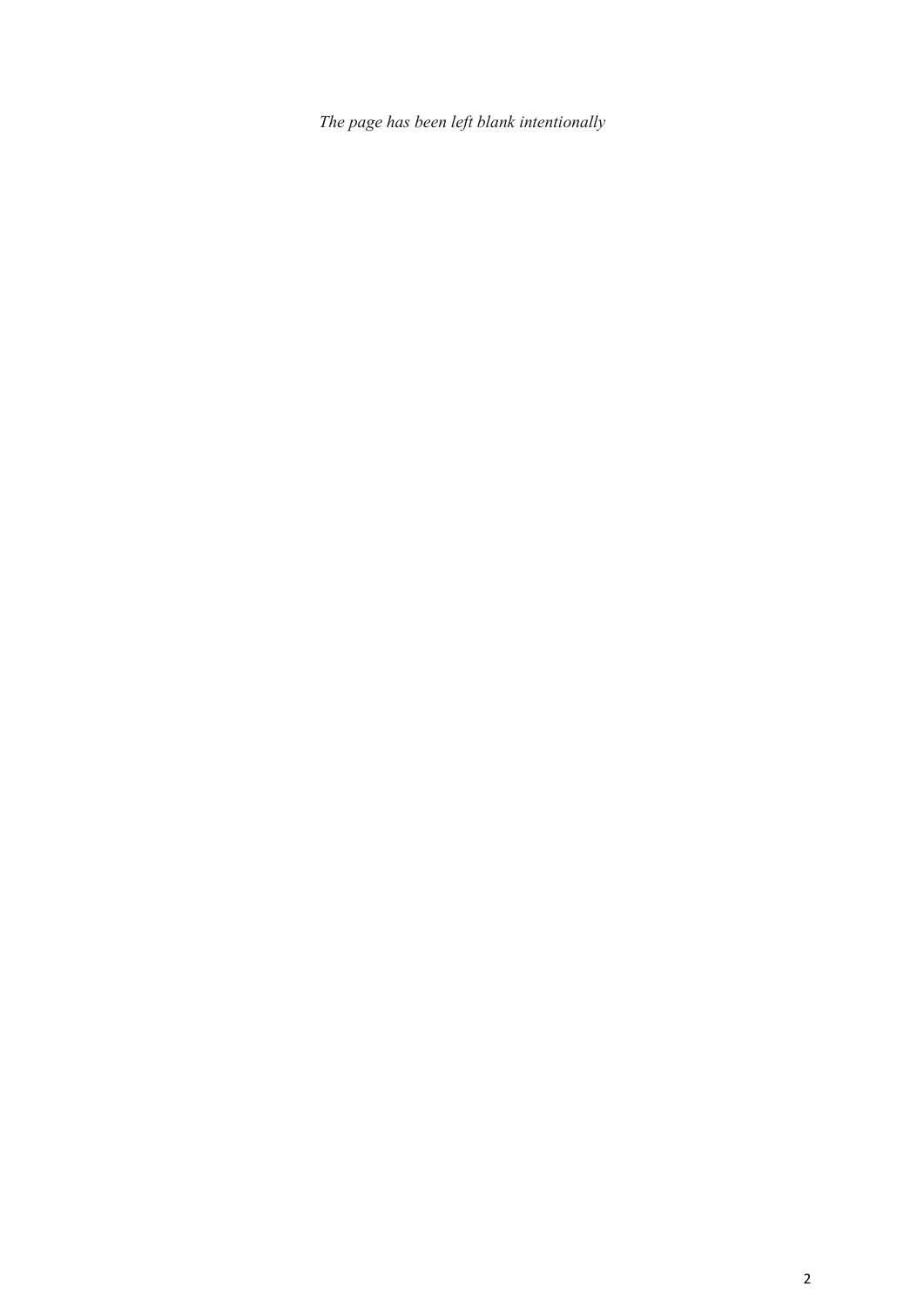### Table of Contents

| 1.       | SHORT TITLE AND COMMENCEMENT                                                                                      | 4                |
|----------|-------------------------------------------------------------------------------------------------------------------|------------------|
| 2.       | <b>DEFINITIONS</b>                                                                                                | $\overline{4}$   |
| 3.       | <b>BOARD OF DIRECTORS</b>                                                                                         | 5                |
|          | POWER OF THE BOARD TO FRAME AND AMEND BYE-LAWS AND                                                                |                  |
| 4.       | <b>BUSINESS RULES</b>                                                                                             | 6                |
| 5.       | <b>EXECUTIVE COMMITTEE</b>                                                                                        | 7                |
|          | OFFICE BEARERS OF THE COMMITTEE/S (EXECUTIVE COMMITTEE AND<br>ADVISORY COMMITTEE) CONSTITUED UNDER THESE BYE-LAWS | 8                |
| 6.<br>7. | MEETINGS OF THE EXECUTIVE COMMITTEE                                                                               | 8                |
| 8.       | POWERS OF THE CHAIRMAN OF THE EXECUTIVE COMMITTEE                                                                 | 9                |
| 9.       | ADVISORY COMMITTEE                                                                                                | $\boldsymbol{9}$ |
| 10.      | FUNCTIONAL COMMITTEES                                                                                             | 9                |
| 11.      | <b>OVERSIGHT COMMITTEES</b>                                                                                       | 11               |
| 12.      | <b>BUSINESS RULES</b>                                                                                             | 13               |
| 13.      | REPOSITORY PARTICIPANT                                                                                            | 14               |
| 14.      | <b>TRANSACTIONS</b>                                                                                               | 30               |
| 15.      | SAFEGUARDS TO PROTECT INTEREST OF CLIENTS                                                                         | 30               |
| 16.      | DEPOSIT AND WITHDRAWAL OF GOODS IN THE WAREHOUSE:                                                                 | 32               |
|          | ISSUANCE, MODIFICATION, TRANSFERABILITY AND CANCELATION OF                                                        |                  |
| 17.      | <b>ELECTRONIC</b>                                                                                                 | 32               |
| 18.      | ELECTRONIC CREDIT AND DEBIT IN THE ACCOUNTS OF CLIENTS                                                            | 33               |
|          | SUSPENSION OF OPERATION OF REPOSITORY ACCOUNT AND/OR AN                                                           |                  |
| 19.      | ELECTRONIC WAREHOUSE RECEIPT                                                                                      | 34               |
| 20.      | <b>TRANSFER OF BALANCES</b>                                                                                       | 35               |
| 21.      | <b>TRANSMISSION OF WAREHOUSE RECEIPT</b>                                                                          | 35               |
| 22.      | <b>PLEDGE</b>                                                                                                     | 36               |
| 23.      | ACCESS TO REPOSITORY SYSTEM BY NON SPECIFIED CLIENTS                                                              | 37               |
| 24.      | RECONCILIATION, ACCOUNTS AND AUDIT                                                                                | 37               |
| 25.      | <b>INSPECTION</b>                                                                                                 | 40               |
| 26.      | DISCIPLINARY JURISDICTION                                                                                         | 42               |
| 27.      | <b>APPEALS</b>                                                                                                    | 47               |
| 28.      | THIRD PARTY CLAIMS                                                                                                | 48               |
| 29.      | DISCLAIMER AND INDEMNITY                                                                                          | 48               |
| 30.      | <b>CONCILIATION</b>                                                                                               | 49               |
| 31.      | <b>ARBITRATION</b>                                                                                                | 49               |
| 32.      | MANNER OF KEEPING INFORMATION AND RECORDS                                                                         | 49               |
| 33.      | PRESERVATION OF CONFIDENTIALITY                                                                                   | 50               |
| 34.      | OBLIGATIONS OF A REPOSITORY ON OUTSOURCING                                                                        | 50               |
| 35.      | <b>LIMITATION OF LIABILITY</b>                                                                                    | 51               |
| 36.      | DEALINGS ON REPOSITORY SYSTEM                                                                                     | 51               |
| 37.      | <b>MISCELLANEOUS</b>                                                                                              | 52               |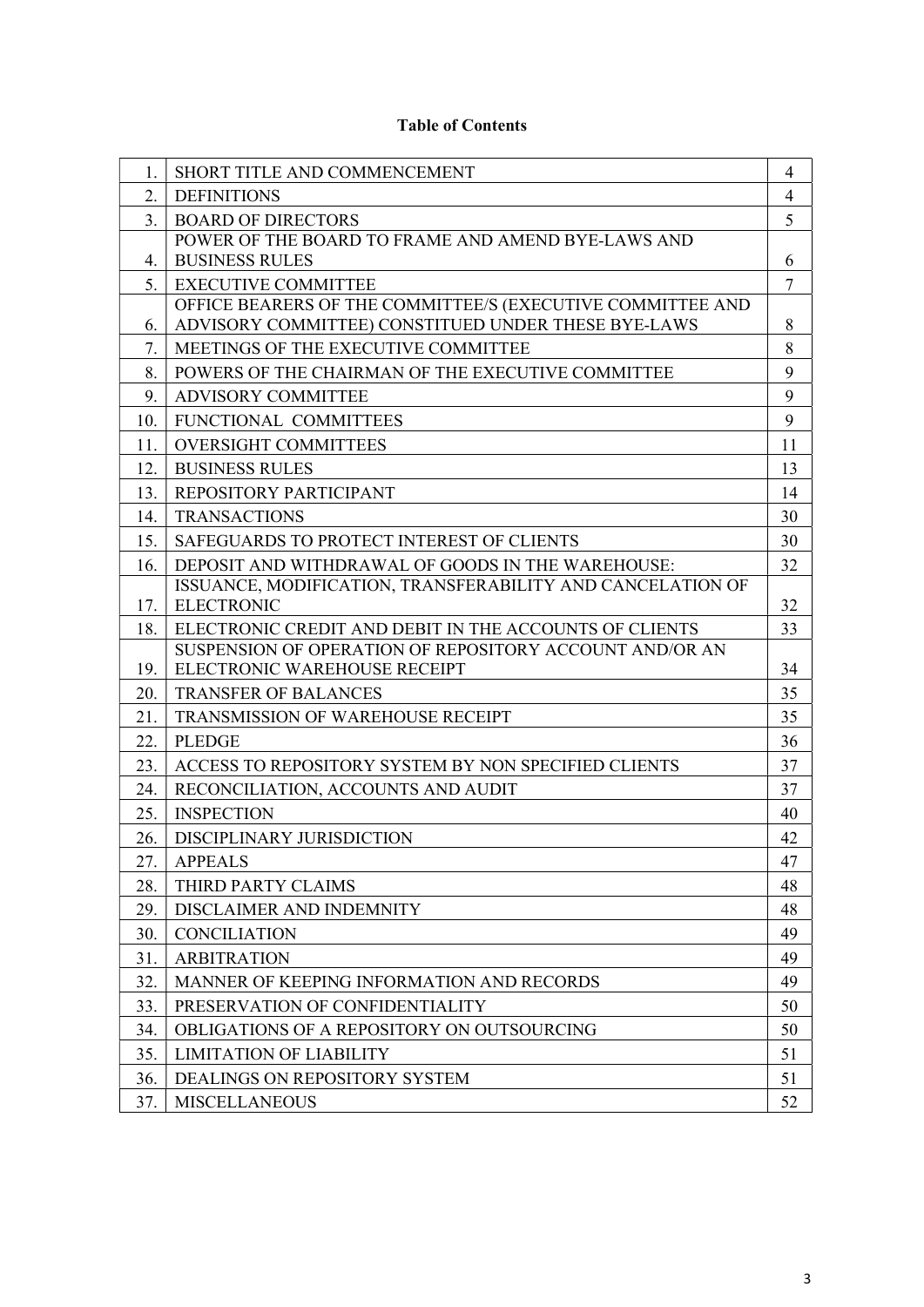## 1. SHORT TITLE AND COMMENCEMENT

- 1.1. These Bye Laws are framed by the CDSL Commodity Repository Limited in exercise of the powers conferred upon it under Clause 13 of Guidelines on Repositories and Creation and Management of Electronic Negotiable Warehouse Receipts dated October 20, 2016 ("Guidelines on Repository") issued by the Warehousing Development and Regulatory Authority ("WDRA" or the "Authority") constituted under the provisions of Warehousing (Development and Regulation) Act, 2007.
- 1.2. These Bye Laws shall be called the Bye Laws of CDSL Commodity Repository Limited
- 1.3. These Bye Laws shall come into effect from the date on which the Byelaws and any amendments thereof, are approved by the Authority.

# 2. DEFINITIONS

## 2.1 UNLESS THE CONTEXT OTHERWISE REQUIRES:-

 2.1.1 "Board or Board of Directors" means the Board of Directors of CDSL Commodity Repository Limited;

 2.1.2 "Business Rules" means and includes such guidelines, circulars and manuals, containing the practices, procedures, functional and operational parameters, relating to each of the core services of the Repository System as approved and notified by the Board of the Repository from time to time;

2.1.3 "Clearing House" means a division of the Exchange or any agency identified by the Exchange or any independent entity such as clearing corporation set up or engaged to act as a facilitator for processing, clearing and settlement of transactions between clearing members /trading members and participants of the recognized Exchange, for transactions effected by them on such exchange(s).

2.1.4 "Client" means a person who has opened an account with the Repository either directly or through the Repository Participant, for availing the core services offered by the Repository.

 2.1.5 "Certificate of Commencement of Business of Repository Participant" means the Certificate issued by Repository to the Repository Participant (RP) for commencement of business of its core services in accordance with the Act, Rules and Regulations of the Authority.

 2.1.6 "Limited Purpose E-Auction" means the process of limited purpose E-Auction as may be prescribed by the Repository for the purpose of conducting Auction on an online electronic platform.

2.1.7 "**Electronic Balance**" with reference to Client shall mean the net balance arrived after debit and credit of Electronic Warehouse Receipts issued by the Warehouseman as reflected in the Repository Account of the Client.

 2.1.8 "Extinguishment of Electronic Warehouse Receipt" means cancellation of the Electronic Warehouse Receipt issued by the Warehouseman for which an electronic credit balance is reflected in the Repository Account on withdrawal of the Goods represented in the said Warehouse Receipt.

2.1.9 "Information" includes data, message, text, images, sound, voice, codes, computer programs, software and databases or micro film or computer-generated micro fiche or any other electronic form;

2.1.10 "Key Managerial Person" shall means–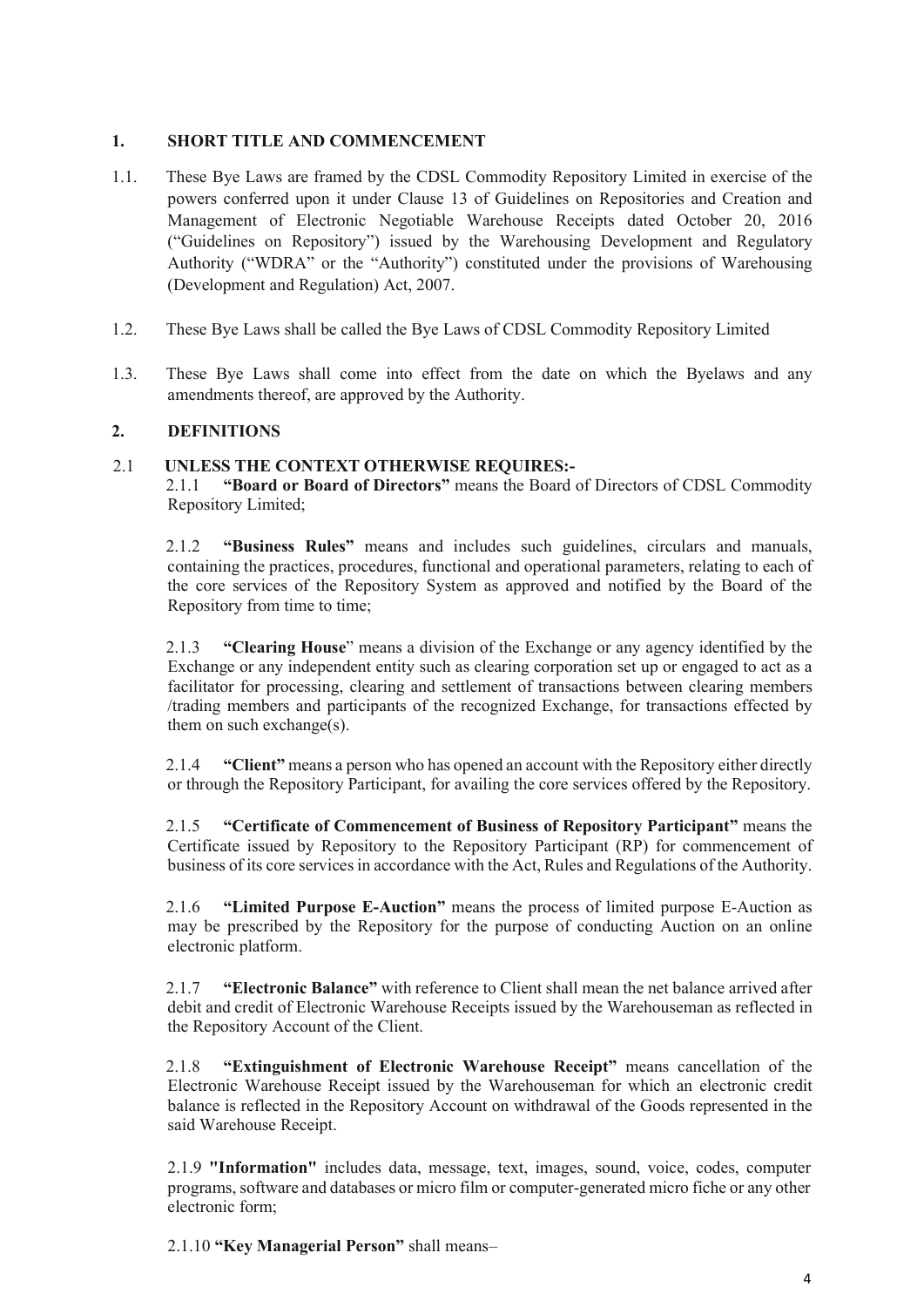- a. the Chief Executive Officer or the Managing Director or the manager;
- b. A Whole-Time Director;
- c. the Chief Financial Officer;
- d. the Company Secretary; and
- e. any other official by whatever name called, who performs the functions of any of the aforesaid officials or functions of a similar nature.

2.1.11 "Electronic Negotiable Warehouse Receipt" means an electronic Warehouse Receipt issued through the Repository by a Warehouseman in an electronic form, to the account of a Depositor/Client maintained by the Repository or Repository Participant, as the case may be, under which the goods represented therein are to be deliverable to the Depositor/Client or order, the endorsement of which has the effect of transfer of goods represented thereby and the endorsee for which takes a good title.

2.1.12 "Electronic Non-negotiable Warehouse Receipt" means an electronic Warehouse Receipt other than an Electronic Negotiable Warehouse Receipt.

2.1.13 "External Person" as defined in 'Guidelines on Repositories and Creation and Management of Electronic Negotiable Warehouse Receipts', as issued by the Authority in 2016 and as modified from time to time.

2.1.14 "Pledgee" means the person having an account with the repository in whose favor the Client/Depositor has pledged the goods as security for the financial assistance.

2.1.15 "Relevant Authority" shall mean the Board of Directors or any Person or authority identified and notified as Relevant Authority for the specified purposes by the Repository.

2.1.16 "Repository" means CDSL Commodity Repository Limited.

2.1.17 "Repository Account" means the account of the Client opened with the Repository directly or through a Repository Participant, for the purposes of dealing with the Electronic Warehouse Receipts issued by the Warehouseman.

2.1.18 "Repository Participant" means a person or an entity appointed as Repository Participant by the Repository under warehousing (Development and Regulation) Act 2007.

2.1.19 "Repository System" means the electronic system of the Repository for the purposes including but not limited to safe and accurate creation, storage, maintenance, cancellation, transfer of Electronic Negotiable Warehouse Receipts and for creation and removal of pledge and limited purpose e-auction thereof;

2.2 Words and expressions used but not defined in the Bye Laws but defined under the Warehousing (Development and Regulation) Act, 2007 (37 of 2007), Rules and Regulations issued by Warehousing Development and Regulatory Authority (the "Authority"),the Guidelines on Repository the Companies Act, 2013, the Securities Contracts (Regulation) Act, 1956, and any amendments, modifications thereto, shall have the same meaning respectively assigned to them under the aforesaid Acts, Guidelines, Rules and Regulations.

#### 3. BOARD OF DIRECTORS

3.1 The Board of Directors of CDSL Commodity Repository Limited, constituted in accordance with the provisions of the Companies Act, 2013and Articles of Association of the Company, may organize, maintain, control, manage, regulate and facilitate the operations of the Repository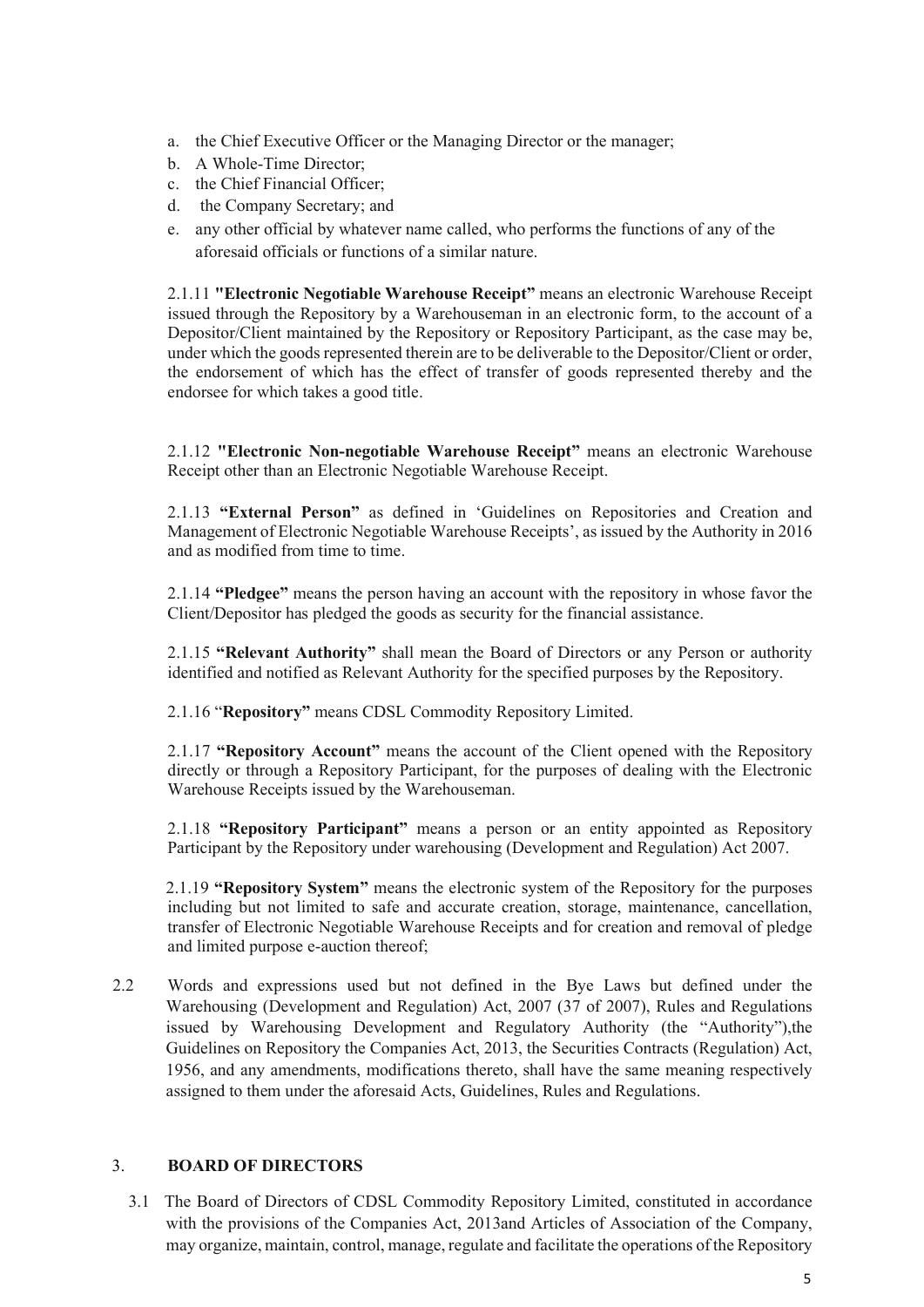and of transactions in the Electronic Negotiable Warehouse Receipts representing the goods, through the Repository Participants of the Repository, subject to the provisions of the Act, Rules, Regulations and Guidelines on Repositories and any other applicable laws, for the time being in force, governing the Repository and its functions.

- 3.2 The Board of Directors shall have the authority to formulate, amend, repeal the Bye Laws and Business Rules and Regulations which are required for effective and smooth functioning, operation and regulation of Core Services of Repository
- 3.3 The Board of Directors may delegate, from time to time, to an Advisory Committee or Executive Committee or such other Functional or Oversight Committees or to the Managing Director or to any person or persons, such of the powers vested in it and upon such terms and conditions as it may think fit, and cancel, withdraw, alter or vary all or any of such powers so delegated.
- 3.4 The Board of Directors shall have the authority to issue directives from time to time to the Executive Committee or Advisory Committee or such other Functional or the Oversight Committees or Managing Director or any other person or persons to whom any powers have been delegated by the Board of Directors, and such directives shall be binding on the Executive Committee, Advisory Committee, other Committees, Managing Director or such other person/ persons as the case may be

# 4. POWER OF THE BOARD TO FRAME AND AMEND BYE-LAWS AND BUSINESS RULES:

- 4.1 The Board of Directors of the Repository shall be entitled to frame and amend the Bye-Laws either on its own or upon the directives of the Authority, as the case may be. Such Bye-Laws and any amendments thereof shall be implemented only after obtaining prior approval of the Authority.
- 4.2 The Board of Directors of the Repository shall be entitled to frame and amend Business Rules of the Repository from time to time. Such Business Rules shall be implemented only after obtaining prior approval of the Authority.
- 4.3 Without prejudice to the generality of the foregoing, the Board of Directors of the Repository shall have power to make Byelaws and Business Rules, amongst other purposes, for all or any of the following matters:
	- a) Conditions for admission as Repository Participants of the Repository;
	- b) Hardware and software requirements;
	- c) Procedure for account opening and other transactions within the Repository;
	- d) Manner of dealing with Warehouseman and creation of Electronic Negotiable Warehouse Receipts balances in the Repository system;
	- e) Procedure for reconciliation;
	- f) Procedure for ensuring safeguards to protect the interests of Repository Participants and Clients;
	- g) Manner of creating and invoking pledges;
	- h) Manner of rectification of errors and omissions;
	- i) Manner of inter-repository transactions
	- j) Manner of reconciliation of records with the warehouseman and between repositories
	- k) Inter se rights and obligations between the Repository and its Clients;
	- l) Fees and charges;
	- m) Procedure for grievance redressal including conciliation and Arbitration;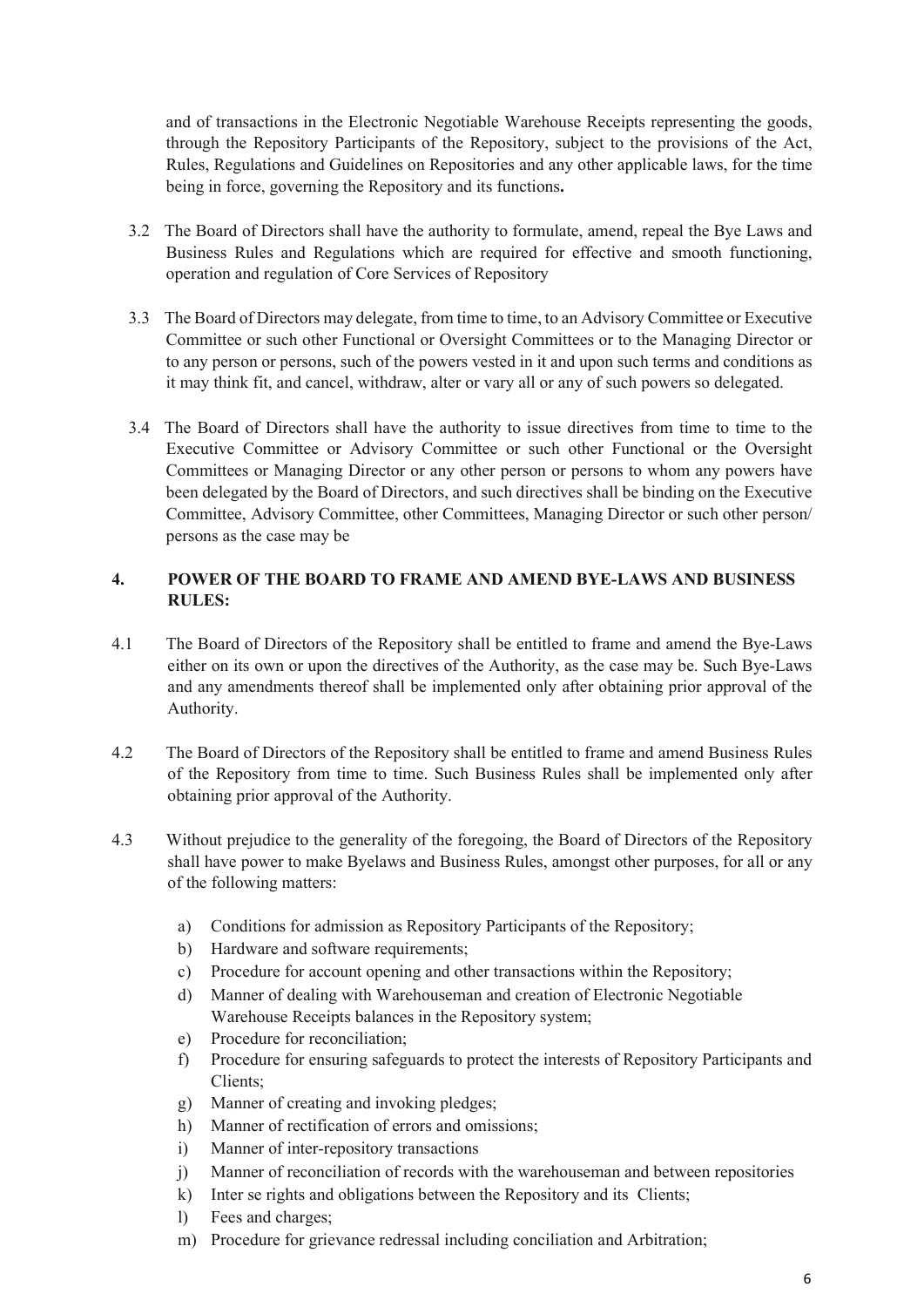- n) Internal control standards including procedure for auditing, reviewing and monitoring;
- o) Record keeping;
- p) Inspections, and audit including systems audit;
- q) Manner of initiating actions against Repository Participants (RP) for failure to perform their duties as per the provisions of the Act, Rules, Regulations and Guidelines made thereunder and the Bye-Laws of the Repository;
- r) Forms for submitting various instructions;
- s) Forms and conditions of contracts to be entered into, and the time, mode and manner of performance of contracts;
- t) Time, place and manner for transacting business on the Repository;
- u) Scale of fees or service charges or the like which Repository Participants can charge;
- v) Settlement of disputes, complaints, claims involving Repository, its Clients subject to the Rules, Byelaws and Regulations including settlement by arbitration in accordance with the Rules, Byelaws and Regulations in force from time to time;
- w) Appointment of Committee or Committees for any purposes of the functioning of the Repository; and
- x) Any other matter not specified above but required for the smooth operation of the Repository System either on its own or as may be directed by the Authority.
- 4.4 The Board of Directors of the Repository shall have power to repeal, delete, amend and/or alter the Bye-Laws and Business Rules or any part thereof from time to time. The Board of Directors of the Repository shall submit copy of the draft of Bye-Laws and Business Rules or the draft of amendment to or modification thereof, as the case may be, to the Authority for its prior approval and shall be effective from the date as notified therein.
- 4.5 Without prejudice to the generality of Bye Law 4.2 above, Repository shall frame Business Rules inter alia, with respect to:
	- 4.5.1 mode of functioning, operation and processes in the Repository System;
	- 4.5.2 norms which shall be required to be followed by the Clients of the Repository System;
	- 4.5.3 for such other matters not specified hereunder but are required for effective operations to provide Core Services of the Repository.

# 5. EXECUTIVE COMMITTEE

- (1) An Executive Committee may be constituted by the Board of Directors for the purpose of managing the day to day affairs of the Repository.
- (2) The Board of Directors of Repository may constitute, re-constitute an Executive Committee to manage the whole or part of the affairs of the Repository in accordance with these Bye-Laws, Business Rules and the terms of reference for Executive Committee could be set out by the Board of Directors of the Repository. The Board of the Repository may also decide to supersede and/or abolish the Executive Committee, if deemed appropriate in public interest.
- (3) The Executive Committee shall consist of not more than 5 members possessing requisite knowledge, experience or qualification on such terms and conditions of appointment, as may be prescribed by the Board from time to time.
- (4) The Executive Committee of the Board of Repository shall consist of: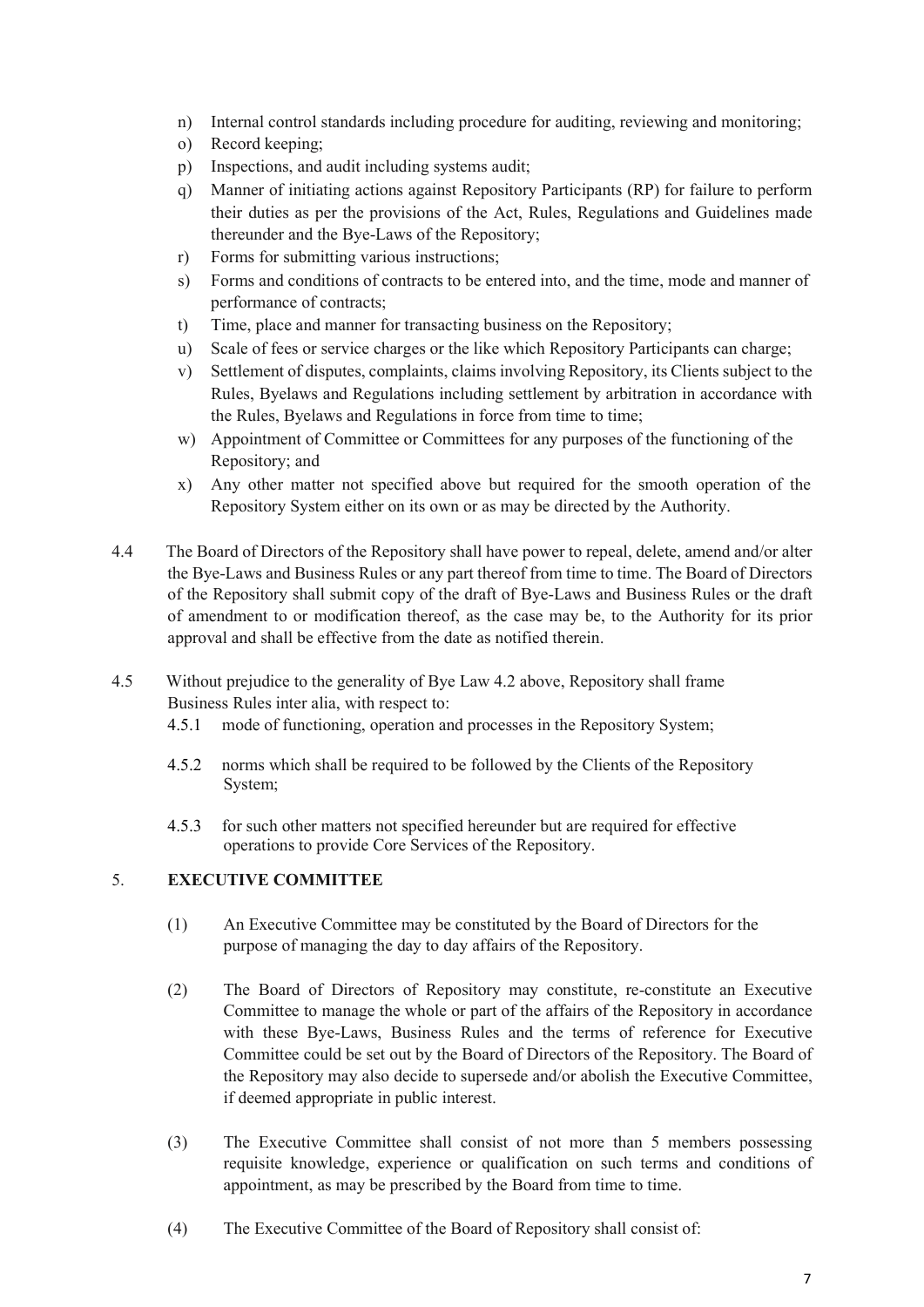- i) The Managing Director of the Company shall be the ex-officio Chairman of the Executive Committee.
- ii) The other members of the Executive Committee would be professionals appointed by the Board
- (5) The Board of Directors of Repository may give such directives from time to time, in relation to the conduct of the affairs of the Company, and such directives shall be binding upon the Executive Committee.
- (6) The Executive Committee may subject to the terms and conditions of delegations by the Board of the Repository and to the extent of such delegation exercise all such powers and do all such acts and things as may be exercised or done by the Board of Repository.
- (7) The Executive Committee may from time to time, constitute sub-committees consisting of two or more of its members which shall report to it on such matters as it may deem fit. The constitution, quorum, and responsibilities of such sub-committees will be determined by the Executive Committee.

## 6. OFFICE BEARERS OF THE EXECUTIVE COMMITTEE CONSTITUED UNDER THESE BYE-LAWS

The Committee shall, from time to time, have the following office bearers namely,

1. A Chairman

.

- 2. The Managing Director of the Repository shall be the Chairman of the Executive Committee.
- 3. In the event of any casual vacancy arising in the office of the Chairman, the Committee shall nominate, from amongst the members, an acting Chairman to fill in the casual vacancy so caused in the post of the Chairman.

# 7. MEETINGS OF THE EXECUTIVE COMMITTEE

- 1. The Chairman of the Executive Committee may, at any time, convene a meeting of the Committee.
- 2. The Executive Committee shall meet at least once in every two months for the dispatch of business, adjourn and otherwise regulate its meetings and proceedings, as it thinks fit.
- 3. The quorum for a meeting of the Executive Committee shall be Two members present personally or through electronic means like video conference
- 4. Provided that where at any time, the number of interested members exceeds two thirds of the total strength, then the number of remaining members, i.e., the number of members not interested shall be the quorum for the meeting.

Explanation: An interested member means any member who is directly or indirectly concerned or interested in the issue or matter to be dealt with at the meeting of the Executive Committee and whose presence shall not count for the purpose of forming the quorum of such meeting.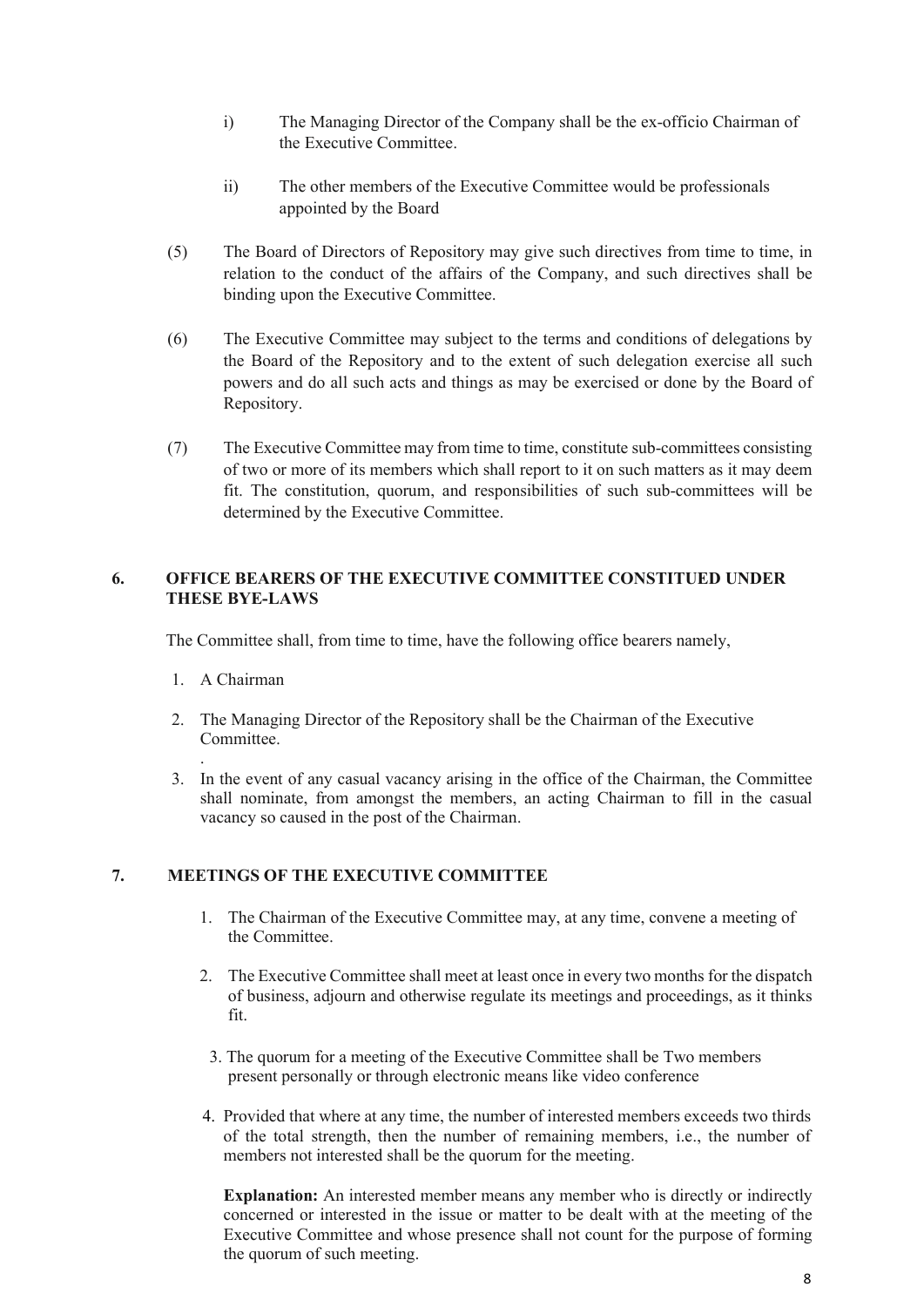- 5. Questions arising at any meeting of the Executive Committee shall be decided by a majority of the votes cast by members present and voting.
- 6. In the case of equality of votes, the Chairman of the Committee shall have a second or casting vote.
- 7. At all meetings of the Executive Committee, the Chairman shall ordinarily preside and in his absence, the members of the Committee present shall choose one from among themselves to be the Chairman of such meeting.

## 8. POWERS OF THE CHAIRMAN OF THE EXECUTIVE COMMITEE

The Chairman of the Executive Committee shall be entitled to exercise any or all of the powers, exercisable by the Committee whenever he is of the opinion that immediate action is necessary, subject to such action being ratified by the Committee within the time stipulated by the Committee.

### 9. ADVISORY COMMITTEE

- i) "Advisory Committee" shall comprise of external market participants of the Repository, Shareholder Directors and the Independent Directors.
- ii) The Advisory Committee shall have all powers as prescribed by WDRA and Board of Directors of the Company including the following:
	- a) Advice macro-strategies for revenue generation.
	- b) Advice on avenues related to core activities of the Repository but are not covered within WDRA guidelines, so that such products/ services can be given to clients.
	- c) Advice suitable steps/ strategies to expand market reach of the Repository.
	- d) Advise the Repository on non-regulatory and operational matters including business strategy, charges and levies, and on the matters governing the powers of the Board.
	- e) Such other matters in the scope as may be referred by the Board of the Repository.
- iii) The Advisory Committee shall hold meetings at such intervals as may be required from time provided that the Committee shall meet at least once in a year.
- iv) The chairperson of the governing board shall be the chairperson of the Committee. The casting vote in the meetings of the Committees shall be with the chairperson of the Committee.
- v) The Quorum for the meeting of the Committee shall be one-third of the total number of members or two whichever is more. The managing director shall be a permanent invitee to every meeting of the Committee. The Committee may invite relevant KMPs and employees of the Repository however, such invitee shall not have any voting rights.
- vi) The decisions of the Committee shall be placed before the subsequent Board Meeting.

### 10. FUNCTIONAL COMMITTEES

The Board of Directors may constitute and re-constitute, from time to time, any Functional Committee or Committees for carrying out such functions and exercising such powers upon such terms and conditions and upon such remuneration as the Board of Directors may think fit in its discretion. Board of the Repository may cancel, withdraw, alter or vary all or any of the powers and functions of any such Functional Committee.

#### 10.1 Repository Participant Selection Committee

i) "Repository Participant Selection Committee" shall be a Functional Committee of the Company and shall comprise of maximum of two Key Management Personnel (KMPs) of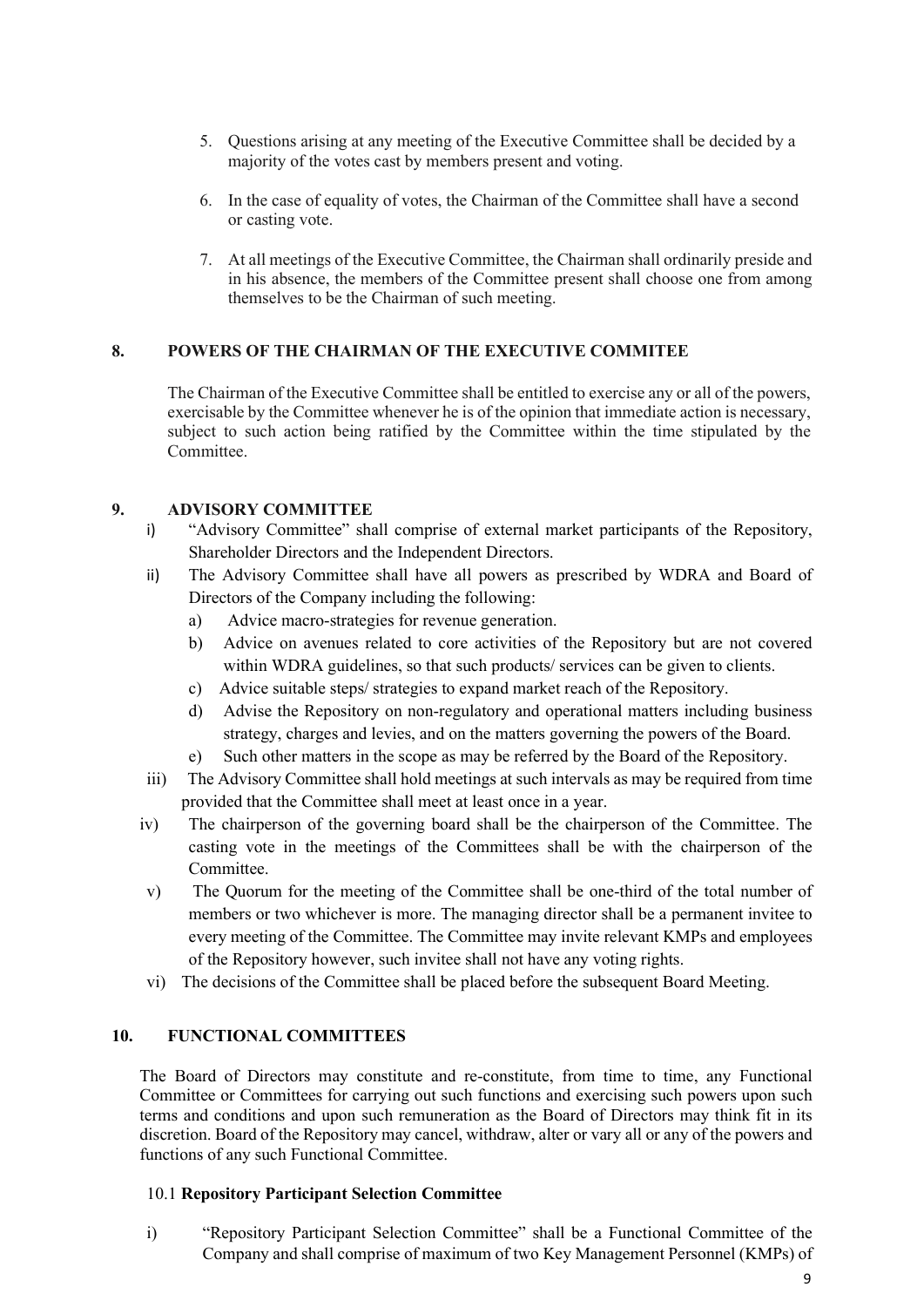the Repository one of which shall necessarily be the Managing Director of the Repository. The Committee may also include senior executives from CDSL and independent external persons.

- ii) The Repository Participant Selection Committee shall have all the powers as prescribed by WDRA and Board of Directors of the Repository including the following:
	- a) To scrutinize, evaluate, accept or reject applications for admission of Repository Participants ("RPs") transfer of membership as well as approve voluntary withdrawal of membership;
	- b) Formulate policy to deal with any disciplinary matters relating to the Repository Participants. This shall include termination / disciplinary action against Repository Participants, suspending, expelling or imposing penalty on the participant, freezing the account of the participant, among others.
	- c) To deal with disciplinary matters as detailed in the clause 26 of the Bye-laws.
	- d) Based on the laid down policy, consider cases of violations observed during inspection etc. and impose appropriate regulatory measures including suspension of the Repository Participant.
	- e) While imposing the regulatory measure, the Committee shall adopt a laid down process, based on the 'Principles of natural justice'.
	- f) Such other matters in the scope as may be referred by the Board of the Repository.
- iii) The Repository Participant Selection Committee shall hold meetings at such intervals as may be required from time to time provided that the Committee shall meet at least once in a year.
- iv) The Managing Director of the Repository shall chair the meeting of the Committee, in absence of Managing Director, the members present at each meeting shall elect a Chairperson amongst themselves. The casting vote in the meetings of the Committee shall be with the chairperson of the Committee.
- v) The Committee shall comprise of minimum 3(three) members. The quorum for the meeting of Committee shall be either two members or one third of the members of the Committee, whichever is more. The Committee may invite relevant KMPs and employees of the Repository, however such invitee shall not have any voting rights
- vi) The decisions of the Repository Participant Selection Committee shall be placed before the subsequent Board Meeting.

## 10.2 Depositors or Clients Grievance Redressal Committee

- i) "Depositors or Clients Grievance Redressal Committee" shall be a Functional Committee of Repository and shall comprise independent external person/s with qualifications in the area of technology, law, finance, accounts, economics, management or administration and experience in financial services, including commodity market. For claims of up to Rs.25 lakhs the Committee shall comprise of a single person while for claims above Rs.25 lakhs the Committee shall comprise three persons.
- ii) The members of the Committee shall not be associated with a Repository participant in any manner.
- iii) The disclosures and code of conduct prescribed under Guidelines on Corporate Governance for the Repositories registered for Creation and Management of Electronic Negotiable Warehouse Receipts dated 23rd April, 2019 issued by the WDRA, shall be applicable, as far as may be, to members of the Committee also.
- iv) The Depositors or Clients Grievance Redressal Committee shall have all powers as prescribed by WDRA and the Board of Directors of the Repository including the following:
	- a) Deal with the complaints referred to it by commodity exchanges, clearing corporations, financial institutions, Warehousemen, Repository Participants, hear the parties and resolve their complaints.
	- b) Such other matters in the scope as may be referred by the Board of the Repository.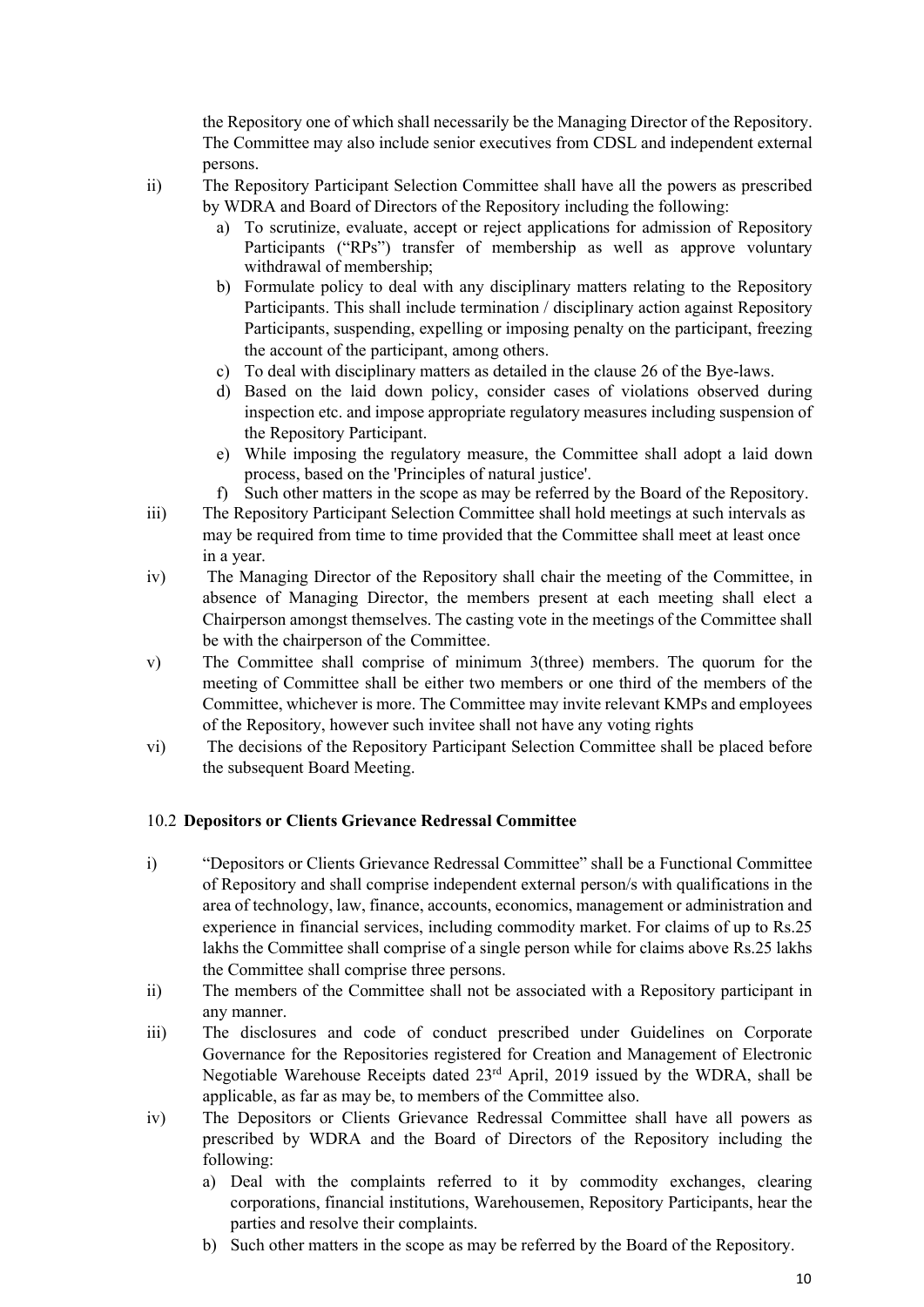- v) The Depositors or Clients Grievance Redressal Committee shall hold meetings at such interval as may be required from time to time.
- vi) The Managing Director shall be a permanent invitee to every meeting of the Committee
- vii) The decisions of the Depositors or Clients Grievance Redressal Committee shall be placed before the subsequent Board Meeting.

## 11. OVERSIGHT COMMITTEES

 The Board of Directors may also constitute, from time to time, any Oversight Committee or Committees for carrying out such functions and exercising such powers upon such terms and conditions and upon such remuneration as the Board of Directors may think fit. It may cancel, withdraw, alter or vary all or any of the powers and functions of any of the functional Committee.

#### 11.1 Committee on Technology

- i) "Committee on Technology" shall be an Oversight Committee of the Repository and shall comprise of at least two Independent Directors, independent external persons proficient in technology and such other Shareholder Directors, Key Managerial Personals, or senior officials from business, operations and technology as may be appointed by the Board of Directors.
- ii) The Committee on Technology shall have all powers as prescribed by WDRA and Board of Directors of the Repository including the following:
	- a) Monitor whether the technology used by the Repository remains up to date and meets the evolving needs.
	- b) Monitor the adequacy of system capacity and its efficiency.
	- c) Look into the changes being suggested to the existing software/hardware
	- d) Investigate into the problems of computerized Repository system, such as hanging/ slowdown/ breakdown or any other issue issue/ problem reported by any stakeholder (RP/ depositor/ warehouse/ clearing corporation) or WDRA.
	- e) Ensure that transparency is maintained in disseminating information regarding slowdown/break down in the Repository system.
	- f) The Committee on Technology may submit a report to the Board of the Repository. The Board will deliberate on the report and suitable action/ remedial measure will be taken.
	- g) Explain any system outage related incidents to the Board of the Repository.
	- h) Review the implementation of the Board approved cyber security and resilience policy and its framework.
	- i) Review and recommend actions to the Board on all audit reports related to technology which are undertaken by the company and/ or directed by WDRA.
	- i) Such other matters in the scope as may be referred by the Board of the Repository.
- iii) The Committee on Technology shall hold meetings at such intervals as may be required from time to time provided that the Committee shall meet at least once in a year.
- iv) The chairperson of the Committee shall be an Independent Director. The casting vote in the meetings of the Committee shall be with the chairperson of the Committee.
- v) The quorum for the meeting of the Committee shall be either two members or one third of the members of the Committee, whichever is more. . The Managing Director shall be a permanent invitee to every meeting of the Committee. Whenever required, the Committee may invite relevant KMPs and employees of the Repository. However, such invitee shall not have any voting rights.
- vi) The decisions of the Committee on Technology shall be placed before the subsequent Board Meeting.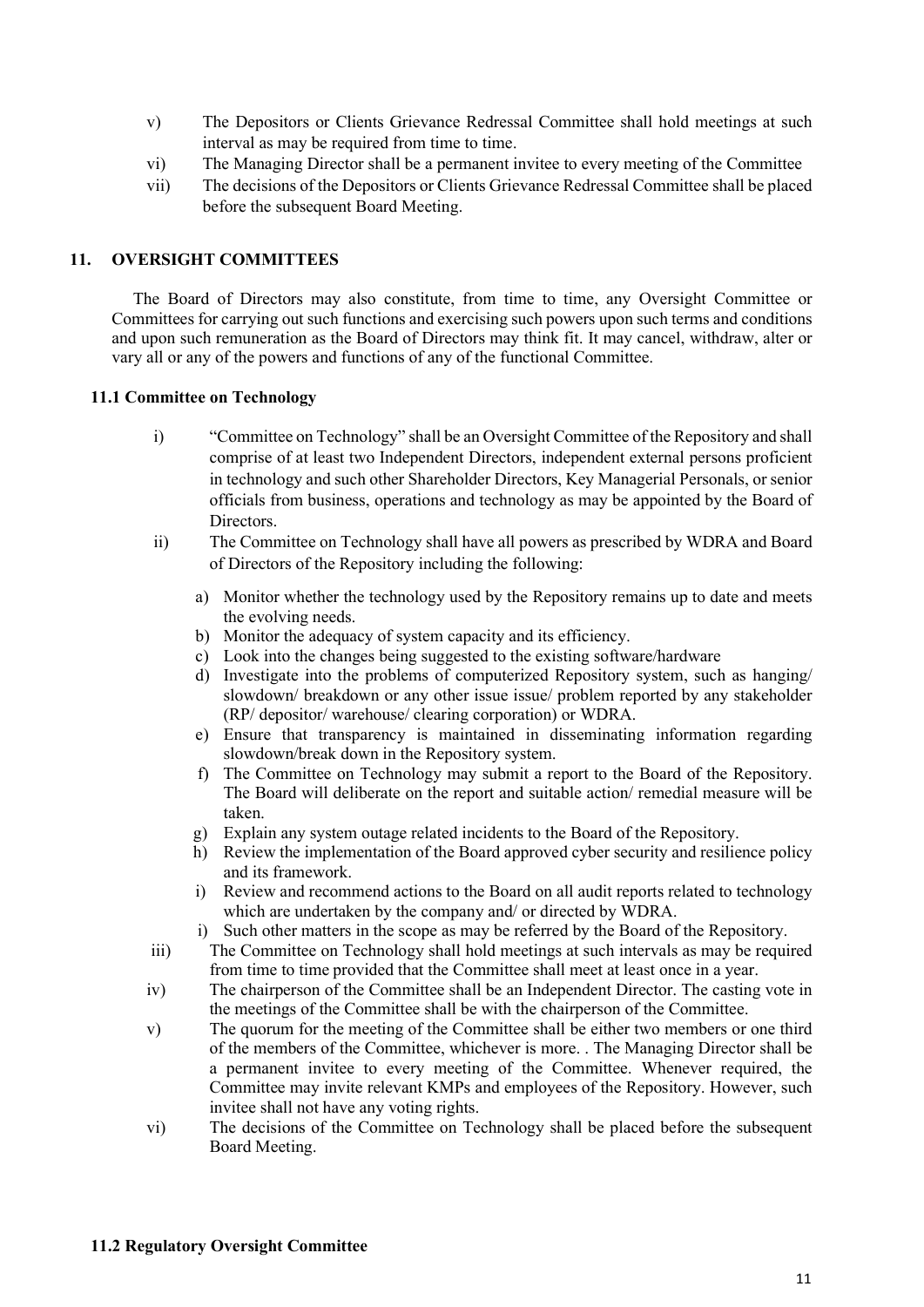- i) "Regulatory Oversight Committee" shall be an Oversight Committee of the Repository and shall comprise of Independent external persons, shareholder Directors and at least two Independent Directors and such other members as may be appointed by the Board of Directors of Repository from time to time. The total number of Independent Directors shall not be less than the total number of independent external persons. The KMPs can be the invitees to the Regulatory Oversight Committee, but shall not have right to vote at the meeting of the Committee
- ii) The Regulatory Oversight Committee shall have all the powers as prescribed by the WDRA and the Board of Directors of the Repository including the following:
	- a) To lay down procedures for the implementation of the code and prescribe reporting formats for the disclosures required under the code.
	- b) To oversee implementation of Code of Ethics by the Directors and Key Managerial Persons.
	- c) To periodically monitor the dealings in Commodity/Securities market by the Key Management Personnel;
	- d) d) To periodically monitor the trading conducted by firms/corporate entities in which the directors hold twenty percent or more beneficial interest or hold a controlling interest; e)
	- e) To review complaint resolution process and status of redressal of grievances of account holders, Repository Participants, with respect to repository operations. This shall include review of complaints remaining unresolved over long period of time, estimate the adequacy of resources, amongst others.
	- g) Annual review of arbitrators and arbitration awards (both quantum and quality of the awards);
	- h) To monitor compliance with WDRA Regulations, and other applicable rules and regulations.
	- i) To review the fees and charges levied by the Repository.
	- j) Review the actions taken to implement the suggestions of WDRA Inspection Reports, place the same before the Governing Board of the Company;
	- k) To follow up and ensure compliance/implementation of the inspection observations
	- l) Such other matters in the scope as may be referred by the Board of the Repository.
- iii) The Regulatory Oversight Committee shall hold meetings at such intervals as may be required from time to time provided that the Committee shall meet at least once in a year.
- iv) The chairperson of the Committee shall be an Independent Director. The casting vote in the meetings of the Committee shall be with the chairperson of the Committee.
- v) The quorum for the meeting of the Committee shall be either two members or one third of the members of the Committee, whichever is more. . The Managing Director shall be a permanent invitee to every meeting of the Committee Whenever required, the Committee may invite other relevant KMPs and employees of the Repository. However such invitee shall not have any voting rights.
- vi) The decisions of the Regulatory Oversight Committee shall be placed before the subsequent Board Meeting.

## 11.3 Risk Management Committee

- i. "Risk Management Committee" shall be an Oversight Committee of the Repository and shall comprise Independent External persons, Shareholder Directors and at least two Independent Directors.
- ii. The Risk Management Committee shall have all powers as prescribed by the WDRA and the Board of Directors of the Repository including the following:
	- a) The Committee should be active and meet periodically to continuously identify, evaluate and assess applicable risks in repository system through various sources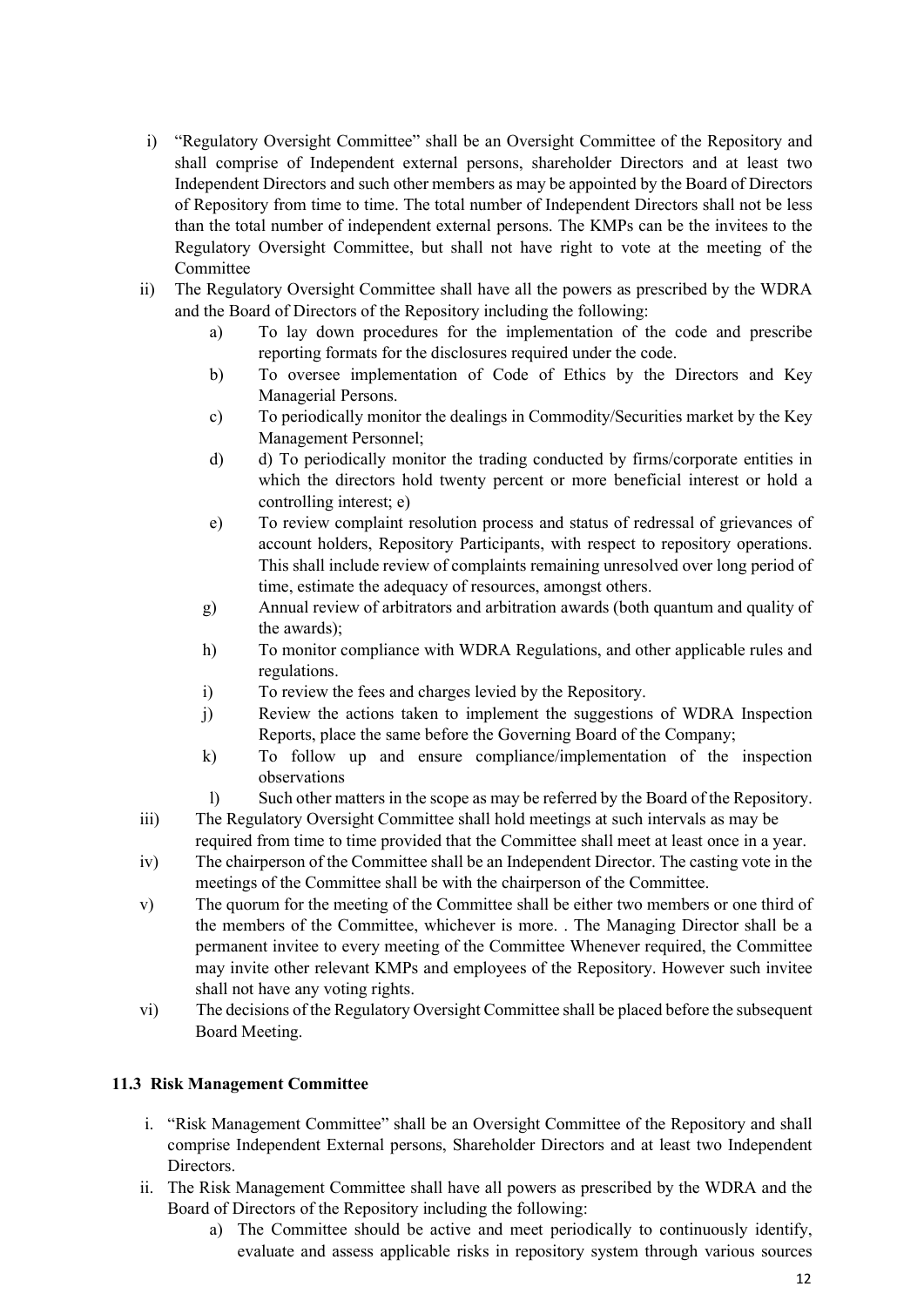such as investors complaints, inspections, system audit etc. and suggest measures to mitigate risk wherever applicable

- b) The Committee shall monitor and assess the adequacy and effectiveness of the risk management framework and the system of internal control;
- c) The Committee shall review and update the risk management framework periodically.
- d) To formulate a detailed risk management policy which shall be approved by the governing Board;
- e) To review the Risk Management Framework & risk mitigation measures from time to time;
- f) To monitor and review enterprise-wide risk management plan and lay down procedures to inform Board members about the risk assessment and minimization procedures;
- g) The head of the risk management department shall report to the risk management Committee and to the managing director of the Company;
- h) The Risk Management Committee shall monitor implementation of the risk management policy and keep the Board and the governing board informed about its implementation and deviation, if any;
- i) To assess and monitor the risks pertaining to cyber security;
- j) To assess and mitigate the risk involved in activities of the Repository and RPs.
- k) To monitor and review the risk management plan and other functions as it may deem fit such function shall specifically cover cyber security.
- l) Advice on checks and balances which are needed for a robust system.
- m) Advice Suitable process management strategies
- n) Advice Procedures for inclusive approach with warehouse, RP's and clients
- o) Such other matters in the scope as may be referred by the Board of the Repository.
- iii. The Risk Management Committee shall hold meetings at such intervals as may be required from time to time provided that the Risk Management Committee shall meet at least once in a year.
- iv. The chairperson of the Committee shall be an Independent Director. The casting vote in the meetings of the Committee shall be with the chairperson of the Committee.
- v. The quorum for the meeting of the Committee shall be either two members or one third of the members of the Committee, whichever is more. . The Managing Director shall be a permanent invitee to every meeting of the Committee Whenever required, a committee may invite other relevant KMPs and employees of the Repository. However, such invitee shall not have any voting rights.
	- vi. The decisions of the Risk Management Committee shall be placed before the subsequent Board Meeting.

## 12 BUSINESS RULES

- 12.1 The Board of Directors shall formulate Business Rules for providing the Core Services of the Repository and to regulate the functioning and operations of the Clients of the Repository with powers to amend and / or alter such Business Rules. Provided however that, no Business Rules and Regulations shall come into operation except as provided under Byelaw 4.3.
- 12.2 Without prejudice to the generality of Bye Law 12.1 above, the Board of Directors may formulate Business Rules inter alia, with respect to :-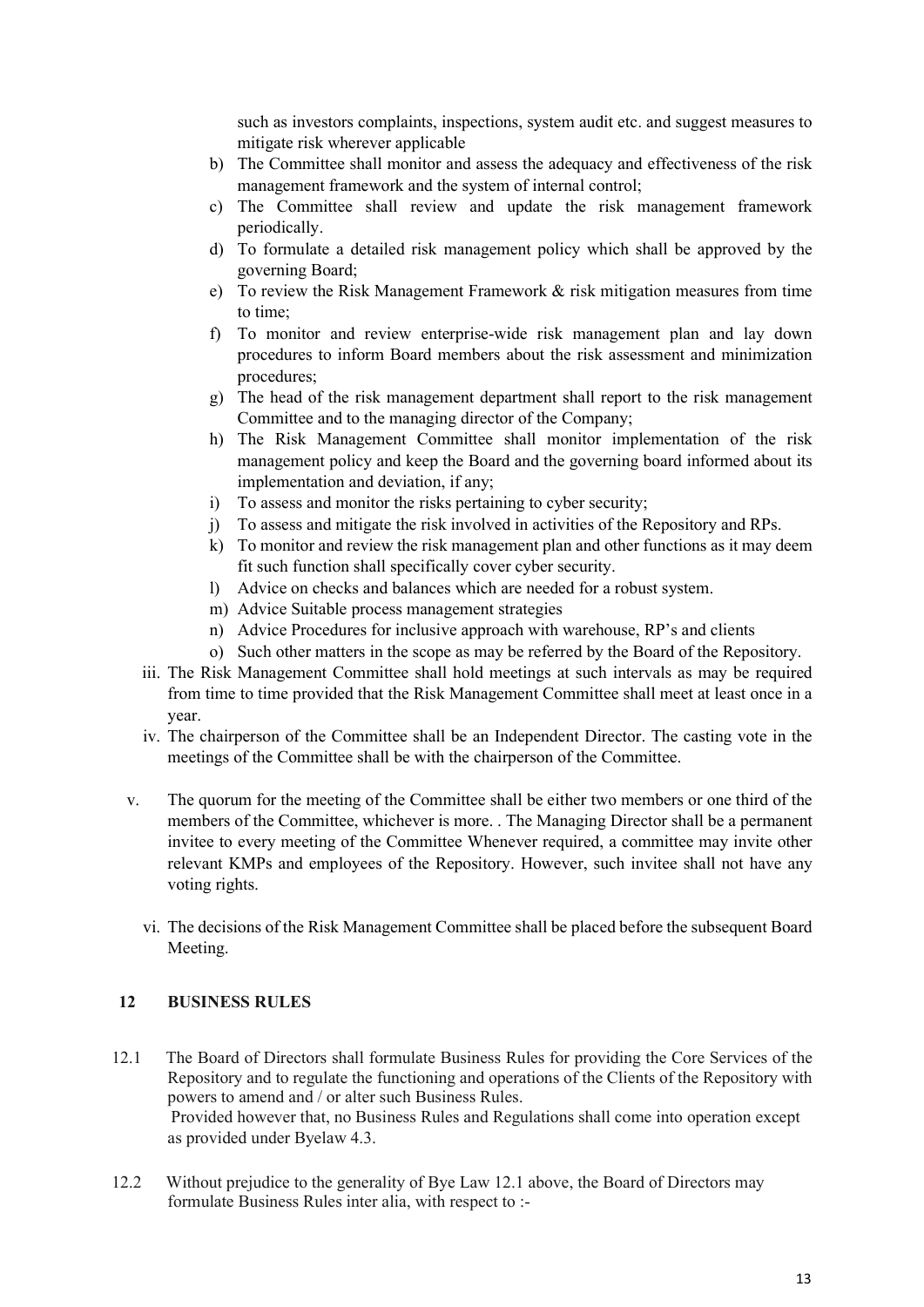- 1. Determination from time to time, as to the fees, system usage charges, deposits, margins and other monies payable to the Repository by Clients.
- 2. Norms and procedures for opening of Clients other than Repository Participant.
- 3. Norms, terms and conditions which shall be required to be followed and complied by the Clients while acting as such;
- 4. administration, maintenance and investment of the corpus of the Fund(s) set up by the Repository, including the Contingency/Client Protection Fund;
- 5. dissemination of information, announcements to be placed on the Repository system;
- 6. manner in which the accounts of the Repository Participant shall be reconciled with the records of the Repository on a daily basis;
- 7. requirements for submission of periodic returns by Repository Participant to the Repository on its activities in relation to the Repository;
- 8. manner and form in which the Repository Participant shall maintain electronic means of communication with the Repository
- 9. manner and format in which every Repository Participant shall submit various requests / instructions to the Repository and periodic returns by the Repository Participant to the Repository;
- 10. Administration and operation of the reserves created by the Repository including " Client Protection Reserve";
- 11. any other matter as may be decided by the Board of Directors.
- 12. The Advisory Committee may, from time to time, recommend to the Board of Directors, any additional requirements in the Business Rules in the interest of the Clients

### 13. REPOSITORY PARTICIPANT

A Repository, may avail the services of a Repository Participant for the following purposes:

- 1. to identify through documentary and/ or physical verification, on behalf of the Repository, the identity and address of the Depositor / Client opening an account in the Repository
- 2. to facilitate the opening, management and closing of accounts of Clients on the Repository;
- 3. to facilitate the issue, modification, transfer, pledge and limited purpose e-auction of Electronic Negotiable Warehouse Receipts; and
- 4. to facilitate the issue and modification of Electronic Negotiable Warehouse Receipts; and
- 5. such other incidental and ancillary purposes as may be specified by the Repository from time to time.

#### 13.1 ADMISSION OF A REPOSITORY PARTICIPANT

13.1.1 Any person desiring to become a Repository Participant shall file an application with Repository for grant of certificate of commencement of services of Repository Participant, in the prescribed manner as notified by the Repository from time to time.

13.1.2 The application shall be accompanied by such fees, security deposits and/or such other sums of money as specified by the Repository from time to time.

13.1.3 Every applicant whose application has been received by the Repository within such time as may be prescribed in the Business Rules and meeting the norms and criteria as may be prescribed by the Repository shall be eligible to become a Repository Participant.

Provided that if the applicant is already registered as a Repository Participant through another Repository, the Repository may admit such Repository Participant subject to such norms and criteria as may be prescribed by the Repository from time to time.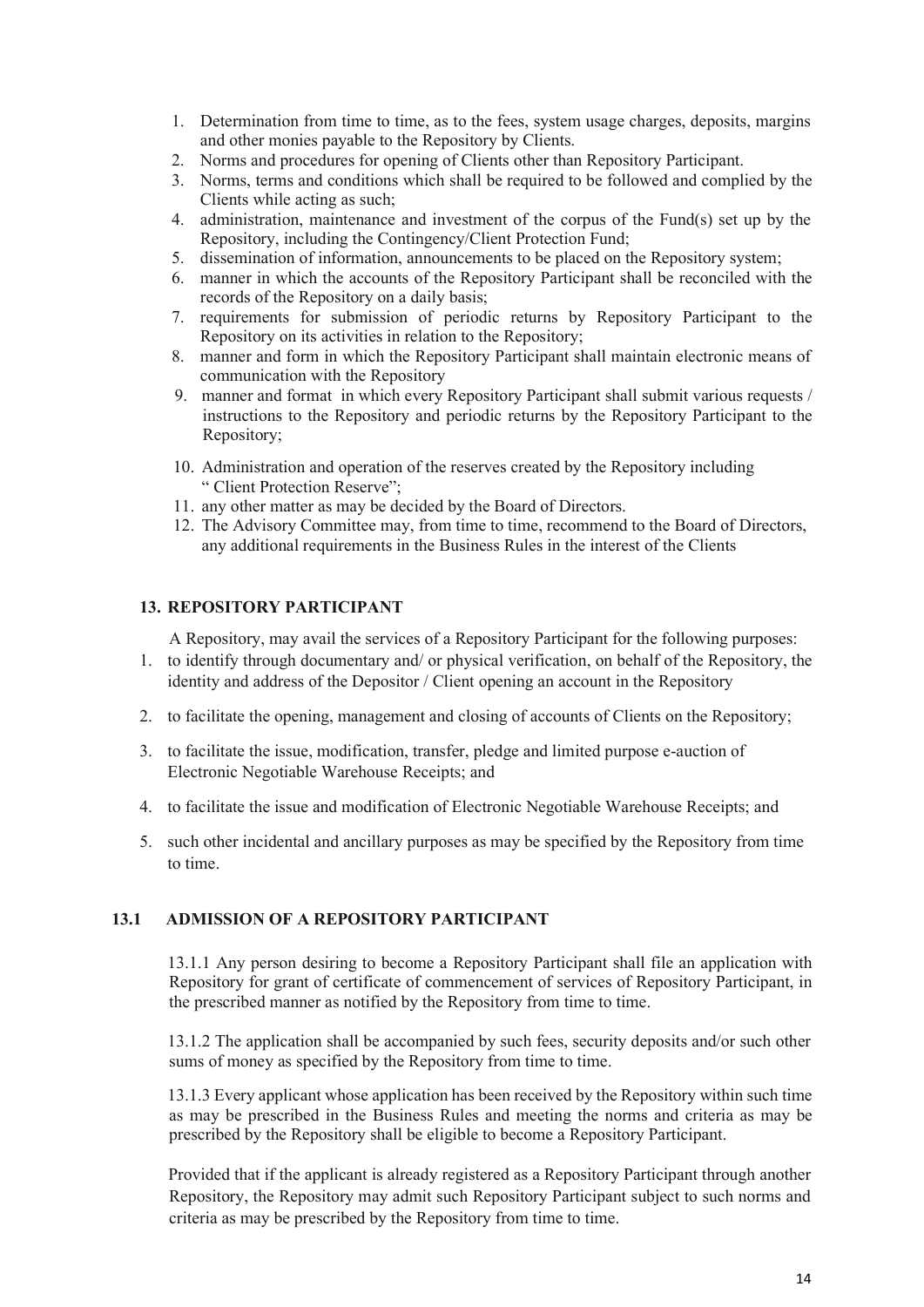13.1.4 An application which is not complete in all respects and does not conform to the instructions specified shall be rejected. The Repository may, before rejecting any application, give the applicant, in writing, an opportunity to remove the objections, within such time as may be recommended by the Repository Participant Selection Committee.

13.1.5 The Repository may require the applicant to furnish such further information or clarification as may be required within such time as it may specify. On failure to provide any information within the time provided or such further time as may be granted, the application will be deemed to have been rejected.

13.1.6 The Managing Director of the Repository or RP Selection Committee of the Repository may approve or reject any application as it may deem fit in its absolute discretion. The applicant may appeal to the Board of Directors of the Repository against the decision of the Managing Director or RP Selection Committee in this regard and the decision of the Board in this regard shall be final.

13.1.7 The applicant shall become a Repository Participant with effect from the date on which the Managing Director or the RP Selection Committee or The Board of Directors, as the case may be, approves the admission of such applicant and issues the Certificate of Commencement of Service of Repository Participant.

 $13.1.8$  The Repository may accept or reject such application and shall, if the application is rejected, set out in writing the grounds for such rejection. The Repository shall convey the grounds on which the application has been rejected to the applicant. The applicant may appeal to the Board of Directors against such rejection and the decision of the Board of Directors in this regard shall be final.

## 13.2 ADMISSION CRITERIA

13.2.1 An applicant shall be eligible to become a Repository Participant of the Repository, provided it meets the criteria as set forth thereof in the Business Rules by the Repository from time to time, if any.

13.2.2 The Repository may specify the fit and proper criteria for Repository Participants from time to time, and the Repository Participants shall be bound by the same.

13.2.3 A Repository may appoint as its Repository Participants any of the following –

- a. a bank, or financial institution licensed under the Banking Regulation Act, 1949 and the Reserve Bank of India Act, 1934;
- b. any intermediary registered with the Securities and Exchange Board of India;
- c. a warehouseman meeting the requirements that the Repository may specify, after such requirements for warehouseman have been approved by the Authority; and
- d. any entities regulated by PFRDA, IRDA, or any other class of persons permitted to act as a Repository Participant by the Authority from time to time.

13.2.4 The eligibility criteria for admission as a Repository Participants shall be such as may be notified by the Repository from time to time.

13.2.5 Notwithstanding the eligibility criteria as specified in Bye-Law 13.2, the Applicant:

a. shall furnish information and details of its business history including the background and experience of directors and promoters of the applicant in the manner and format as may be prescribed.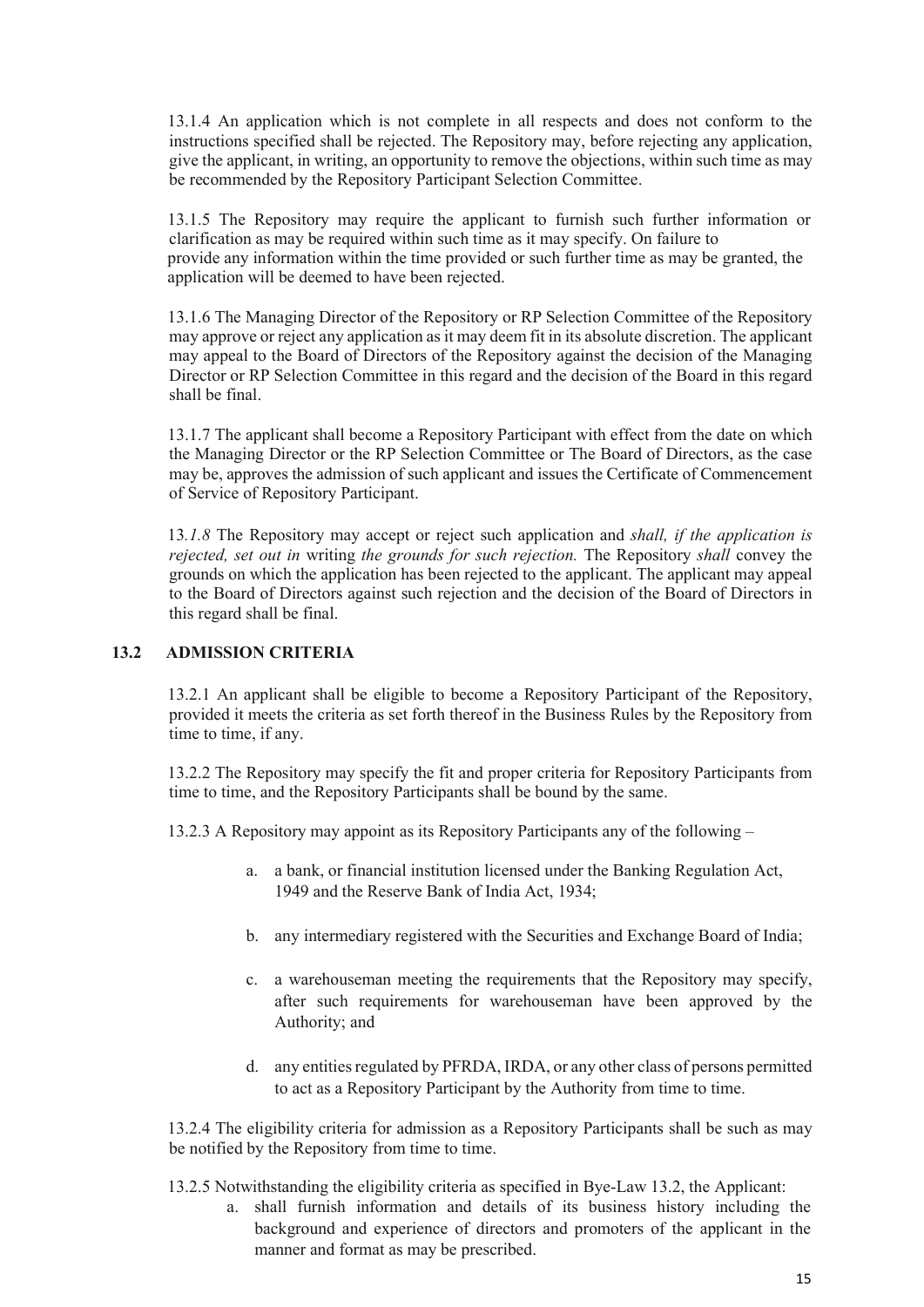- b. shall not have been convicted in any of the five years immediately preceding the filing of the application in any matter involving misappropriation of funds and securities, theft, embezzlement of funds, fraudulent conversion or forgery;
- c. shall not have been expelled, barred or suspended by the Authority, Securities and Exchange Board of India, self-regulatory organization, or any recognized stock exchange; provided however that, if a period of three years or more has elapsed since such punishment was imposed, the Repository may, in its discretion consider such application;
- d. shall meet the minimum net worth as may be specified by the Repository from time to time.
- e. shall be required to furnish details of its Board of Directors/ authorized officials, who shall be responsible for acting on behalf of the Repository Participant;
- f. shall submit an undertaking that the applicant is aware of the operational, functional and technical aspects of the Repository and is competent to perform the functions of the Repository Participant.
- g. shall appoint a compliance officer meeting the qualifications and experience as may be specified by the Repository with such time as may be permitted.
- h. shall have adequate office space exclusively for Repository operations. The applicant shall also furnish details of its main office, address, e-mail id, and phone number(s). Provided however, it shall be the sole discretion of the Repository to decide whether in its opinion, the applicant has adequate infrastructure facilities at the time of granting admission;
- i. shall make adequate arrangements for conducting effective and safe Repository operations including security measures, software and hardware requirements, risk containment and insurance requirements, as specified by the Repository;
- j. In case of warehouses, being appointed as Repository Participant, such Repository Participant shall segregate its operations as the Repository Participant from its warehouse operations completely, which includes both at the technology and operational level.

13.2.6 for the purpose of satisfying itself regarding the eligibility of the applicant to become a Repository Participant, the Repository may carry out an inspection of the office and facilities of the applicants either on its own or through such other agency as may be appointed in accordance with the norms prescribed by the Board of Directors of Repository;

13.2.7 The repository may conduct entrance examination and/or interviews to examine the knowledge of Repository Participants.

Explanation: Applicant for the purpose of this Byelaw shall include any person or individual who is a partner of a partnership firm under the Partnership Act or the LLP, a director of company formed under companies Act 2013 and includes the Key Managerial Persons.

#### 13.3RIGHTS AND OBLIGATIONS OF REPOSITORY PARTICIPANT

13.3.1 Every Repository Participant found eligible for admission as a Repository Participant shall execute an Agreement as prescribed by the Repository within such time as may be specified by the Repository.

13.3.2 The Repository Participant shall execute any supplemental agreement or fresh agreement as may be required by the Repository from time to time.

13.3.3 A Repository Participant while conducting any business with a Client shall act diligently and shall be responsible for all its acts to the Repository.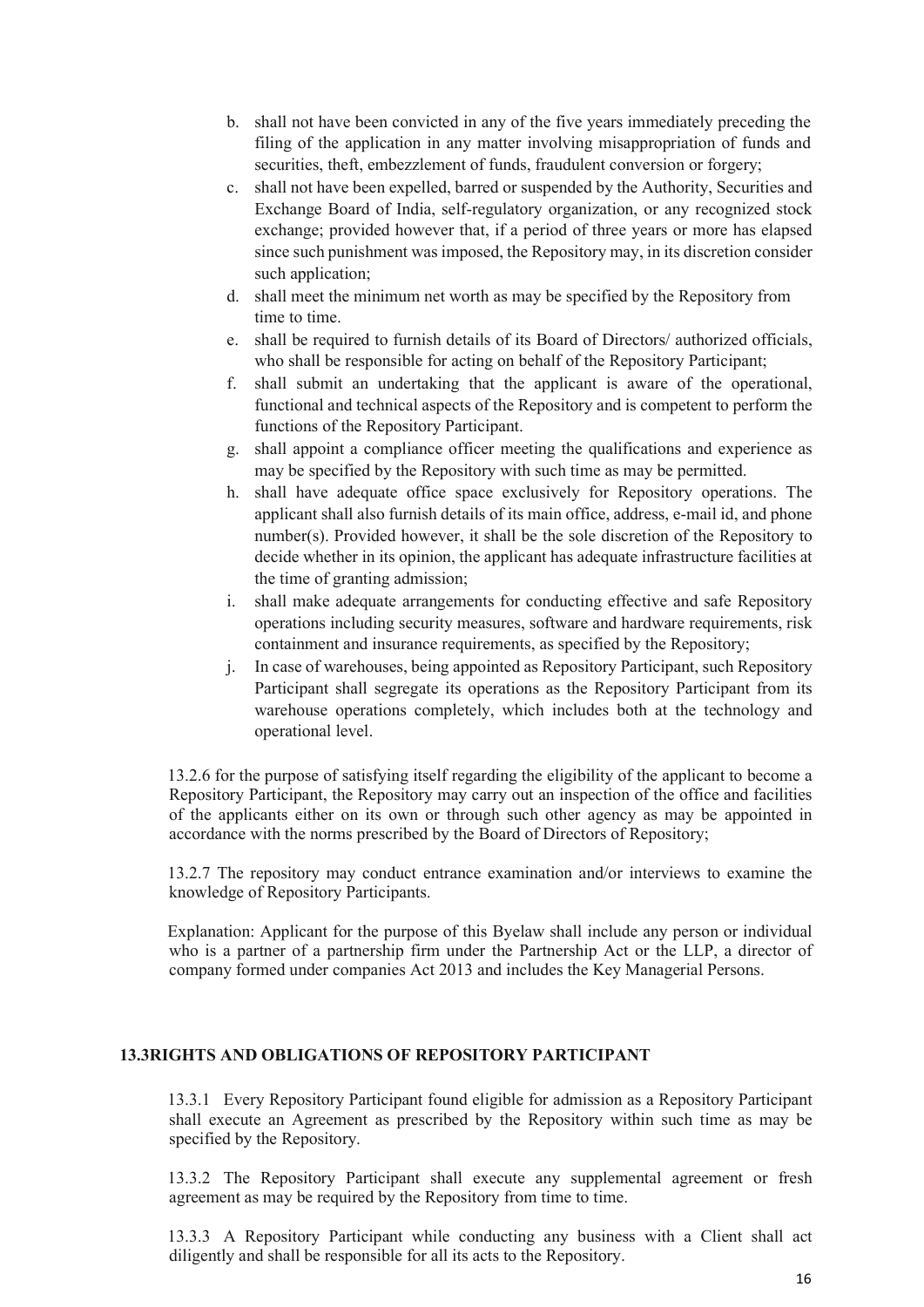13.3.4 The Repository Participant shall be liable to the Client for all its acts and deeds which in the opinion of the Repository is detrimental to the interest of the Clients and shall be subject to such claims, penalty or disciplinary action or both as the case may be with respect to any or all matters arising while dealing with the Client.

13.3.5 The Repository Participant shall maintain separate books of account for all its activities as a Repository Participant and prepare separate financial statements for Repository activities.

13.3.6 The Repository Participant shall provide and maintain at all times such performance guarantee/s or any revision as may be specified by the Repository.

13.3.7 The Repository Participant shall adhere to any specific additional requirements regarding financial management, insurance, accounting and record-keeping as may be prescribed by the Repository from time to time.

13.3.8 The Repository Participant shall adhere to the norms and guidelines issued by the Repository from time to time, for each of the Core Services permitted by the Repository.

13.3.9 The Repository Participant shall strictly adhere to the norms, procedures and processes prescribed by the Repository for dealings with Warehousemen in the Repository system.

13.3.10 The Repository Participant shall follow the procedure for onboarding of Clients as may be prescribed by the Authority or the Repository from time to time.

13.3.11 The Repository Participant shall follow the process of creating, releasing and invoking pledges as may be prescribed by the Authority or the Repository from time to time.

13.3.12 The Repository Participant shall initiate the limited purpose e-auction in the manner as may be prescribed by the Authority or the Repository as the case may be.

13.3.13 The Repository Participant shall carry out rectification of errors and omissions in the manner as may be prescribed by the Authority or the Repository from time to time.

13.3.14 The Repository Participants shall submit the following returns to the Repository:-

- a. net worth certificate computed in a manner laid down in the Business Rules, duly certified by a Chartered Accountant on the annual audited accounts of the Repository Participant.
- b. the Repository Participant shall ensure that the aggregate value of Warehouse Receipts issued by the Warehouseman to the Clients shall be within the limit as specified by the Authority from time to time and if it so exceeds on any given day, the Repository Participant shall forthwith inform the Repository about it. The Repository shall have the power to give such instructions to the Warehouseman through the Repository Participant, as it deems fit in order to reduce the aggregate value of such Warehouse Receipts of the Clients.
- c. in case the Repository Participant is registered with any Regulatory authority or is a clearing member of the Clearing Corporation of any Exchange or member of the Exchange, the details regarding any suspension/termination of its membership or defaults or any disputes in relation to its dealings with such Regulatory authority or Exchange or clearing corporation within two working days of such an event;
- d. Number of complaints received from Clients, their nature, status and manner of redressal once every month;
- e. Number of transfers effected for off-market settlement of trades at the end of the last working day of every week.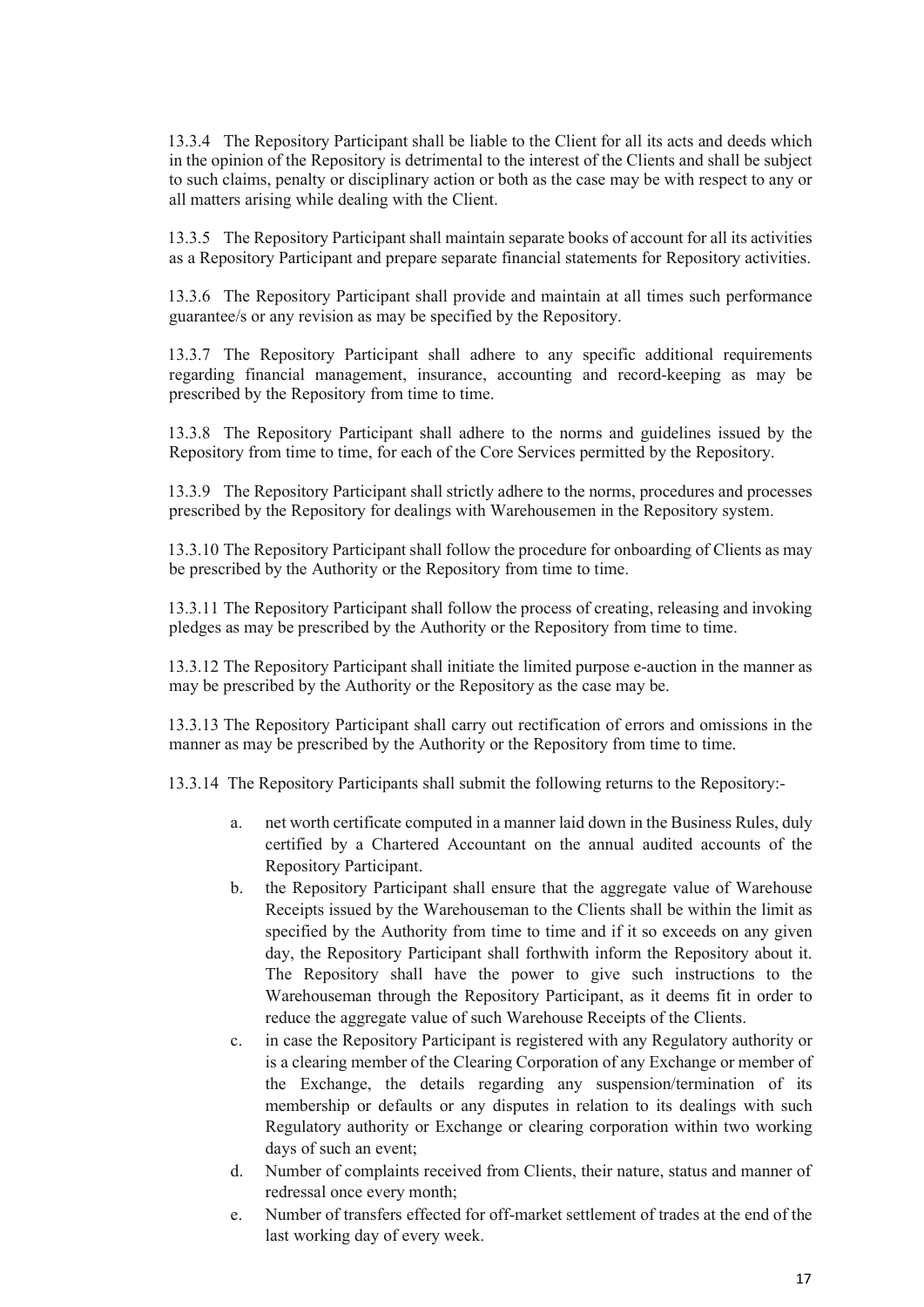13.3.15 It shall be the responsibility of each Repository Participant to promptly check and reconcile with its own records the details of such advices, statements and reports and to promptly notify the Repository of any error or omission contained in such advices, statements and reports within the time specified by the Repository in Business Rules.

13.3.16 Any advice, statement or report provided by the Repository shall in the absence of manifest error, be conclusive as to its subject matter. Except as otherwise agreed by the Repository, the failure of a Repository Participant to inform the Repository of any error or omission in any advice, statement or report within the time frame stipulated by the Repository shall constitute a waiver in favor of the Repository by such Repository Participant of any right to require rectification.

13.3.17 The Repository may if it is satisfied that it is in the interest of the Clients may entertain a late request by a Repository Participant to rectify an error or omission as aforesaid.

13.3.18 Every Repository Participant shall reconcile its records with those of the Repository on a daily basis.

13.3.19 The Repository may at any time require a Repository Participant to provide on demand, collateral or additional collateral securities in such form, extent and manner as is determined by the Repository to be appropriate with reference to, inter alia, the level of un-reconciled balance in case of transfer of its account to other repository or excess credit balance of Electronic Warehouse Receipts due to any fraud, error or omission on the part of its officers, agents and employees. The collateral shall be in addition to and independent of any security which the Repository may at any time hold for the obligations and liabilities of such Repository Participant.

13.3.20 Without prejudice to the above, the Repository may, for the purposes of deciding whether or not to require a Repository Participant to provide collateral, specify exposure limits on a Repository Participant.

13.3.21 A Repository Participant shall not create or permit the creation of any mortgage, charge or other encumbrance over all or any of the assets provided as collateral, security or such similar purpose to the Repository.

13.3.22 The Repository may apply all or any of the collateral or security (including all rights and entitlements thereto, if any) at any time without prior notice to a Repository Participant in or towards satisfaction of the obligations and liabilities of such Repository Participant to the Repository or such Repository Participant's obligations and liabilities to any Client.

13.3.23 In respect of any sums received by the Repository from a Repository Participant as collateral or security, the obligation of the Repository to such Repository Participant shall be to the extent of the amount remaining after satisfaction of all obligations and liabilities (actual or contingent) of such Repository Participant to the Repository and such Repository Participant's obligations and liabilities to its Clients.

13.3.24 A Repository Participant shall, before opening any account or while acting upon the instruction of any Client:

- a. make such inquiries as may be necessary and exercise due care and caution in ascertaining the bonafides of the prospective Client inter alia, by carrying out appropriate due diligence.
- b. scrutinise the authenticity of the documents produced by the Client for opening the account.
- c. in case of joint owners of Goods, obtain authority in writing from all such joint owners.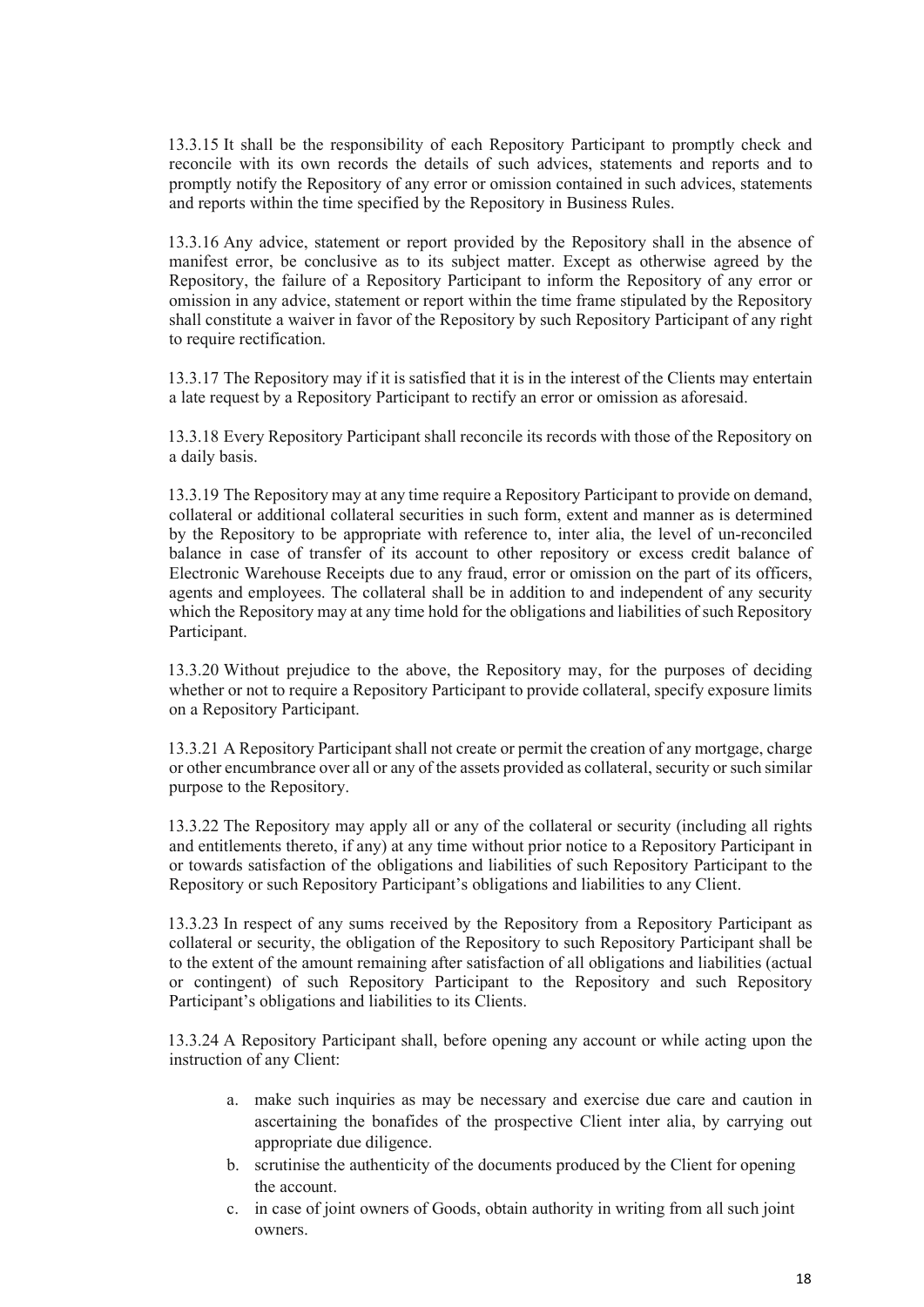- d. any other requirement/s as may be prescribed/directed by the Repository or the Authority from time to time.
- 13.3.25 Each Repository Participant including a Warehouseman when functioning as a Repository Participant shall indemnify the Repository and its officers and employees and hold each of them harmless against all costs, fees, expenses, liabilities, taxes, actual losses and damages of any nature whatsoever suffered or incurred by any of them directly or indirectly as a result of or in connection with the following matters:
	- a. the participation in the Repository system by the Repository Participant and /or its activities in the Repository including the provision of Core Services by the Repository Participant to the Clients and provision of services by the Repository Participant to Repository and all matters relating thereto as contemplated in the Bye Laws;
	- b. the failure by the Repository Participant to comply with the provision of the Bye Laws and the Repository Participant agreement (including without limitation, the representations and warranties contained therein) or to comply with any directions or procedures of the Repository;
	- c. the acts by the Repository or its officers and employees done by placing reliance upon instructions or communications of the Repository Participant and believing in good faith by any of them to have been given by or on behalf of the Repository Participant (including, but not limited to, the giving of effect to such instructions or communications by any of them) or the failure of the Repository Participant to give instructions to the Repository as contemplated in the Bye Laws or the Business Rules and Regulations made thereunder;
	- d. the acceptance of Goods deposited by the Depositor by the Warehouseman through the Repository Participant and giving effect to transactions relating thereto in accordance with the Bye Laws, Business Rules and withdrawal of eligible goods thereunder by the Clients or Depositors, as the case may be;
	- e. the failure by the Depositor or the Client as the case may be, to deliver eligible Goods, or to perform such other duties or obligations contemplated in the Bye Laws.
	- f. Nothing contained herein above shall apply to the extent the Repository or its employees are guilty of gross negligence, willful misconduct or fraud on their part and are responsible for the losses.
- 13.3.26 For the purpose of determining whether a Repository Participant is liable for any acts or omissions under these Bye Laws, the acts or omissions, whether done intentionally or not, by its officers, employees, agents and representatives, shall be deemed to be acts or omissions of the Repository Participant.
- 13.3.27 Notwithstanding anything to the contrary in the Bye Laws, the Repository shall not be bound to effect any transaction or take any other action upon the instructions of a Repository Participant if it would violate any applicable law, decree, court order, regulation or order of any government or other competent authority or if the Repository determines that it will not be in the interests of the Repository, Repository Participant(s), Clients
- 13.3.28 Notwithstanding anything to the contrary in the Bye Laws, the Repository shall have the right to initiate a transaction or to take any other action in order to give effect to the order or judgment of a court of law or the Central or State Government or any other competent statutory authority.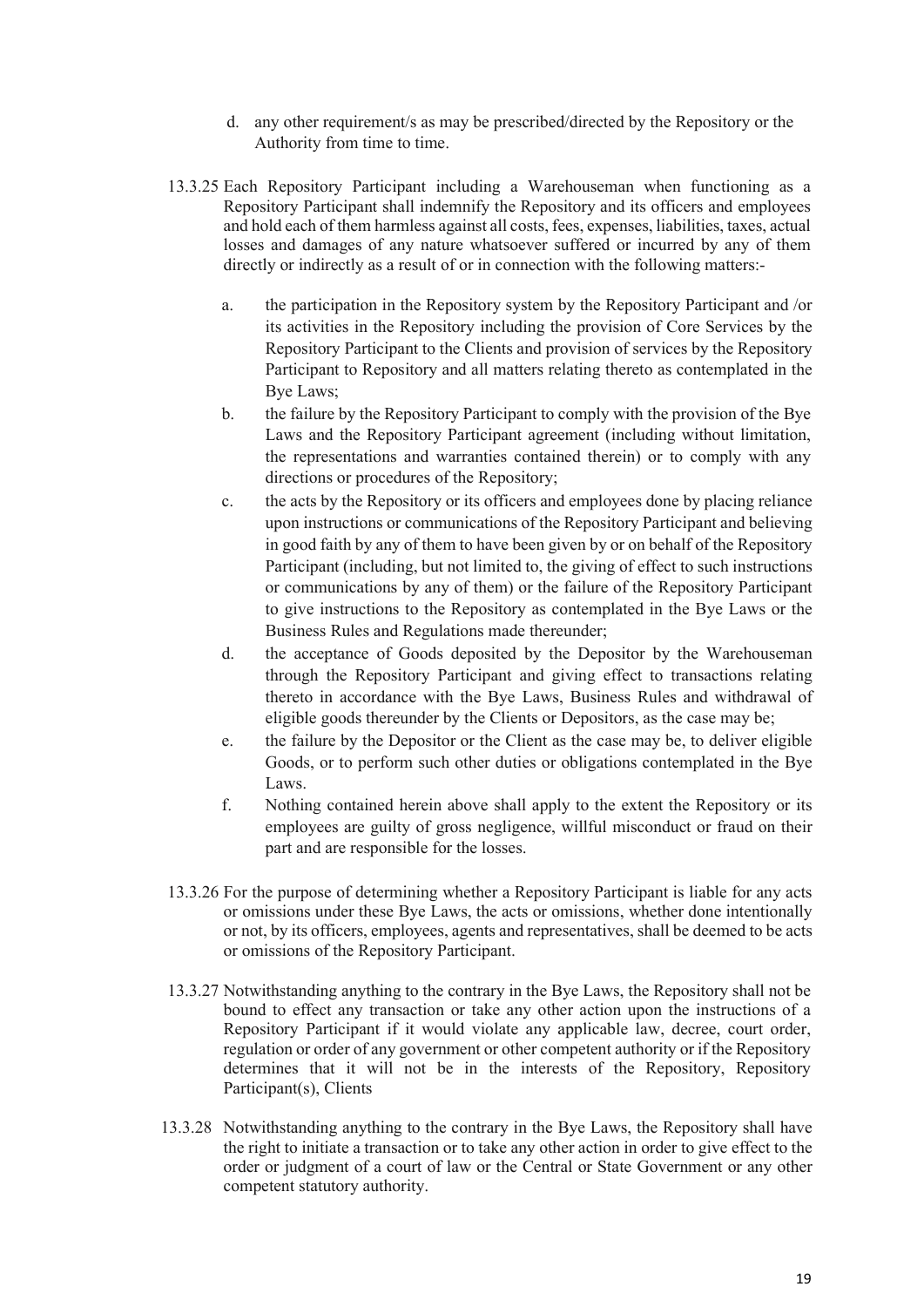- 13.3.29 The Repository reserves the right to rectify any erroneous transaction in the accounts of a Client and shall thereafter inform the concerned Repository Participant of such rectification.
- 13.3.30 Without prejudice to any other right the Repository may have, if as a result of rectification by the Repository of any erroneous credit entries to the accounts of a Client pursuant to these Bye Laws, a negative balance arises, the Repository may:
	- b. require the Repository Participant to replace the relevant eligible Goods in this connection; require the Repository Participant to pay to it forthwith a cash sum of such amount as the Repository considers appropriate as collateral and the only obligation of the Repository in respect of such sum so paid by the Repository Participant shall be to pay such Repository Participant an amount equal to the balance remaining after satisfaction of all obligations & liabilities (actual or contingent) of such Repository Participant to the Repository.
- 13.3.31 Repository Participant shall not assign its business as a Repository Participant to any other person except with the prior written approval of the Repository which may notify from time to time the terms and conditions subject to which it may assign its business as a Repository Participant to any other person.
- 13.3.32 Where a Repository Participant (hereinafter referred to as "Transferor Participant") seeks to transfer the Repository Participant business carried on by it to any transferee (hereinafter referred to as "Transferee Participant"), the assignment of the business or functions of the Transferor Participant to the Transferee Participant shall be regarded as complete and effectual only upon:
	- a. the Transferee Participant meeting all applicable eligibility criteria prescribed for conduct of business as a Repository Participant;
	- b. the Transferor Participant giving written notice to each of its Clients about the proposed transfer providing each Client an option as provided in Business Rules, which may be exercised within a period of not less than 30 days from receipt of such notice; and
	- c. the Transferor Participant and the Transferee Participant publishing a joint advertisement of the notice of the proposed transfer in such form as may be prescribed by the Repository in one English national daily, one Hindi national daily with wide circulation and a local language daily with wide circulation at the place where the concerned Warehouses are situated.
- 13.3.33 Upon receipt of such notice, each Client shall have a right to elect in writing either (i) to continue as a Client by becoming a client of the Transferee Participant on the same terms and conditions of services from the Transferor Participant; or (ii) to terminate its existing arrangement with the Transferor Participant and provide to the Transferor Participant details of the new Participant selected by the Client for shifting of all electronic Warehouse Receipts/credits of Goods held through the Transferor Participant.

Provided that nothing mentioned above will be applicable where the Repository decides to terminate a Repository Participant and assigns the accounts of the clients of the said Repository Participant to any other Repository Participant.

Failure to issue such written election within the prescribed option period shall be deemed an election by the Client to continue as a Client of the Transferee Participant. Nothing contained herein shall restrict the ability of the Client to terminate its relationship with the Transferee Participant.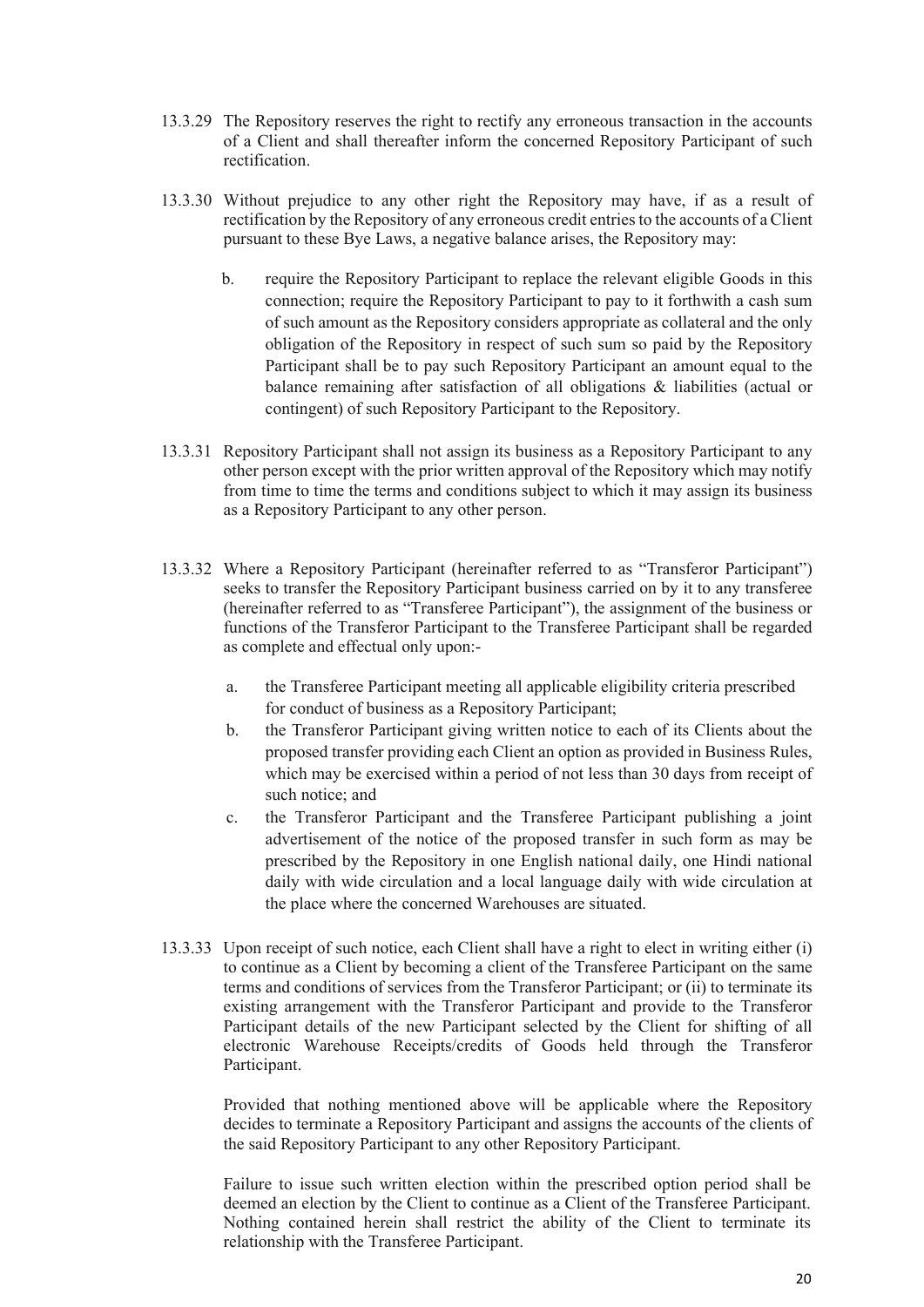- 13.3.34 Subject to compliance with the foregoing, the Transferee Participant and the Clients electing to continue with the relationship shall be bound in the same manner and on the same terms and conditions as if the Transferee Participant had itself originally opened the accounts of the Clients. Such assignment from the Transferor Participant to the Transferee Participant shall be subject to the rights and liabilities to which the parties were subject as at the date of the transfer. After such transfer, the Transferee Participant shall notify the Clients in writing as regards the completion of the assignment of the business in favor of the Transferee Participant.
- 13.3.35 Subject to the provisions of any other law, every Repository Participant shall preserve for a minimum period of five years or such other period as may be prescribed by the Authority or Repository, all original documents, electronic or otherwise such as account opening forms, agreements with Clients and/or the Clients, documents / forms containing acknowledgements of Clients of receipt of rights and obligations documents, request forms for issuance of Electronic Negotiable Warehouse Receipt and cancellation of Electronic Balances and documentary evidence of various instructions received from the Clients.
- 13.3.36 Every Repository Participant shall be primarily responsible for payment to Repository of all charges, fees, dues, and penalties in respect of all transactions carried out by or through that Repository Participant in Repository irrespective of whether the Repository Participant has recovered any such amount from the concerned Client or not, such recovery from the Client being the sole responsibility of the Repository Participant.
- 13.3.37 Every Repository Participant shall carry out instructions received from any Client on the same day in as far as may be possible and failing that before the close of working hours of the immediately succeeding working day with the prior approval of the client.
- 13.3.38 The Repository Participant shall, upon discovering any loss of any Goods, instruments, or documents, that may have come into the hands of the Repository Participant in the course of its business, forthwith notify Repository, and the concerned Client in that behalf.
- 13.3.39 In respect of any sums received by Repository from a Repository Participant as security, the obligation of Repository to such Repository Participant shall be to the extent of the amount remaining after satisfaction of all obligations and liabilities (actual or contingent) of such Repository Participant to Repository, Clients, Clients, Clearing Corporation and other Repository Participants.
- 13.3.40 Notwithstanding anything to the contrary in these Bye Laws, Repository shall not be bound to give effect to any transaction or take any other action upon the instructions of a Repository Participant if it would violate any applicable law, decree or order of a competent court or tribunal or an order of the Central or State Government or the Authority or other competent authority.
- 13.3.41 Any order of a Court, Tribunal, Government or other competent authority relating to freezing of a Client account or taking any action in relation to a Client's account which is within the purview of obligations cast on a Repository under the Act and/or Regulations, shall be effected by Repository or Repository Participant only on receipt from such order of a Court, Tribunal, Government or other competent authority.
- 13.3.42 Nothing herein contained shall prevent Repository from effecting any transaction or refusing to give effect to any transaction in compliance with any decree or order of a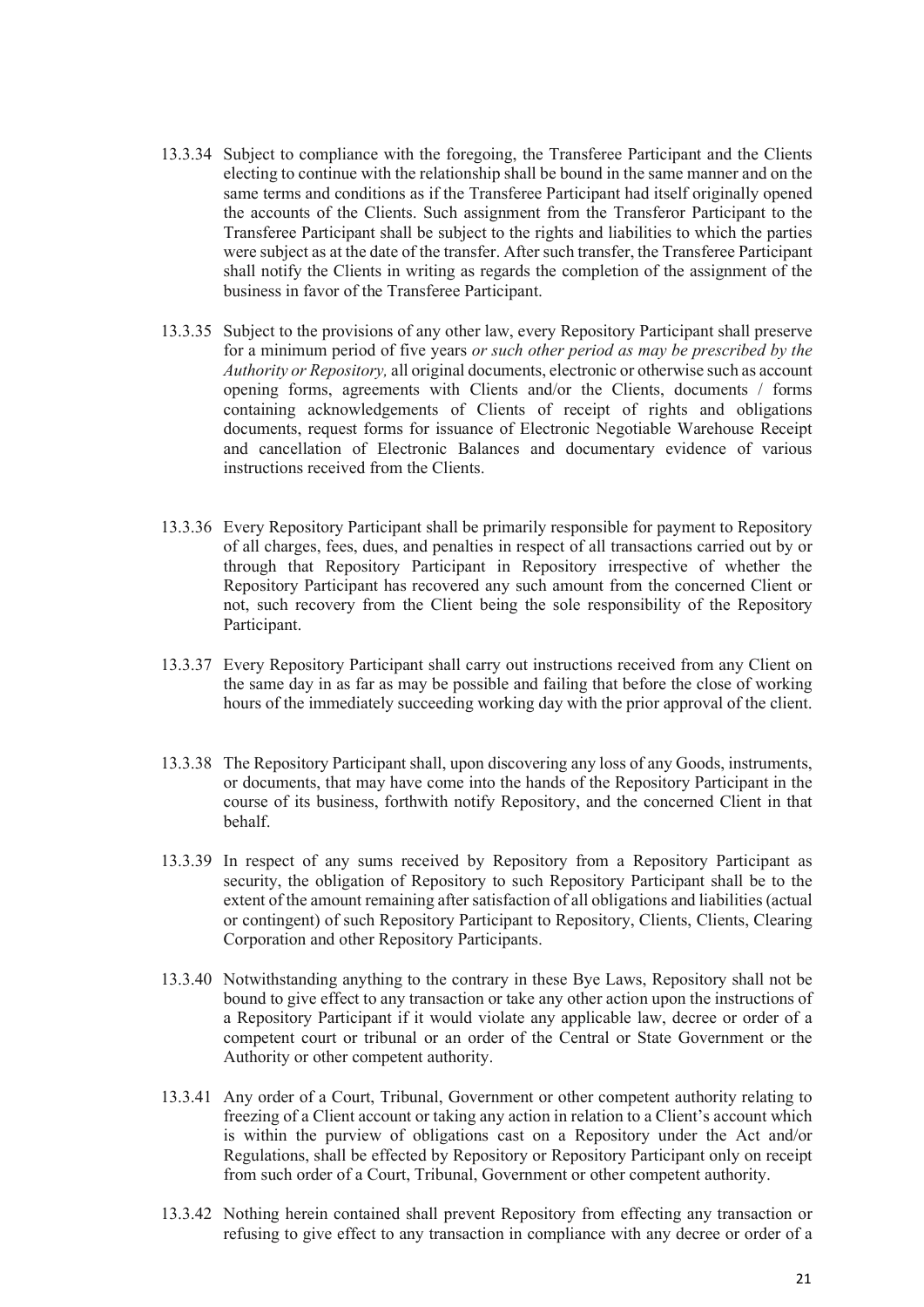competent court or tribunal or an order of the Central or State Government or SEBI or that of any other competent authority.

Provided that where any encumbrance by way of pledge is existing in the account , the Repository Participant shall intimate the status of prior charge existing in the account to the concerned Authority and seek instructions

- 13.3.43 Repository reserves the right to rectify any erroneous transaction made to the account of any Client with a Repository Participant. In the event of Repository carrying out any rectification, it shall inform the concerned Repository Participant and the Client of such rectification.
- 13.3.44 Repository Participant shall use Repository system only for the activities and purposes as permitted by Repository and shall not use or permit any other person or entity to use Repository system without specific permission from Repository.
- 13.3.45 Repository Participant shall not change its place of business without prior written approval of Repository.
- 13.3.46 Repository Participant shall not change its constitution or shareholding without prior written approval of Repository. This shall not apply if the Repository Participant is a company listed on any of the recognized stock exchange/s.
- 13.3.47 Repository Participant shall open Repository Account whenever any request is received by it from any Client who is eligible to open Repository Account subject to compliance of Know Your Customer norms (KYC) as may be prescribed by Repository and/or the Authority from time to time.
- 13.3.48 Repository Participant shall enter into an agreement with each Client in the format as prescribed by Repository from time to time.
- 13.3.49 Repository Participant shall have sufficiently trained staff to open, maintain and operate Repository Accounts.
- 13.3.50 Repository Participant shall comply with all the applicable laws as well as the rules, regulations, guidelines, directions as prescribed or issued by Repository and/or the Authority from time to time.

### 13.4 RIGHTS AND OBLIGATIONS OF REPOSITORY PARTICIPANT/S AND CLIENT/S:

- 13.4.1 Every Repository Participant shall provide the Rights and Obligations Document and obtain an acknowledgement thereof from the Client in the form and manner prescribed in the Business Rules.
- 13.4.2 The Repository Participant shall thereafter open separate account for each of its Clients for holding Electronic Balances on behalf of its Clients.
- 13.4.3 Every Repository Participant shall provide a statement of accounts including transaction statement and holdings statement to the Clients in such form and manner as specified under the Business Rules and Regulations.
- 13.4.4 The Repository Participant shall act on the instructions of the Client in the manner laid down under the Business Rules and Regulations.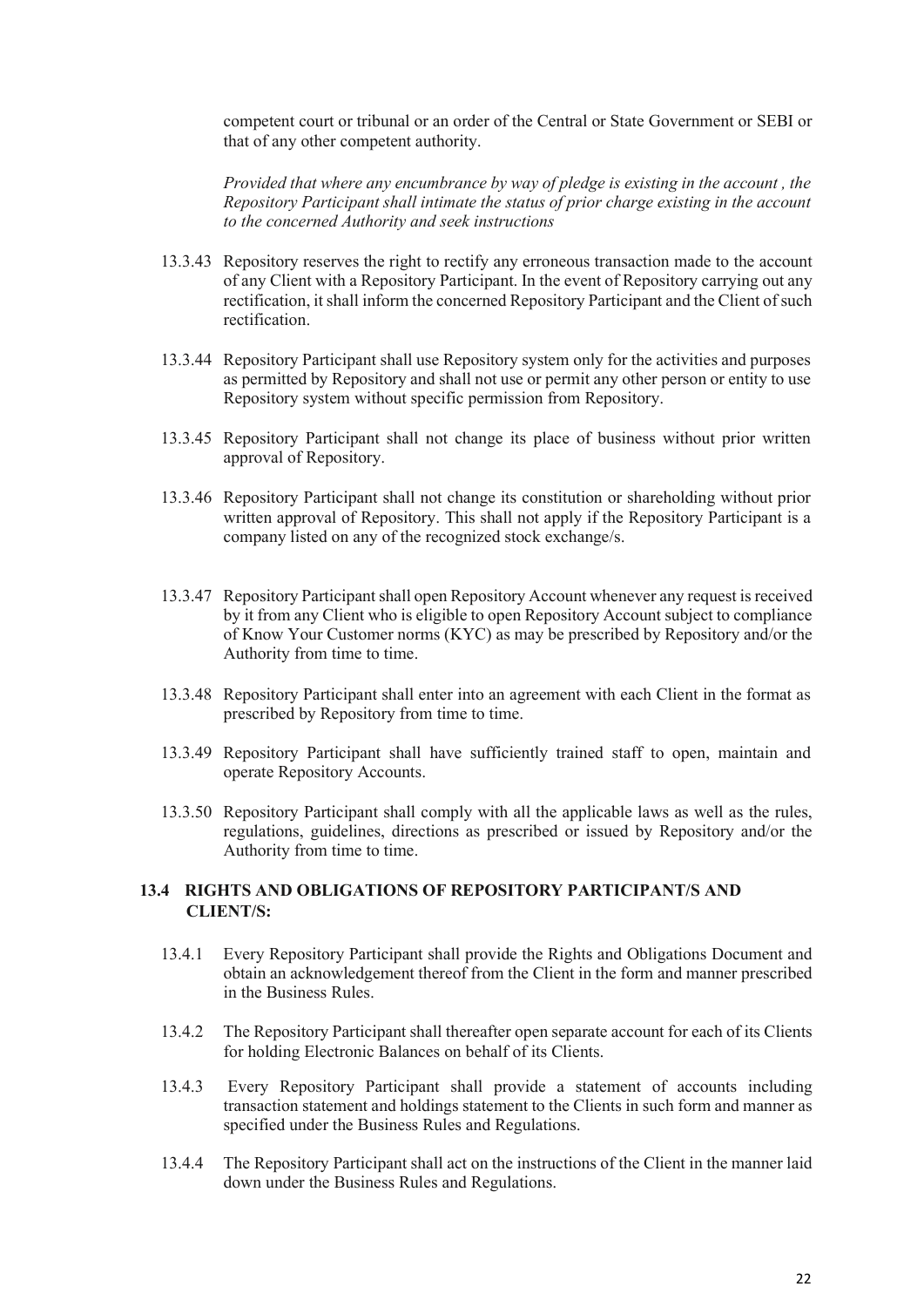- 13.4.5 The Repository Participant shall maintain a separate account for each of its Client and ensure that the holdings of Warehouse Receipts of the Clients are not mixed with its own Warehouse Receipts.
- 13.4.6 In the event of multiple instructions received from the Client relating to transfer of holding which exceed the balance in the account of the Clients maintained with the Repository Participant, the sequence of execution of instructions by the Repository Participant shall be as follows:
	- a. in the event of the Client specifying the sequence of execution of instructions, in the same sequence as specified by the Client to the extent it can be executed with the balance available in that Client's account with the Repository Participant;
	- b. in the absence of specific instructions from the Client in the chronological order in which such instructions are received from the Client, to the extent it can be executed with the balance available in that Client's account with the Repository Participant.
- 13.4.7 In the event of the termination of the services of the Repository Participant by the Repository or by the Repository Participant itself, any obligations whatsoever, of the Repository Participant shall continue and survive the Agreement and shall not be discharged unless specifically discharged by the Repository.
- 13.4.8 Repository Participants have an obligation to inform the Repository about any acts of their Clients which in their opinion are fraudulent and amount to unfair trade practices or such other information/practices as may be construed as being detrimental to the efficient operations of the Repository or as may be required under the Act and Business Rules and Regulations framed thereunder.

## 13.5 Termination of Services of Repository Participant

- 13.5.1 Except for the circumstances as below mentioned Sub-clause (1), (2), (3), (4), (10), (13), (14) and (16)the Repository may at any time and on such conditions as it thinks and deem fit, by giving not less than thirty days' notice in writing, terminate the services of a Repository Participant under the following circumstances:-
	- 1. the Repository Participant no longer meets the eligibility criteria to be a Repository Participant;
	- 2. in the event of the death, incapacity of a Repository Participant being an individual or the dissolution of a Repository Participant being a partnership;
	- 3. in the event of a Repository Participant being a body corporate when it is wound up or an official liquidator or provisional liquidator or interim resolution professional or resolution professional appointed under the relevant applicable law.
	- 4. in the event of a Repository Participant ceasing to do business which relates to the core services as required by the Repository;
	- 5. the Repository has reasonable grounds to believe that the Repository Participant is approaching financial difficulty or will be unable to meet its obligations to the Repository;
	- 6. in the event of any distress, execution or other process being levied or enforced or served upon or against any property of a Repository Participant;
	- 7. in the event of bankruptcy, liquidation or winding up of a Repository Participant or the initiation of any proceedings in relation thereto (including but not limited to the Insolvency and Bankruptcy Act or if the Executive Committee and/or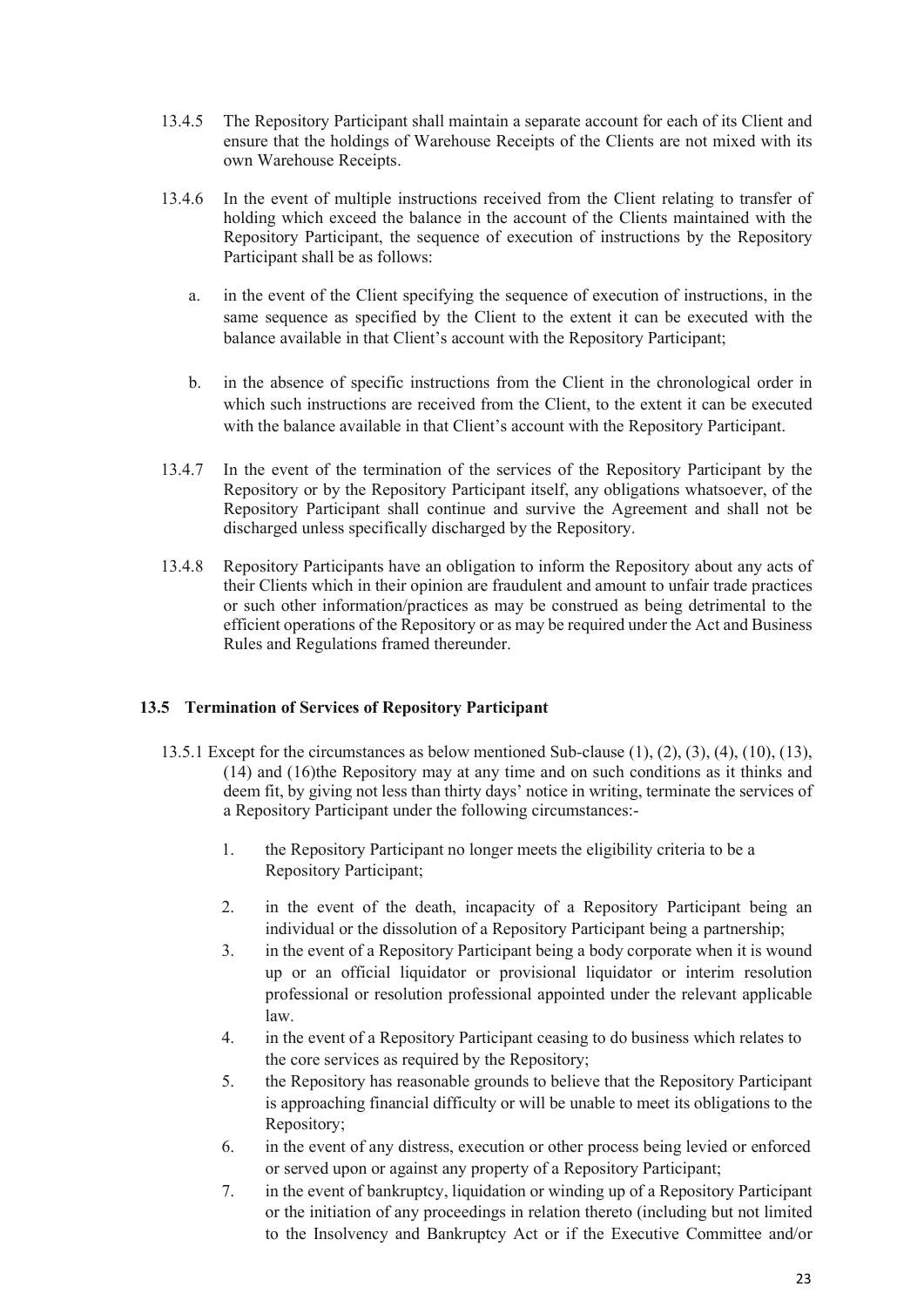Advisory Committee considers in its absolute discretion that the occurrence of such events are imminent or likely;

- 8. in the event of the appointment of a receiver or administrator over the assets of a Repository Participant or if a Repository Participant suffers a composition with its creditors or if a scheme of arrangement is approved by the National Company Law Tribunal (other than for the purposes of reconstruction or amalgamation) or if the Executive Committee and/or Advisory Committee considers in its absolute discretion that the occurrence of such events are imminent or likely;
- 9. in the event of failure to pay security deposit, fees or any other charges as required under the Bye Laws, Business Rules and Regulations or the agreement between the Repository and the Repository Participant despite 30 days' notice in writing for such payment;
- 10. in the event of failure of a Repository Participant to fulfill the obligations arising out of the indemnification of the Repository by the Repository Participant;
- 11. the Repository has reasonable grounds to believe that the Repository Participant has been responsible for negligence, fraudulent or dishonest conduct or has made a material misstatement or omitted to state a material fact in any statement made to the Repository;
- 12. the Repository Participant has violated any Business Rule, procedure or made any breach of the agreement entered with the Repository;
- 13. the Repository Participant's registration granted by Repository within the purview of the Act and the Guidelines of the Authority or by any other governmental agency has been suspended or cancelled;
- 14. if the Repository Participant is registered with any other Regulatory Authority or is a member of any Exchange and has been debarred by such Regulatory Authority or has been expelled or declared defaulter, or its trading privileges have been suspended by the Regulatory Authority /Exchange;
- 15. the Repository Participant has failed to redress grievances of Clients to the satisfaction of Repository;
- 16. Repository has reasonable grounds to believe that the Repository Participant has been carrying on its activities in a manner which is detrimental to the interest of Repository, its Clients or that the termination of relationship with the Repository Participant is necessary for the protection of Clients or other Repository Participants or to facilitate the orderly performance of services rendered by Repository.
- 17. the Repository Participant has or is likely to expose itself to risks, which, in the opinion of Repository, are not commensurate with the Repository Participant's net worth.
- 18. the quality of the services rendered by a Repository Participant is not satisfactory in the opinion of Repository as evidenced by the complaints of the Clients and other Repository Participants

Provided however, any action under this Bye Law as above shall be subject to the following conditions:

a) that Repository shall not take any action as aforesaid unless and until Repository shall have issued a show-cause notice to the Repository Participant setting out the grounds on which the agreement with the Repository Participant is sought to be terminated and the Repository Participant shall have been given a reasonable opportunity of being heard by any officer or a Committee authorized by Repository in that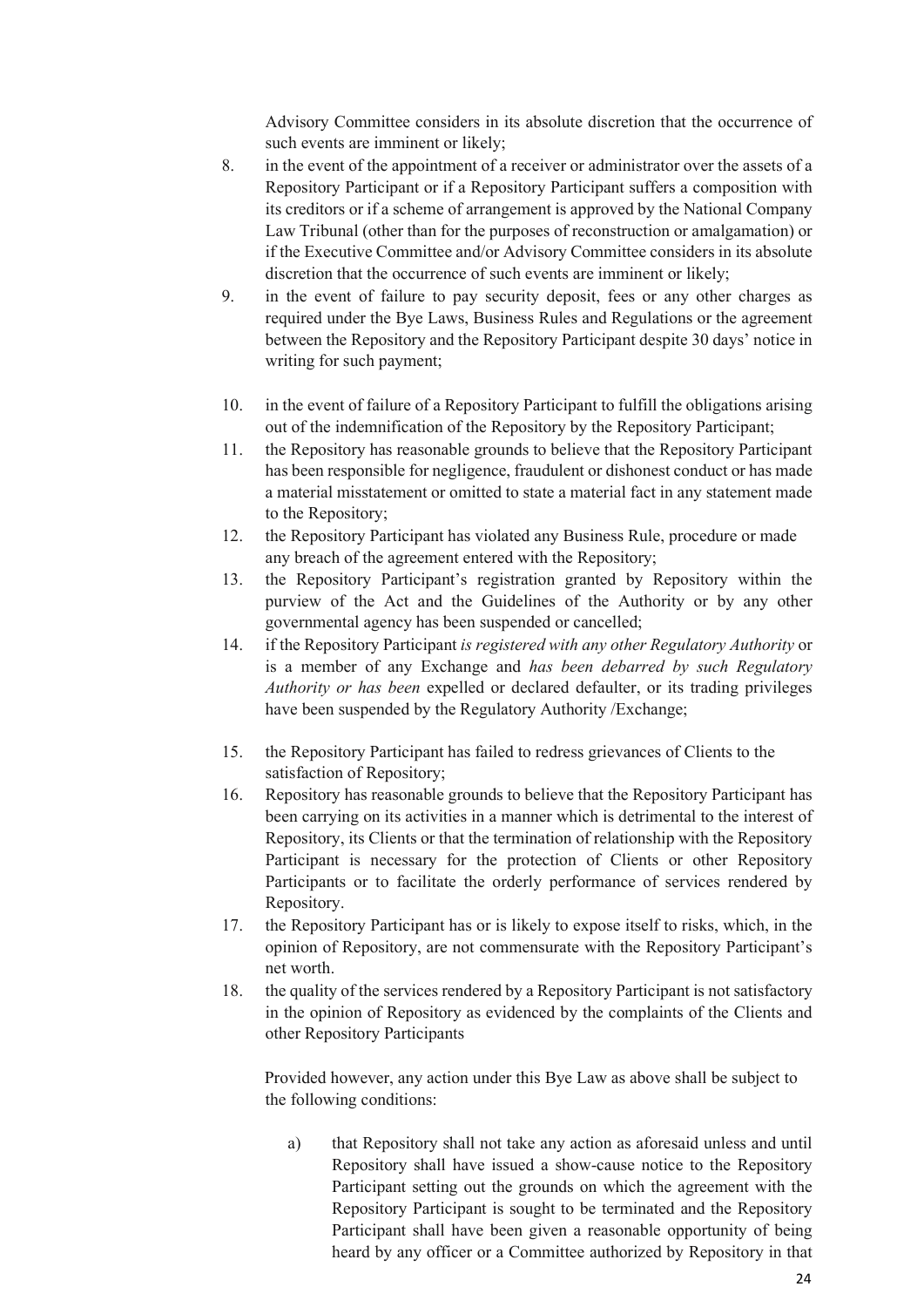behalf and Repository being satisfied on the strength of the report of such officer or Committee that it is necessary to terminate the agreement with such Repository Participant.

- b) that no amount is due, owing or payable by the Repository Participant to Repository inter alia by way of fees, charges, penalties or interest.
- c) that Repository may, if it so considers it fit and proper in the facts and circumstances of any case, before issuing the show-cause notice as aforesaid, issue notice calling upon the Repository Participant to rectify or remedy the breach or default within such period and on such terms and conditions as Repository may deem fit.

However, provided the Agreement with any Repository Participant shall be terminated forthwith under the circumstances as enumerated in Sub-clause (1), (2), (3), (4), (10), (13), (14) and (16) mentioned above, unless specifically allowed to be continued by the Repository.

- 13.5.2 The Repository Participant shall forthwith inform Repository of the occurrence of any of the circumstances mentioned herein above.
- 13.5.3 Notwithstanding anything mentioned above or any agreement between a Repository and a Repository Participant, the Authority may in public interest direct a Repository to terminate its agreement with a Repository Participant, and the Repository shall immediately comply with such direction.
- 13.5.4 However, the Repository shall have paramount right to terminate a Repository Participant or suspends its operations with immediate effect in case it deems fit in the public interest including the interest of the Client.

### 13.6 SUSPENSION WITHOUT NOTICE

Without prejudice to any other rights, the Repository may have and notwithstanding anything to the contrary in the Bye Laws, the Repository may suspend with immediate effect, the services of a Repository Participant on the grounds enumerated in Bye Law 13 .5.1 above except Sub-clause13.5.1 (1), (2),

(3), (4),(10), (13), (14) and (16) before issuance of any notice or pending the notice period and/or enquiry under these Bye Laws.

## 13.7 WITHDRAWAL BY A REPOSITORY PARTICIPANT

- 13.7.1 The Repository may cease to provide any service or act for a Repository Participant, on receiving a notice of not less than thirty days from the Repository Participant that the Repository Participant no longer wishes to act as such. The Repository shall notify the Authority, Repository Participant, other Repository Participants and Clients of Repository Participant and other Repository Participants within seven days of the Repository Participant ceasing to act as such. Repository shall be entitled to require the Repository Participant to continue its business as a Repository Participant in Repository for such further period not exceeding three months from the expiry of such notice if Repository shall deem it necessary to do so in the interest of the Clients.
- 13.7.2 No Repository Participant shall be permitted to withdraw as a Repository Participant from Repository unless and until such Repository Participant shall have provided satisfactory evidence to Repository that:
	- a. the Repository Participant has issued notice of its intended withdrawal to all Clients holding accounts with it;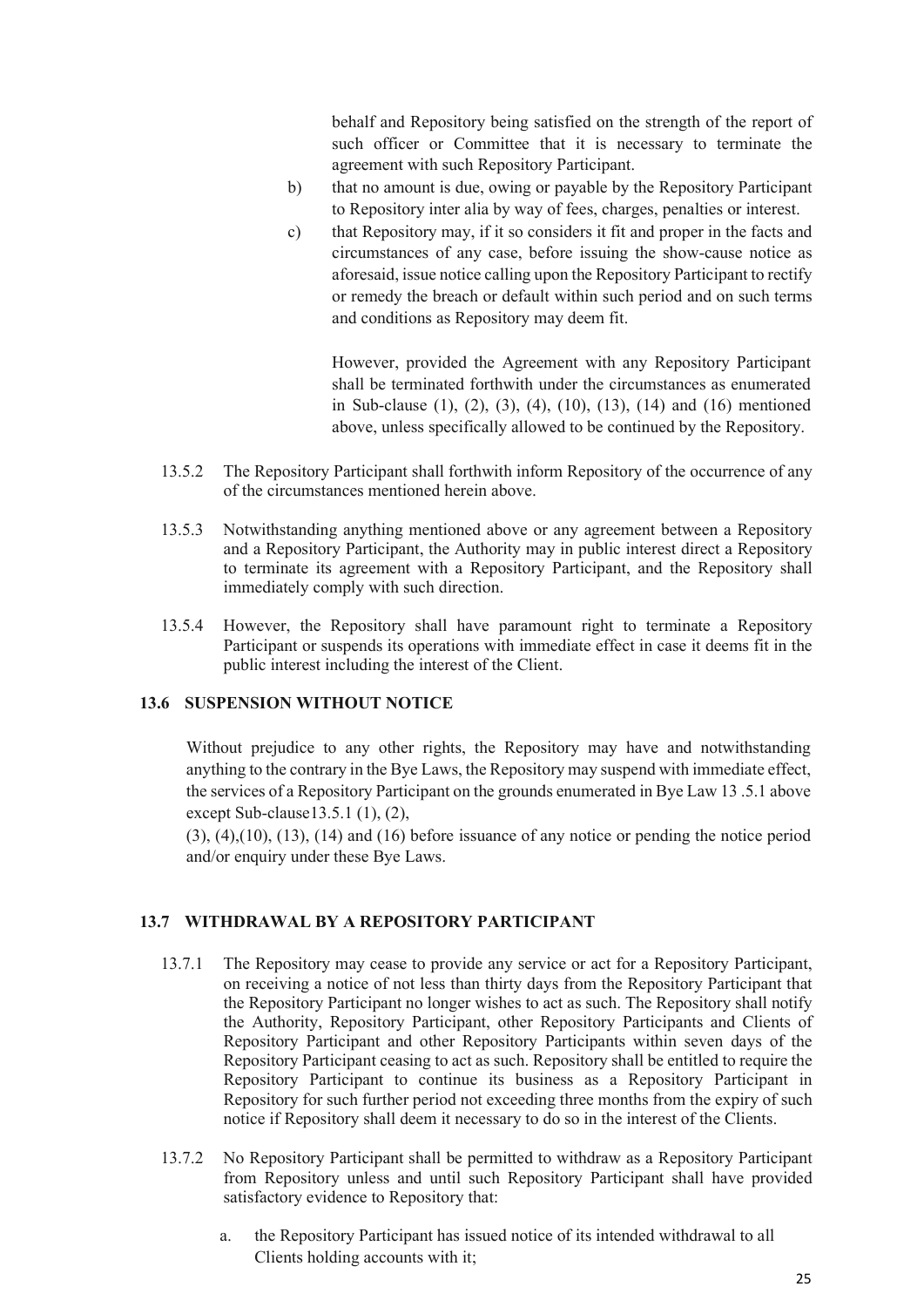- b. all accounts of Clients held with the Repository Participant have been closed either by transfer of Electronic Warehouse Receipts to any other Repository Participant(s) of the Client choice in Repository or with other Repository and/or by withdrawal of the Goods underlying such electronic Warehouse Receipts, stored at the Warehouse;
- c. there remain no pending instructions or unresolved grievances of Clients or the Repository or that the Repository Participant has otherwise made satisfactory arrangements in that regard;
- d. no amount is due, owing or payable by the Repository Participant to Repository, as the case maybe, inter alia by way of fees, charges, penalties or interest.
- e. the Repository Participant has complied with such other terms and conditions as Repository may have specified in that behalf.

## 13.8 CONSEQUENCES OF TERMINATION OR WITHDRAWAL OF CORE SERVICES BY REPOSITORY PARTICIPANT

- 13.8.1 On termination or withdrawal of core services by a Repository Participant, the Repository and/or its Executive Committee shall, unless as otherwise provided in the Bye Laws, cause to be returned to or make available Electronic Balance of its clients and details of all the transactions done and collaterals held by the said Repository Participant. Provided that the Repository and/or its Executive Committee shall have the right (without affecting and without prejudice to any other rights Repository may have) to set off amounts due or, which may become due to Repository, other Repository Participant/s, and Clients from the Repository Participant, if applicable. Provided further that the Repository shall refund surplus amount or amounts to the Repository Participant after a period of thirty six months from the date of cancellation of the certificate of commencement of business issued by the Repository or after resolving pending investor grievances, if any, against the Repository Participant, to the satisfaction of the Repository, whichever is later.
- 13.8.2 The termination or withdrawal of core services in the Repository will not affect any rights and liabilities of the Repository Participant arising out of matters which have taken place prior thereto and for the purpose of settlement of any such rights or liabilities of the Repository Participant, the Repository may continue to treat the Repository Participant as such.
- 13.8.3 Without prejudice to the provisions of Bye Law (1113.8.1 and 13.8.2) above, the Repository shall be entitled to set off any earlier claims or rights of the Repository Participant against any amount due to the Repository or Clients or any other person entitled for any claim through the Repository irrespective of the fact that such counter claim has arisen after the date of termination of the core services of the Repository Participant.
- 13.8.4 In the event of the termination or withdrawal of participation by the Repository Participant or the receipt of notification to terminate or request of withdrawal from Repository Participant, the Repository shall, as soon as practicable, notify the Authority, other Repository Participants, Clients and initiate such suitable steps as may be required for protection of the interests of Clients with such Repository Participant.
- 13.8.5 The Repository shall notify/inform the Authority, Clients and other Repository Participants within seven days of the termination, suspension or withdrawal of core services of the Repository Participant under Bye Laws 13.5, 13.6 and 13.7 above. The Repository Participant shall also be obliged to inform all its Clients of such termination within a period of seven days from the date on which it receives notice of such termination.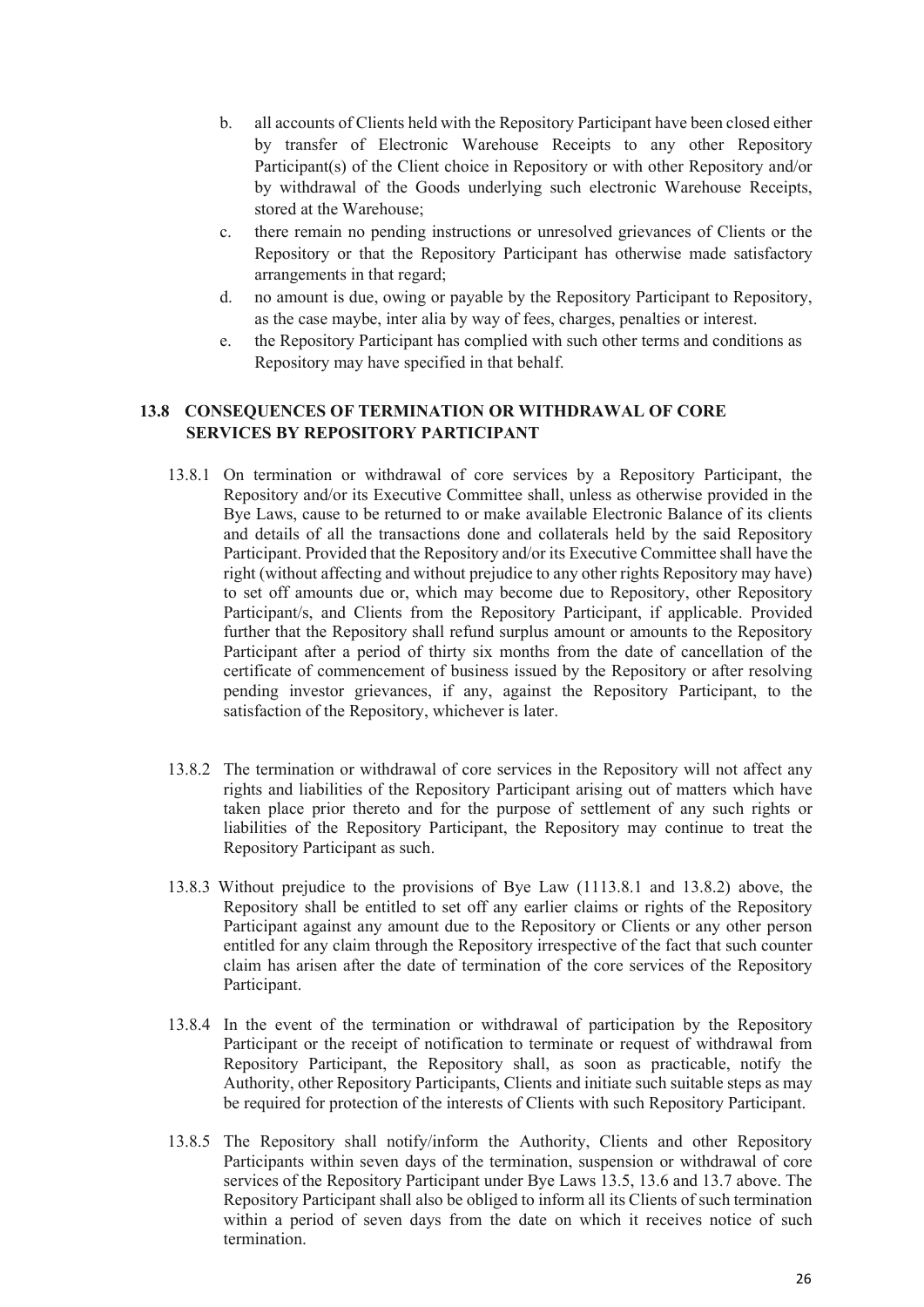8.8.6 such termination, the Repository Participant shall act as a Repository Participant for the limited purpose of either getting the electronic Warehouse Receipt held with the Repository Participant transferred to another Repository Participant or get the goods withdrawn.

- 13.8.7 Upon termination of the agreement with a Repository, the Repository Participant shall give notice in writing to all Clients holding accounts with such Repository Participant calling upon the Clients to have their accounts transferred to any other Repository Participant within 30days from the receipt of such notice. In case Clients do not respond to the advice on the Repository Participant herein, the Repository Participant may request the Repository to manage the accounts of such Clients on its behalf, on such terms and conditions as may be prescribed by the Repository, from time to time. Provided further that the Repository may, on its own, decide to manage the accounts of the Clients of the Repository Participant so as to enable the Clients to get the electronic Warehouse Receipts transferred to another Repository Participant.
- 13.8.8 The Repository Participant, upon cancellation of the certificate of commencement of Core Services by the Repository, shall issue a public notice in one national English daily newspaper and in one vernacular daily newspaper where the respective Warehouse is situated, informing the public about the closure of its Repository Services. In case of termination of Core Services of the Repository Participant by the Repository, such public notice may be issued by the Repository at the cost of the Repository Participant.

## 13.9 RIGHTS AND OBLIGATIONS OF CLIENTS

- 13.9.1 A Client may open one or more Repository account with one or more Repository Participants of the Repository and may close one or more Repository account with any or all Repository Participants or transfer his Electronic Balances in one account with a Repository Participant to another account with the same Repository Participant or with any other Repository Participant.
- 13.9.2 The Client shall pay such fees, charges and deposits to the Repository Participant, as may be mutually agreed upon, for the purpose of opening and maintaining the Repository account, for carrying out the instructions and for rendering such other services as are incidental or consequential to the Client's holding Electronic Balance in and transacting through the said account with the Repository Participant. The Repository Participant shall be entitled to change or revise the said fees, charges or deposits from time to time subject to such prior notice as may be specified by the Repository from time to time.
- 13.9.3 Every Client shall be primarily responsible for:
	- a. the veracity of all statements and particulars set out in the Repository Account opening form.
	- b. the authenticity and genuineness of all documents submitted to the Repository Participant at the time of opening of a Repository Account with the Repository Participant.
	- c. representation as to the title to the Goods deposited with the Warehouseman and submitted to the Repository Participant for issuance of Electronic Warehouse Receipt.
	- d. ensuring that the Electronic Balance to the credit of the Repository account are sufficient to meet the instructions issued to the Repository Participant for effecting any transaction.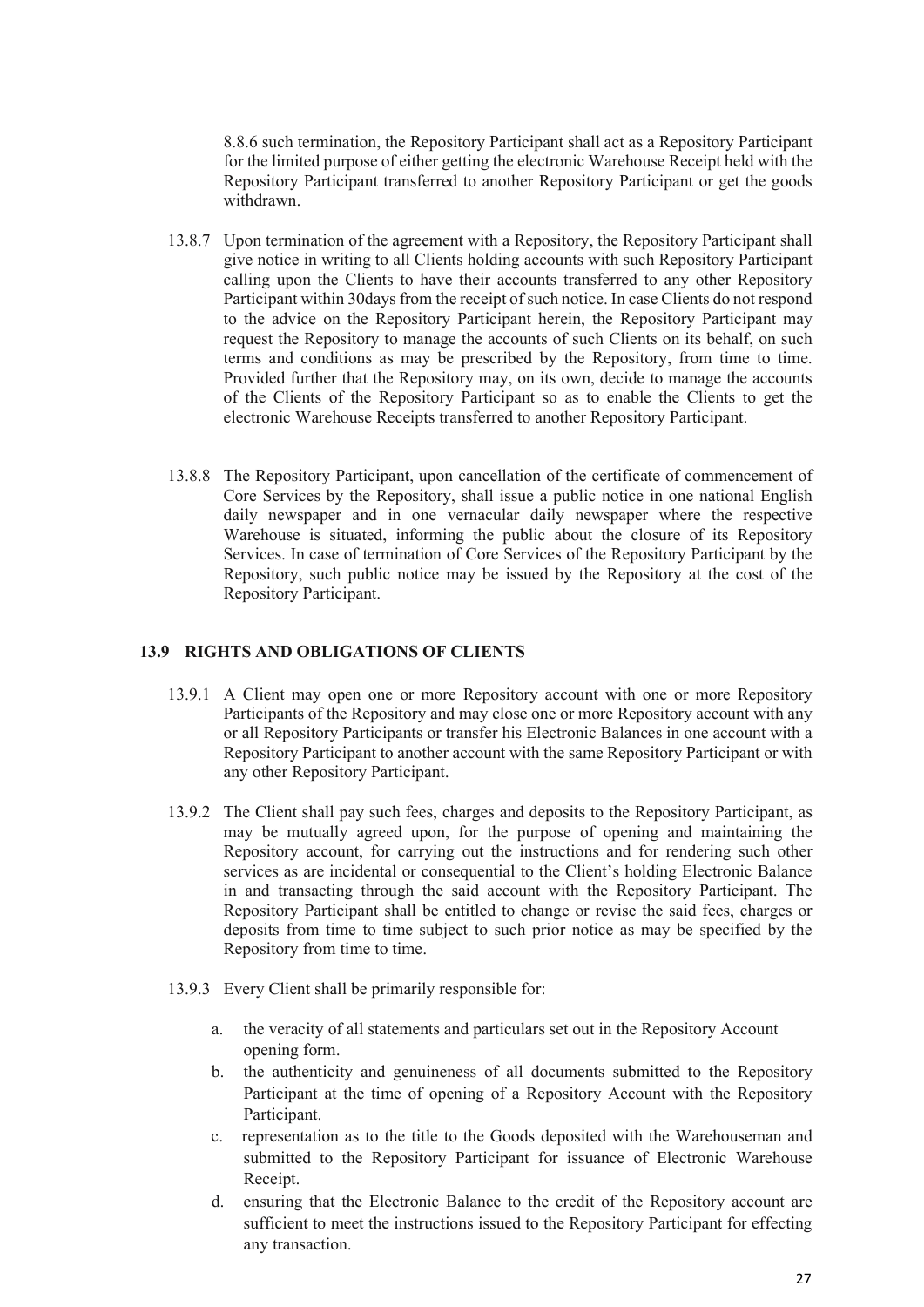- e. informing the Repository Participant at the earliest of changes in the Repository Account such as address, bank details, status, authorizations, mandates, nomination, signature, etc.
- f. furnishing the accurate identification details.
- g. complying with the terms and conditions of the Clients Rights and Obligations Document and agreement.
- 13.9.4 Every Client shall be entitled to a statement of his account from his Repository Participant, at a periodicity and mode as prescribed by Repository.
- 13.9.5 In the event of dispute between the Client and his Repository Participant where the Repository Participant is not furnishing the statement of account, Repository shall provide directly or cause to provide through such Repository Participant a statement of account to such Client for such period as requested by the Client.
- 13.9.6 Every Client shall scrutinize every statement of his account received from Repository Participant for the accuracy and veracity thereof and shall be obliged to point out any mistakes, inaccuracies or discrepancies to the Repository Participant within a fortnight of the receipt of such statement.
- 13.9.7 Subject to the Repository Participant's right of lien and subject to any orders, injunctions, directions or instructions issued by a court, tribunal, the Authority, SEBI, Central or State Government or other authority empowered in that behalf or by Repository, every Client shall be entitled to have the valid instructions issued by him to the Repository Participant with whom such Client has an account to be carried out with utmost care and have such instructions executed on the same day on which the instructions are issued and failing that before the close of working hours of the immediately succeeding working day. Provided however that, subject to the above, the Client may issue standing instructions to the Repository Participant for crediting or debiting his account in accordance with the instructions.
- 13.9.8 In case the Client is a farmer or a Farmer Producer's Organization (FPO) or like organizations, the Repository shall prescribe such specific processes for admission, process for deposit of Goods and their transactions on the Repository System with the prior approval from the Authority.

#### 13.10 CLOSURE OF ACCOUNT BY CLIENT

- 13.10.1 The Client, may close the Repository Account held with the Repository Participant without assigning any reason therefor by calling upon the Repository Participant to close the account, provided there are no Electronic Balances lying in the account and no instructions are pending or unexecuted and no fees or charges remain payable by the Client to the Repository Participant.
- 13.10.2 In such event the Client shall make an application to the Repository Participant in the format specified by Repository in that behalf. The Client may close his Repository account by executing the account closing form. In case any Electronic Balances exist in the account which is sought to be closed, the Repository account may be closed in one of the following ways:
	- a. by extinguishment of Electronic Balance in his account in the manner as prescribed by the Repository;
	- b. by transfer of all existing Electronic Balances in his Repository account to one or more of his other Repository account/s held with any other Repository Participant/s;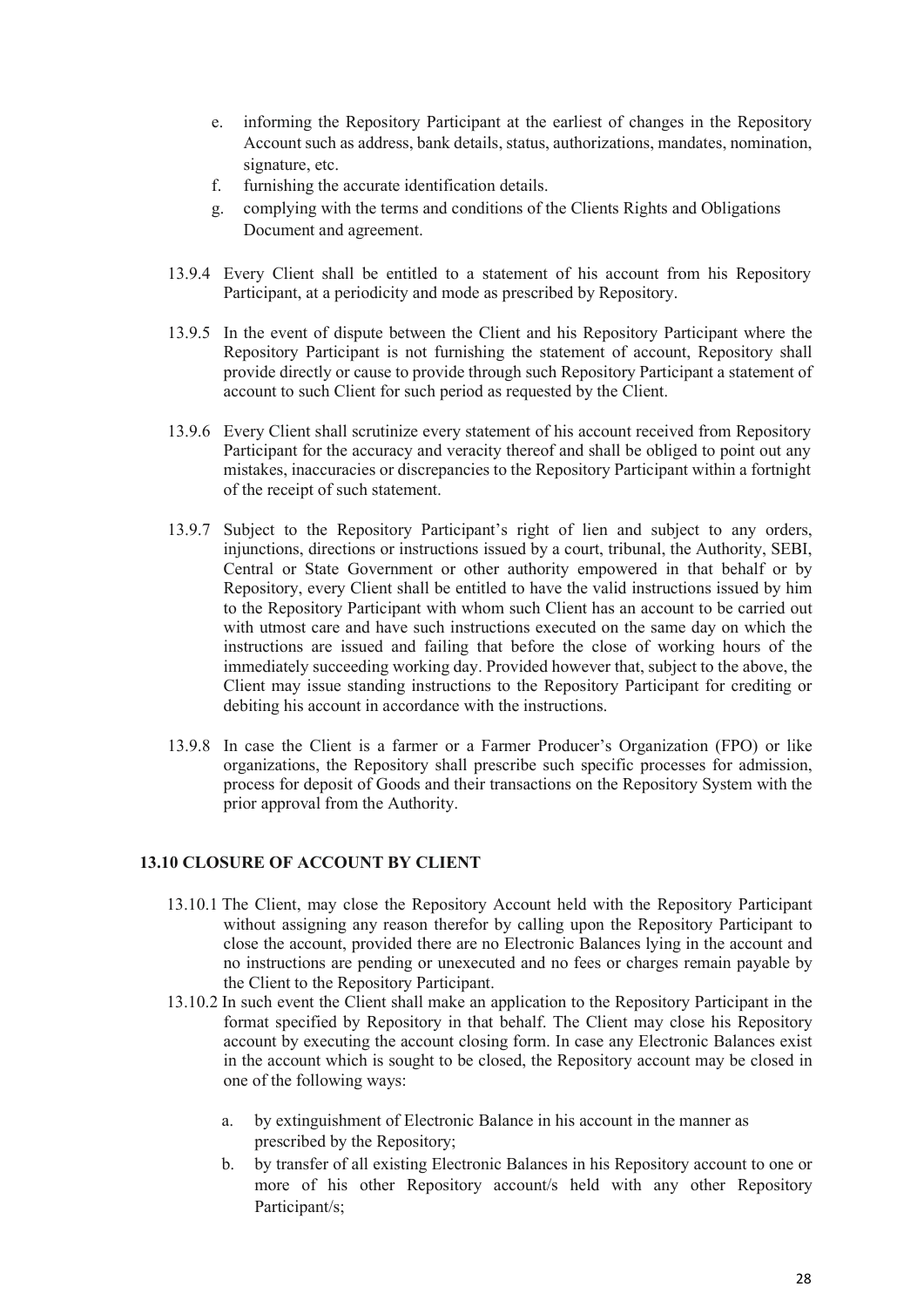- c. The Repository Participant shall initiate the procedure for transfer of Electronic Balances within a period not exceeding 30 days from the date of receipt of instructions from the Client in that behalf.
- d. The Repository Account of the Client shall not be closed if there exist any Electronic Balance in the Repository Account of the Client which are pledged or hypothecated or the account is not reconciled or if the closure of such Repository Account would result in breach or violation of any decree or order or injunction of any court, tribunal or statutory or revenue authority.

## 13.11 CLOSURE OF REPOSITORY ACCOUNT BY REPOSITORY PARTICIPANT

The Repository Participant shall be entitled to forthwith close the Repository account of the Client in the event of the Client:

13.11.1 submitting for issuance of Warehouse Receipt, any Goods or documents to the title of Goods which are forged, fabricated, counterfeit or stolen or have been obtained by forgery or the transfer whereof is restrained or prohibited by any direction, order or decree of any court, tribunal, Central or State Government, SEBI, the Authority or any statutory or revenue authority or under any covenant or undertaking given to any statutory authority;

- 13.11.2 committing or participating in any fraud or other act of moral turpitude in his dealings with the Repository Participant;
- 13.11.3 otherwise for misconduct in any manner which is detrimental to the regulatory compliances of the directions issued by the Authority or the Repository as the case may be;
- 13.11.4 The Repository Participant may also close the Repository account of the Client, for any reason whatsoever, provided the Repository Participant shall have given a notice of not less than 30 days to the Client in this behalf;
- 13.11.5 In the event of the Repository Participant closing the Repository account, the Repository Participant shall call upon the Client to specify whether it desires to have the Electronic Balances in its account transferred to its Repository account with another Repository Participant or opt for extinguishment of the Electronic Balances in the manner specified in these Bye Laws and the Repository Participant shall accordingly close the Repository account of the Client;
- 13.11.6 Where the Repository account of a Client is closed for any reason not attributable to the Repository and the Client desires to transfer his Electronic Balance to another Repository Participant, then, the cost, charges and expenses involved in the transfer of the Client's account to any other Repository Participant or extinguishment of Electronic Balance in such account shall be borne by the Repository Participant.
- 13.11.7 If upon receipt of notice from the Repository Participant for closure of the Repository account, the Client fails to specify the account with any other Repository Participant to which the existing Electronic Balances are to be transferred or if the Client fails to take necessary steps to have the Electronic Balance in such account transferred to the Client's account with some other Repository Participant, Repository shall nominate any other Repository Participant to whom such account shall stand transferred for the time being, provided however that no transaction in respect of Electronic Balances in such transferred account shall be effected until such time as the Client shall have acknowledged receipt of and shall have thereby agreed to be bound by Client's Rights and Obligations Document to the Repository Participant to whom such account is so transferred by Repository.
- 13.11.8 Notwithstanding closure of the Repository account by either the Client or the Repository Participant, the provisions of the agreement or Client's Rights and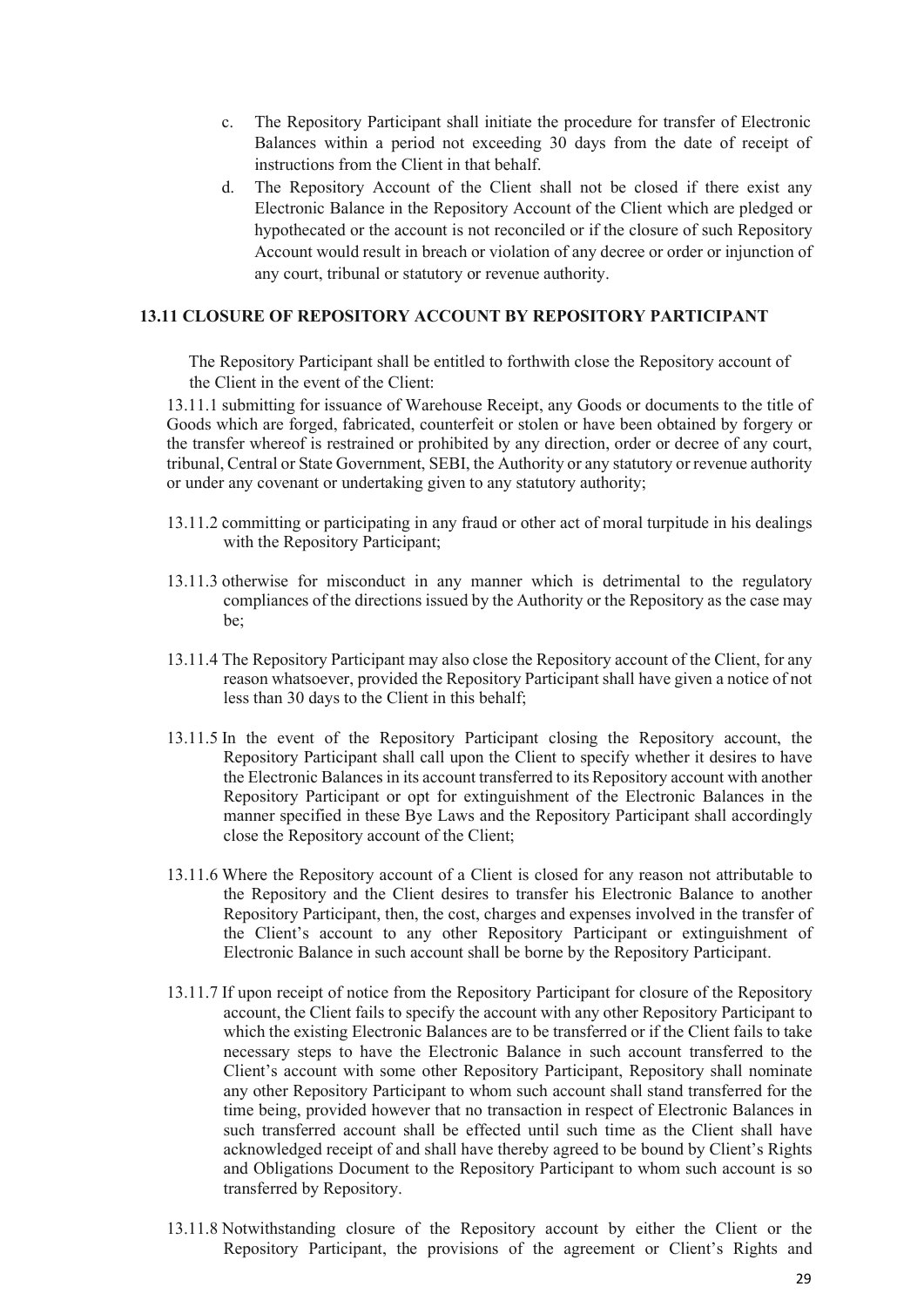Obligations Document, as the case may be, and all mutual rights and obligations arising there from shall, continue to be binding on the Client or the Repository Participant in respect of all acts, deeds, matters and things done and transactions effected during the operation of the agreement or Client's Rights and Obligations Document. Provided however that the provisions of the Client's Agreement /Rights and Obligations Document shall not be binding on the parties if rights or obligations arising there from are contrary to and/or inconsistent with such closure.

### 14. TRANSACTIONS

### 14.1. EXCHANGE RELATED SETTLEMENT

In respect of Exchange related Settlement, Repository shall debit and/or credit the account of the Client as per the procedure laid down in Business Rules.

## 14.2. CLIENT TO CLIENT TRANSFER

In respect of Client to Client transactions, Repository shall debit and/or credit the account of the Client entitled to such credit or debit, as the case may be, after receipt of instructions from the delivering Client and the confirmation from the receiving Client through their respective Repository Participants.

### 14.3. INTER-REPOSITORY TRANSFER

Repository shall enter into an agreement with every other Repository inter alia providing for inter-Repository transactions, settlement schedules and procedures, reconciliation of records, resolutions of disputes, differences or claims between Repositories or between Repository Participants or Client in different Repositories through arbitration as may be mutually agreed in that behalf. No such agreementshall come into force unless the same shall have been previously approved by the Authority.

#### 1214.4. LIMITED PURPOSE E-AUCTION

The Repository shall prescribe in its Business Rules such norms and procedures for the purpose of facilitating limited purpose E-Auction subject to the approval of the Board of Repository. Such norms and procedures shall be subject to such amendments or modifications as may be required by the Repository from time to time.

## 15. SAFEGUARDS TO PROTECT INTEREST OF CLIENTS

#### 15.1. CONTINGENCY FUNDS

- 15.1.1. The Repository may establish different contingency funds/reserves ("Contingency Fund") for Client protection under these Bye Laws from time to time. Each Repository Participant will be required to contribute to these funds/reserves in the manner and on such terms and conditions as may be specified by the Authority or the Repository from time to time.
- 15.1.2. The Repository may specify in the Business Rules or by way of separate Regulations or otherwise, the procedure for setting up, operation and administration of these funds/reserves and for the purpose for which these funds/reserves may be used from time to time.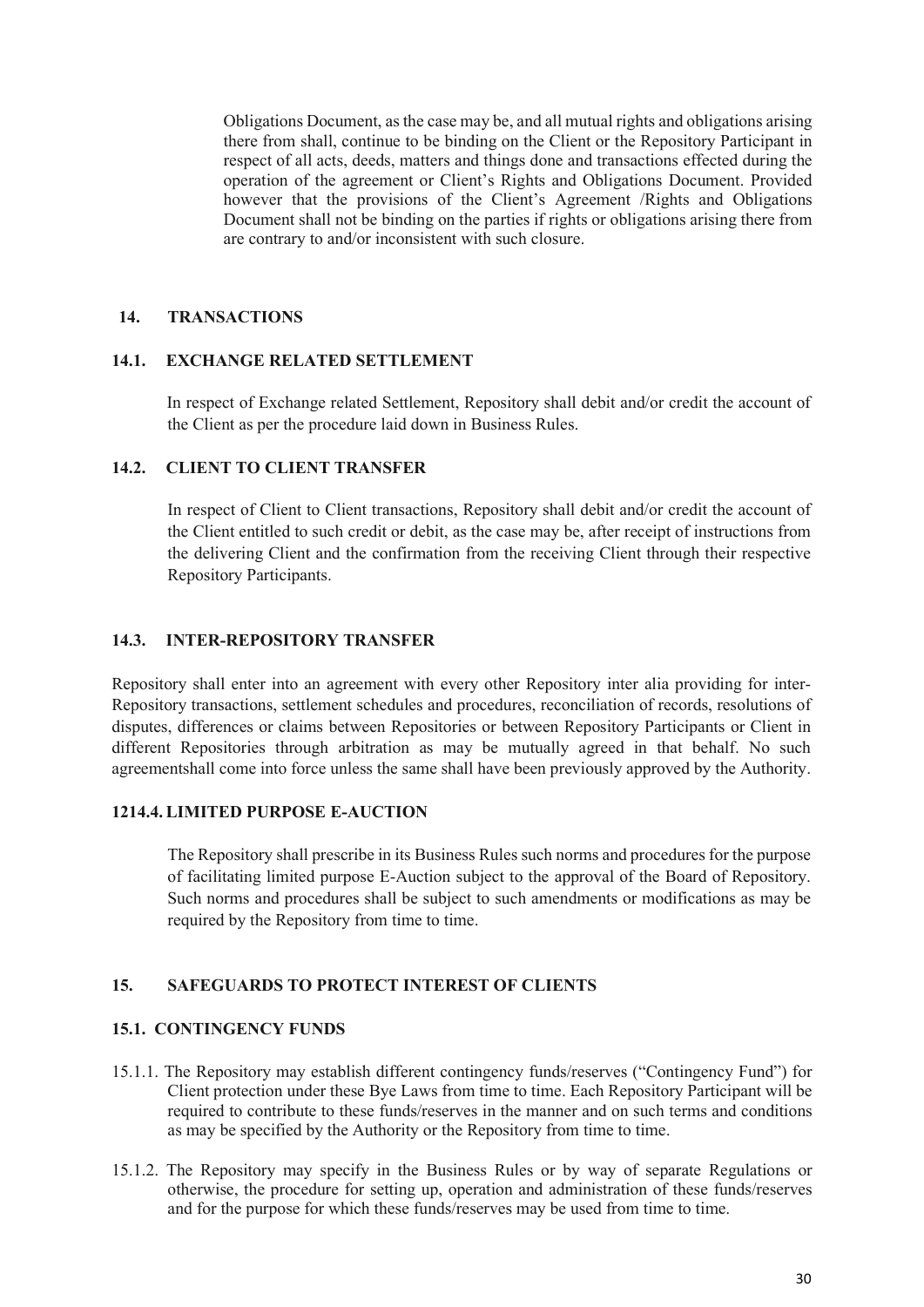- 15.1.3. The Repository may also specify the persons who are entitled to make claims, the procedures for making claims and inter se priority of such claims.
- 15.1.4. The Contingency Fund shall be operated and administered in accordance with the Deed of Trust by the Trustees, appointed by the Board of Directors of the Repository, for the benefit of Clients.
- 15.1.5. The funds so established shall be held in trust by Repository for the benefit of Clients.

## 15.2. PROTECTION OF DATA

- 15.2.1. The Repository shall take necessary steps to protect the transmission and storage of data under the Repository system. The data shall be protected from unauthorized access, manipulation and destruction. The transmission of data shall be in encrypted form and will have to be decrypted at the Clients end so as to eliminate the possibility of unauthorized interception of data. The backup of data stored under the Repository System by the Repository and the Repository Participants shall be kept and maintained by the Repository and the Repository Participants respectively. The Repository shall ensure sufficient security measures, to prevent the access of unauthorized persons to the data of the Repository operations, as specified in the Business Rules and Regulations from time to time.
- 15.2.2. The Repository shall have adequate Business Continuity Plan for data and electronic records to prevent, prepare for, and recover from any disaster.

### 15.3. PROTECTION OF ACCOUNTS OF CLIENTS

The Clients have an option to freeze their Repository Accounts with the Repository Participants in accordance with Byelaw 19.1 so as to render them inoperable for a limited period of time. Once the Client opts to freeze the account, Repository Participant of such Client shall not affect any debit or credit entry or any such other transaction unless the instruction for freezing the account has been withdrawn by the Client.

#### 15.4. PROVISION OF DAILY TRANSACTIONS TO THE CLIENTS ON DISPUTE

In case of a dispute between a Client and a Repository Participant with whom the Client had maintained his account, and the Repository Participant's unwillingness to give transaction statement to the Client, the Repository shall provide or cause to provide, through the Repository Participant, such details about transactions or date wise transactions as might be required by the Client.

## 15.5. CLIENT PROTECTION FUND

- 15.5.1. Repository shall also establish and maintain a Client Protection Fund for the protection of interest of Clients.
- 15.5.2. The Fund so established shall be used for the purpose of indemnifying the Clients as required under these Bye-Laws.
- 15.5.3. The contribution to and utilization of the Client Protection Fund shall be in accordance with the norms specified by the Authority from time to time.

### 16. DEPOSIT AND WITHDRAWAL OF GOODS IN THE WAREHOUSE: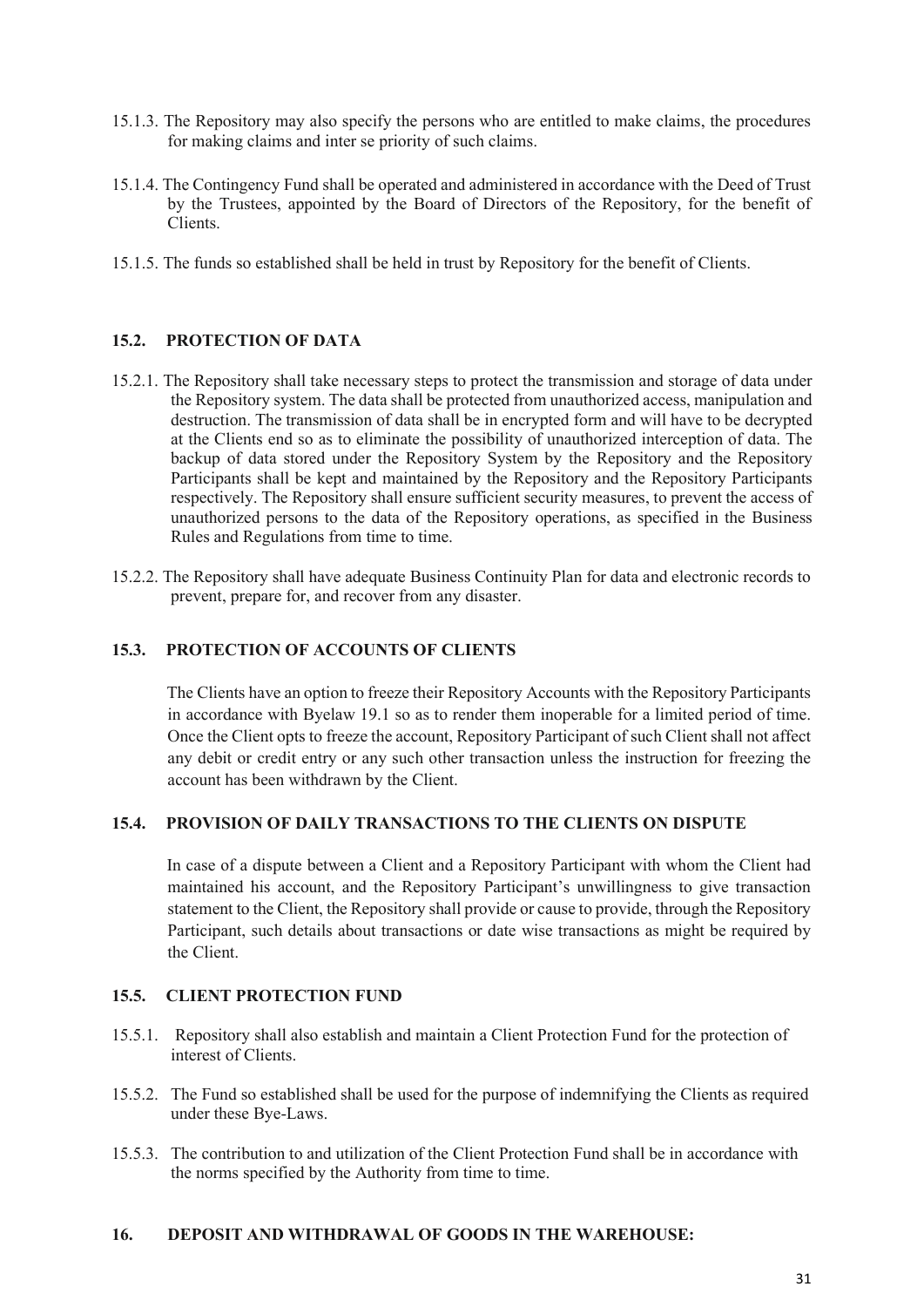- 16.1. The Warehouseman shall issue the Warehouse Receipt for the Goods deposited and allow the withdrawal of Goods in the manner and mode as may be prescribed by the Repository from time to time in its Business Rules.
- 16.2. The Client and the Repository Participant shall ensure that all the requirements as specified by the Authority or the Repository are strictly followed for the deposit and withdrawal of goods represented by Electronic Negotiable Warehouse Receipt issued in the Repository System.
- 16.3. The Warehouseman shall issue a copy of the Electronic Warehouse Receipt / Electronic Negotiable Warehouse Receipt for the deposits accepted as an acknowledgment of the Goods received to the depositor of Goods in the manner as prescribed by the Repository from time to time.

### 17. ISSUANCE, MODIFICATION, TRANSFERABILITY AND CANCELATION OF ELECTRONIC NEGOTIABLEWAREHOUSE RECEIPTS AND MODIFICATION **THEREOF**

- 17.1. The issuance, transferability and cancellation of the Electronic Negotiable Warehouse Receipts shall be subject to and in accordance with the provisions of the Act.
- 17.2. The Warehouseman shall not issue any paper based Negotiable Warehouse Receipt in respect of or in lieu of Electronic Negotiable Warehouse Receipt on the Repository system
- 17.3. For the purposes of issuance of Electronic Negotiable Warehouse Receipt, the Warehouseman registered with the Authority shall enroll with the Repository as specified by the Authority.
- 17.4. The Warehouseman shall be required to meet such specified requirements and follow the procedure for issuance of electronic Negotiable Warehouse Receipts as may be specified by the Authority.
- 17.5. The Negotiable Warehouse Receipts issued on the Repository shall be notified by the Repository to the concerned Clients through electronic means, mobile applications, or other means as may be specified by the Authority or Repository from time to time.
- 17.6. The Electronic Negotiable Warehouse Receipts shall be issued by the Warehouseman through the Repository system in the manner and mode as prescribed by the Authority from time to time.
- 17.7. The Warehouseman shall not be entitled to make any change in the information contained in an Electronic Negotiable Warehouse Receipt unless such change is necessary to :
	- a. record the pledging, transfer and withdrawals of such Electronic Negotiable Warehouse Receipt;
	- b. rectify any errors or omissions in the Electronic Negotiable Warehouse Receipt;
	- c. make modifications in the Electronic Negotiable Warehouse Receipt for any such other reasons as may be permitted by the Repository.
- 17.8. The modification to the Electronic Negotiable Warehouse Receipt as necessitated for the reasons as per sub clause (a) to (c) shall be carried out by the Repository in the following manner but not limited to and as may be further prescribed by the Authority and in compliance of the requirements specified by the Authority from time to time by-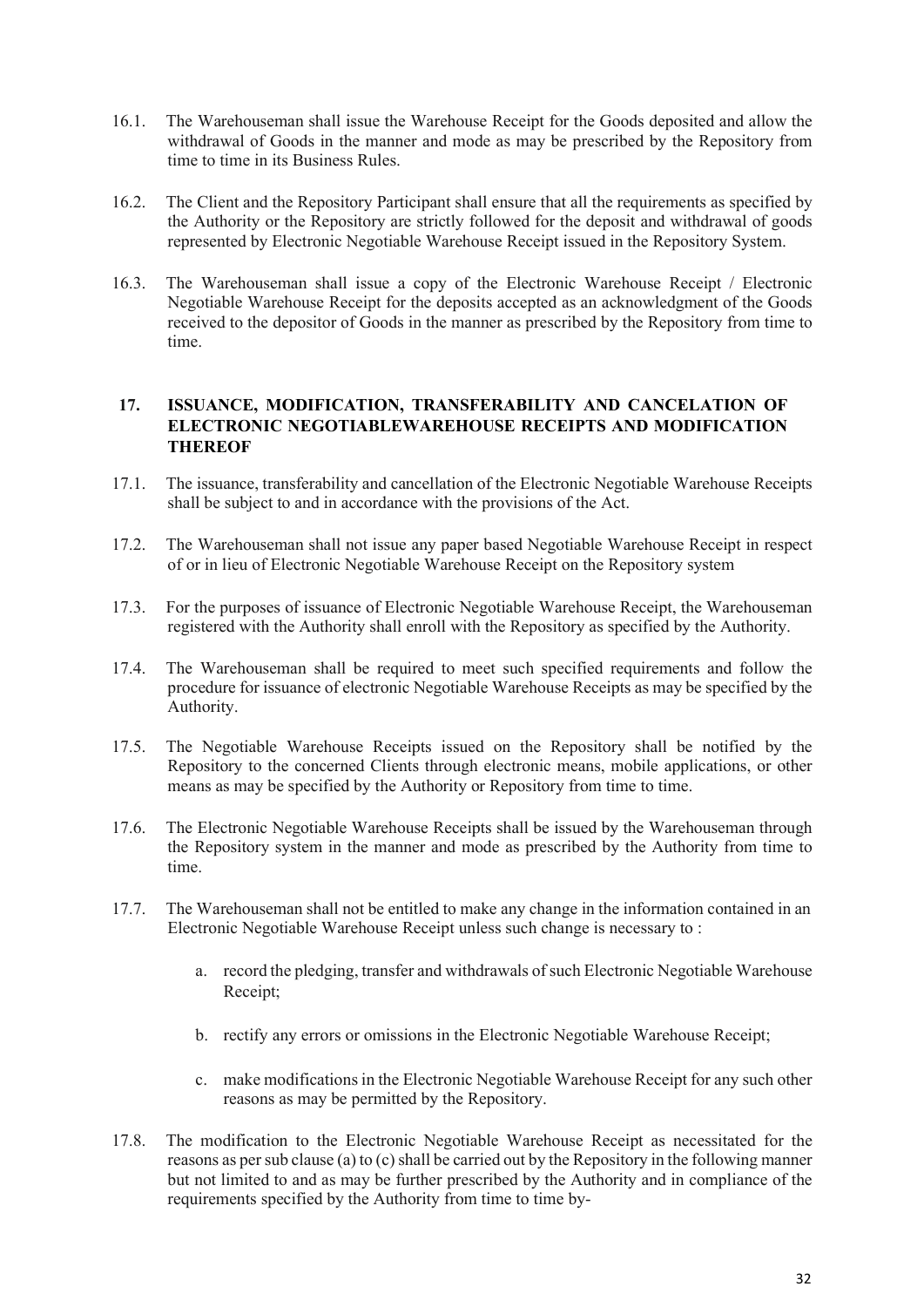- a. cancelling the existing Electronic Negotiable Warehouse Receipt; and
- b. issuing a new Electronic Negotiable Warehouse Receipt with the correct information;
- c. making modifications in the Electronic Negotiable Warehouse Receipt to reflect correct information;
- 17.9. It shall be the responsibility of the Repository and Warehouseman to notify the Client in whose favor the Electronic Negotiable Warehouse Receipt is issued of any such action as may be initiated under Byelaw 12.8 above.

### 18. ELECTRONIC CREDIT AND DEBIT IN THE ACCOUNTS OF CLIENTS

- 18.1. Debit or Credit into the Repository Account of the Client shall happen on account of deposit of Goods or withdrawal of Goods from the Warehouse or on account of transfer/transmission of Electronic Negotiable Warehouse Receipts from one Repository Account to another held with any other Repository Participant in the manner prescribed under the Business Rules.
- 18.2. The Repository Participant shall issue the statement of holdings of Electronic Balance within such time as may be specified by the Authority or the Repository, as the case may be.
- 18.3. The electronic Balances in the statement of holdings represent the electronic balance of Electronic Negotiable Warehouse Receipts and the Client shall have the right to the Goods underlying the Electronic Negotiable Warehouse Receipts.
- 18.4. The Electronic Balances in the statement of holdings shall be authentic proof of existence of such electronic negotiable Warehouse Receipts and the record of electronic negotiable Warehouse Receipts held in Repository and the corresponding Goods stored and held by the warehouseman.
- 18.5. Prior to depositing the Goods in the approved Warehouse, it shall be obligatory for the Client to open a Repository Account with any of the Repository Participant in the mode and manner as prescribed by the Repository from time to time. The Repository Participant shall create unique Repository Identification number for every Client.
- 18.6. After deposit of physical Goods in to the Warehouse by complying with the process including assaying/ as may be prescribed, the Warehouseman shall enter all such information as is necessary for the issuance of an electronic negotiable Warehouse Receipts through the Repository System and shall generate a unique lot ID against the respective Repository Identification Number of the Client. The electronic negotiable Warehouse Receipts shall be generated on the Repository by the Warehouseman in accordance with the Business Rules of the Repository and the Repository Account of the Client shall be credited for deposit of Goods made by such Client.
- 18.7. Repositories will by electronic means intimate, on a daily basis all details of debits and credits to the concerned Client, Repository Participant and warehouseman.

### 19. SUSPENSION OF OPERATION OF REPOSITORY ACCOUNT AND/OR AN ELECTRONIC WAREHOUSE RECEPIT:

19.1. Every Client having a Repository Account shall have the right to suspend the operations in his account either for debits or for credits or for both so as to render it inoperable. Repository or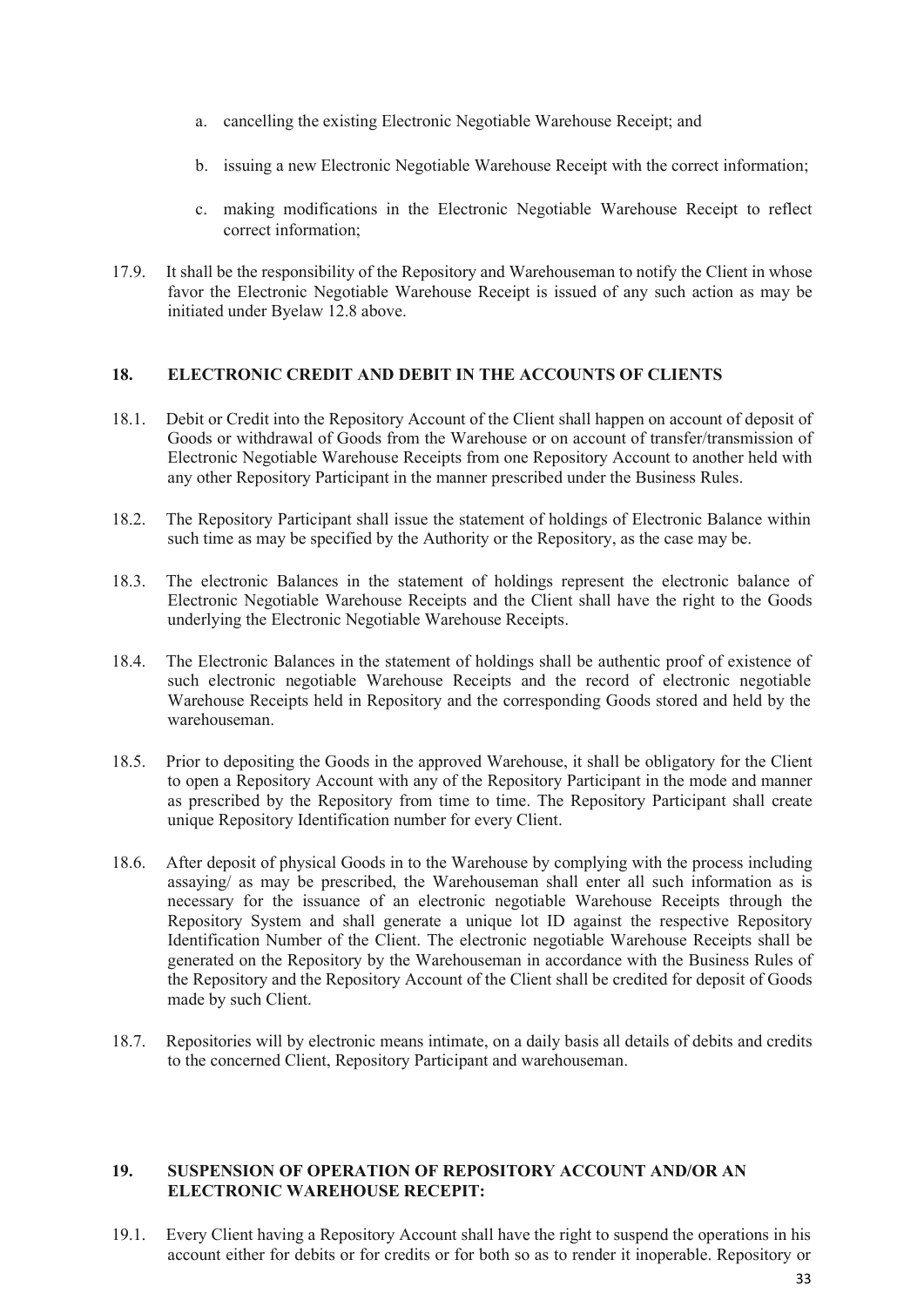the Repository Participant shall suspend the operations of such account of a Client maintained with it on written instructions received by it or by the Repository Participant in that regard from the Client in the manner and form prescribed under Business Rules.

- 19.2. The Client may request to suspend:
	- 19.2.1. its account maintained with a Repository Participant; or
	- 19.2.2. a particular electronic Warehouse Receipt in its account; or
	- 19.2.3. specific Goods represented through Lots numbers or such as identification number represented through and held under the electronic Warehouse Receipt in its Repository Account, by giving such appropriate instruction to the Repository Participant or to the Repository as the case may be, in the form and manner prescribed under the Business Rules.
- 19.3. The Repository Participant shall suspend the operation of a Repository Account on the basis of instructions / orders received by the Repository Participant or the Repository from the Central or State Government, the Securities and Exchange Board of India, the Authority or any order passed by a Tribunal or court or any other quasi-judicial authority having the powers to pass such orders.
- 19.4. The Repository, at the request of a Repository Participant or on the basis of the request received from the Client or pursuant to the orders received from the Central or State Government, the Securities and Exchange Board of India, the Authority or any order passed by a court, tribunal or any other statutory authority, shall suspend the operation of the Repository Account and/or the electronic Warehouse Receipt and/or specific Goods represented by unique identification number as assigned to it in the electronic Warehouse Receipt and as represented in the said Repository Account of the Client.

Provided however that any order of a Court, Tribunal, Government or other competent authority relating to suspension of a Repository Account or taking any action in relation to a Repository Account which is within the purview of obligations cast on a Repository under the Guidelines, shall be effected by Repository or the Repository Participant only on receipt from such authority, the Repository Account Identification Number or Permanent Account Number (PAN) or Aadhar coupled with specific directions if the same are not set out in such order with sufficient accuracy.

- 19.5. The Repository shall, on its own, suspend the operation of the Repository Participant's own account or its Clients and/ or the electronic Warehouse Receipts and/or specific Goods identified by such identification number to the extent of the electronic Warehouse Receipts held in the Repository Participant's name, or its Client's/Client's name and advise the Repository Participant to do so, under the following circumstances:-
	- 19.5.1. on the basis of the orders received from the Central or State Government or the Securities and Exchange Board of India or any court or tribunal or any other statutory authority in this regard; or
	- 19.5.2. on the basis of the orders passed by the Repository Participant Selection Committee as set out in Bye Law 26; or
	- 19.5.3. the Repository Participant has become insolvent, bankrupt or in case the Repository Participant is a body corporate, it being wound up.
- 19.6. An account so suspended shall be activated only on instructions in writing from the Client, where it has been suspended at the instance of a Client, or on receipt of instructions from the Repository or the Repository Participant, as the case may be,or pursuant to the passing of any order or issuance of instructions for vacating, revoking or setting aside the order of suspension by the court, tribunal or any authority as mentioned hereinabove.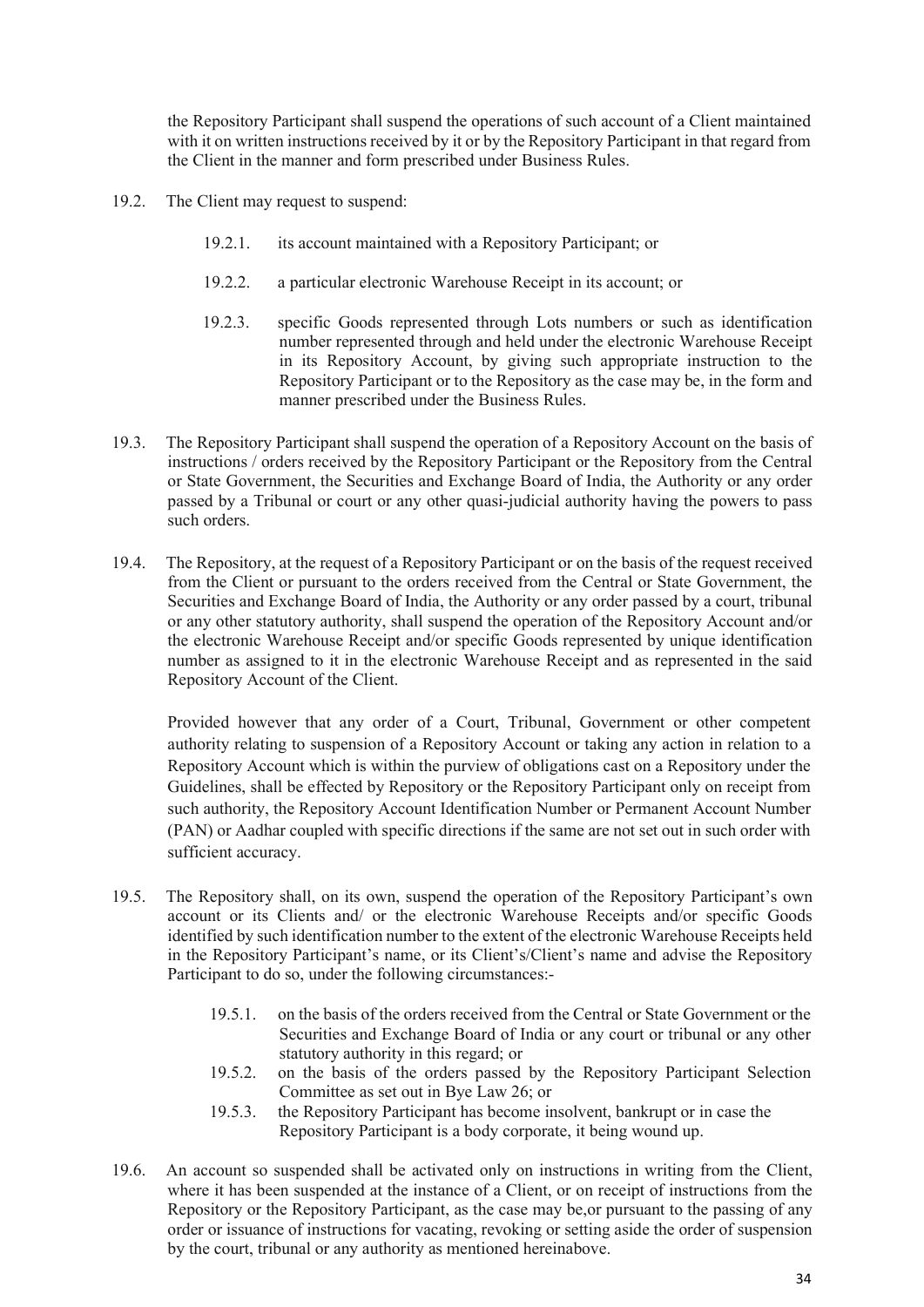Provided further that on the account being suspended, the Repository Participant of such Client shall not affect any debit entry or any such other transaction unless the instructions or order for suspension of the account has been withdrawn, revoked, vacated, set aside or modified as aforesaid. However, the Repository or the Repository Participant shall be entitled to credit the benefits to a frozen account unless specifically prohibited by the Client or by orders of attachment/seizure/freezing of the account.

### 20. TRANSFER OF BALANCES

- 20.1 The Repository Participant shall not execute any debit or credit in the account of the Client without authorization from such Client or his assent.
- 20.2 The mode and the form of authorization shall be specified in the Business Rules and Regulations of the Repository.
- 20.3 Where there is transfer of balance from the Client of one Repository Participant to the Client of another Repository Participant, both the delivering and the receiving Repository Participants must enter instructions for delivery and receipt respectively. After the instructions are matched in the Repository system, such transfer shall be executed in the Repository Participants' accounts in the Repository and the Repository Participants shall in turn execute such transfer in the Client's account. Provided that where a client has given one-time instruction for credits, no receiving instructions shall be necessary.
- 20.4 In the event of a Repository Participant ceasing to be a Repository Participant for the Repository, the Client of that Repository Participant may, either request for cancellation of Electronic Balance or request for the transfer of Electronic Balance to its Repository Account with another Repository Participant.
- 20.5 The Repository may on receipt of a court order or for such reasons as may be allowed by the Authority transfer the balances standing in the Repository Participant's account to another Repository Participant's account.

#### 21. TRANSMISSION OF WAREHOUSE RECEIPT

- 21.1 In the event of the death of a Client holding a Repository Account, the Electronic Balance standing to the credit of such account shall be determined in accordance with law in favor of the legal heirs of the deceased against production of the necessary documents such as Probate, Letters of Administration or Succession Certificate, as may be applicable.
- 21.2 The Repository Participant shall be entitled to require the person or persons in whose favor the Electronic Balances are to be transmitted as aforesaid to open a Repository Account by following the procedure prescribed in the Operating Instructions for transmission of Electronic Balances.
- 21.3 In case the Client of a Repository Participant is declared as lunatic or adjudicated insolvent or otherwise incapable to operate his Repository Account, Repository shall, on production of the certified copy of the Order passed by the Competent Court, may either transmit the balances lying in such account to any other account or otherwise as may be ordered.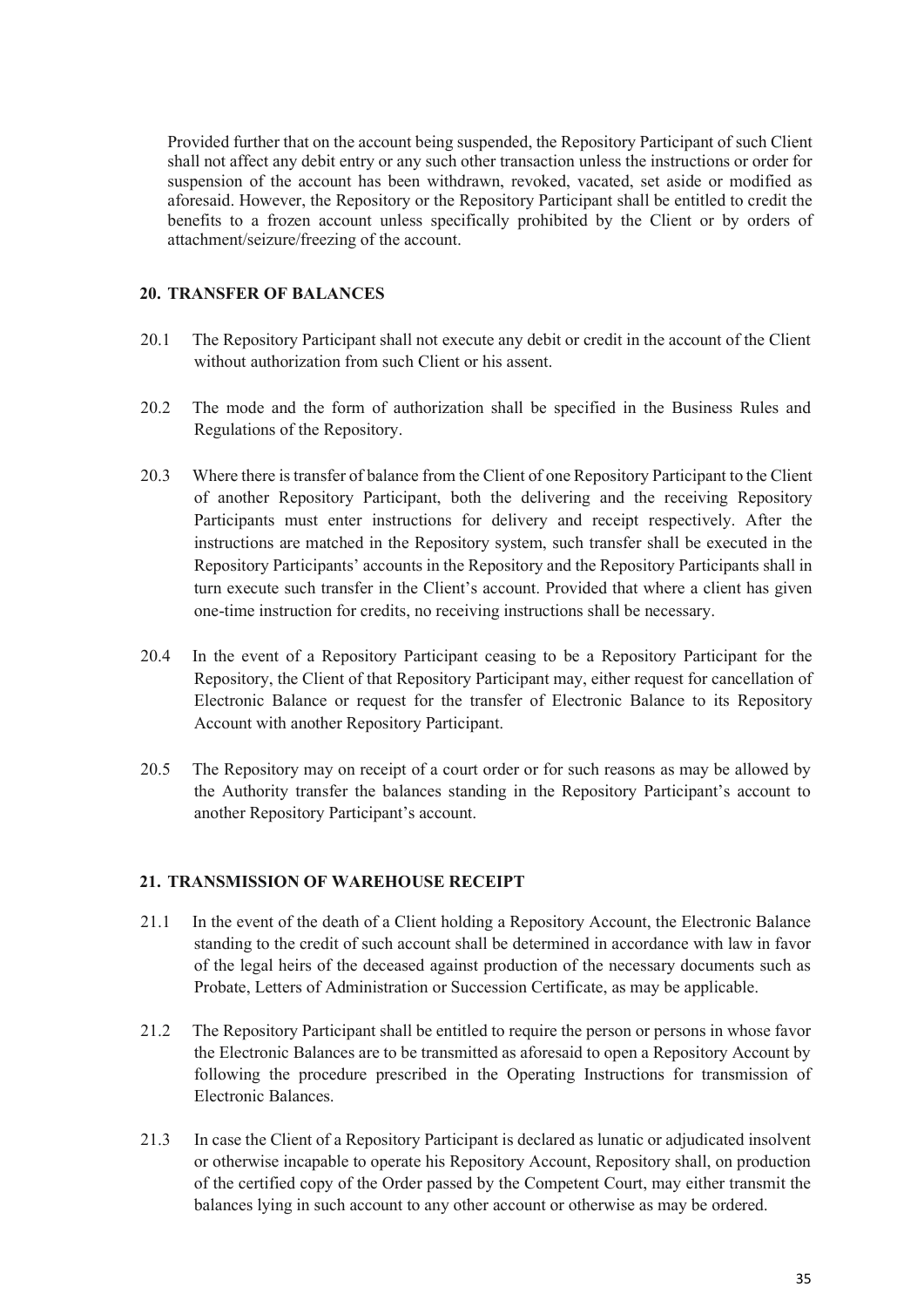In the event of winding up of the Client being a body corporate, by an order of the Court, the Electronic Balances shall be transmitted to such Repository Account as may be directed in the Court order to that effect. However, if a Client being a body corporate undergoes a voluntary winding up (not subject to supervision of the Tribunal) or merger or has been acquired by another entity, the Electronic Balances shall be transmitted to such Repository Account as provided in the resolution passed for such voluntary winding up or merger or acquisition as applicable based on the order of a competent court or authority as the case may be.

If the value of the commodities in the account is below a particular limit as specified in the Business Rules, the Repository shall have a right to allow transmission on the basis of documents such as indemnity, surety etc. as deemed fit.

## 22. PLEDGE

- 22.1 The Client shall be required to open and maintain a Repository Account, if the Client intends to create a pledge on Goods deposited in the Warehouse.
- 22.2 The Repository shall mark in its records a pledge on the Electronic Negotiable Warehouse Receipt in favor of the Pledgee upon being instructed to do so by both the Client and the Pledgee with due approval from Warehouse.
- 22.3 For the purpose of creation of the Pledge on an Electronic Negotiable/Warehouse Receipt, the Pledger and the Pledgee shall provide such information in such forms as may by prescribed in the Business Rules, by the Repository from time to time.
- 22.4 Any Client holding an electronic Negotiable Warehouse Receipt in the Repository Account shall be entitled to get the Pledge created against the Goods represented in such electronic Negotiable Warehouse Receipt in the manner and mode as may be prescribed by the Repository in the Business Rules, from time to time.
- 22.5 The Repository Participant on receipt of the application in the manner as prescribed and after satisfaction that the Goods are available for pledge, shall create and record the pledge within such time and in such manner as may be prescribed by the Repository in the Business Rules, as the case may be from time to time.
- 22.6 The Pledgee shall have a lien on the Goods represented through the electronic Negotiable/Non-Negotiable Warehouse Receipt for the duration of the pledge and the warehouseman shall not be entitled to release the Goods from the warehouse if a pledge exists on the electronic Negotiable/Warehouse Receipt issued against the same.
- 22.7 The Pledgee shall initiate the removal of lien in the manner and mode prescribed by the Repository in the Business Rules, from time to time.
- 22.8 Once the Pledge is invoked, the Pledgee shall registered as Client of such Electronic Balance or shall register any other entity as decided by the Pledgee and shall amend its records accordingly. The change in the record of the Repository shall be binding on original Client, Pledgee, the Warehouseman and the Repository Participant concerned.
- 22.9 The mode and manner of creation, invocation, cancellation and/or revocation of the Pledge shall apart from those as specified under these Bye-Laws shall also be as prescribed and specified by the Authority or the Repository in the Business Rules, from time to time.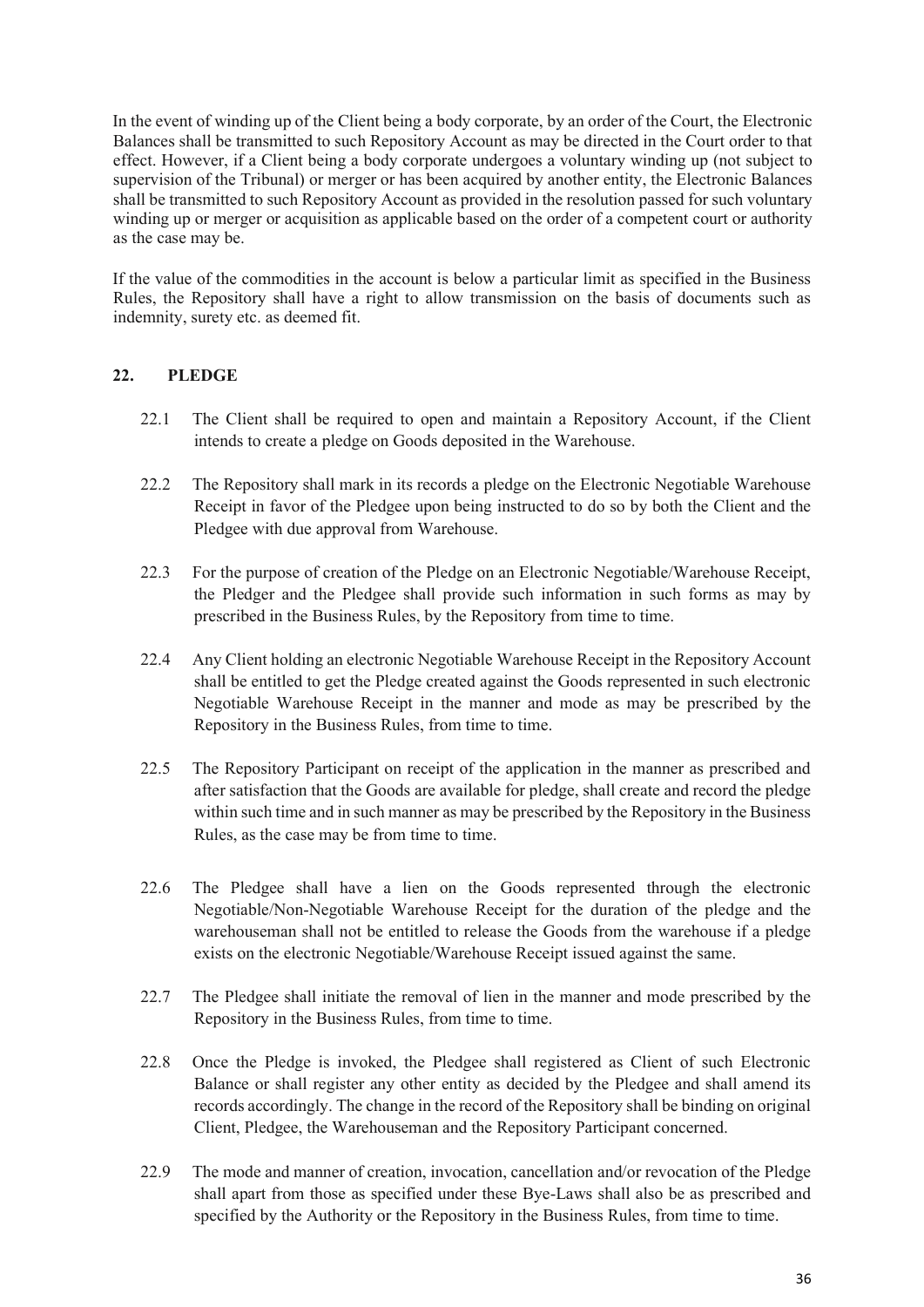- 22.10 If the Repository Participant does not create the pledge within such period as may be required in terms of these Byelaws or Business Rules or any directive of the Repository within such time as may be prescribed, the Repository Participant shall send along with the reasons, an intimation of such non creation of Pledge to the pledger and the Pledgee.
- 22.11 The pledger or Pledgee may request cancellation of the entry of pledge made under Bye Law in the manner as may be prescribed by the Repository in the Business Rules, from time to time.
- 22.12 The Repository Participant shall not refuse the request to create a pledge in respect of Electronic Balance available for pledge unless operations in respect of those Electronic Balance are restrained or frozen by virtue of any order or direction of any court, tribunal, Central Government, SEBI, RBI or other competent authority or by Repository itself and if the Repository Participant does not create such pledge within the prescribed time, it shall intimate the concerned Client and Pledgee of its decisions setting out the reasons for such refusal.
- 22.13 The Pledgee may invoke the pledge made under this Bye Law, subject to the provisions of the pledge document and as may be prescribed by the Repository in terms of its Byelaws and Business Rules.

## 23 ACCESS TO REPOSITORY SYSTEM BY NON SPECIFIED CLIENTS

- 23.1 The Repository may grant access to any other person not specifically covered in the definition of Clients and who may be required to be granted access to the Repository System.
- 23.2 The grant of such access as required as per the Bye Law shall be subject to the norms and procedures as may be prescribed by the Repository with specific approval of the Authority, for each of such client from time to time and subject to such approvals by such clients from regulatory authorities, if any, as may be required.

## 24 RECONCILIATION, ACCOUNTS AND AUDIT

#### 24.1 Reconciliation

- 24.1.1 The Repository shall ensure that it has in place at all times such systems and procedures as would enable it to co-ordinate with the Repository Participants and would facilitate reconciliation of records with Repository Participants on a daily basis.
- 24.1.2 A Warehouseman shall be responsible for reconciling the physical stock of the Goods in its custody with the electronic records of the Electronic Negotiable Warehouse Receipts and Electronic Non Negotiable Ware house Receipts generated by the Warehouseman on the Repository and such reconciliation shall be undertaken on a daily basis, or at such frequency and in such manner as the Authority or the Repository may specify from time to time.
- 24.1.3 The Repository shall provide the information necessary to Warehousemen to perform such reconciliation in such format and on such terms and conditions as the Authority or the Repository may prescribe from time to time.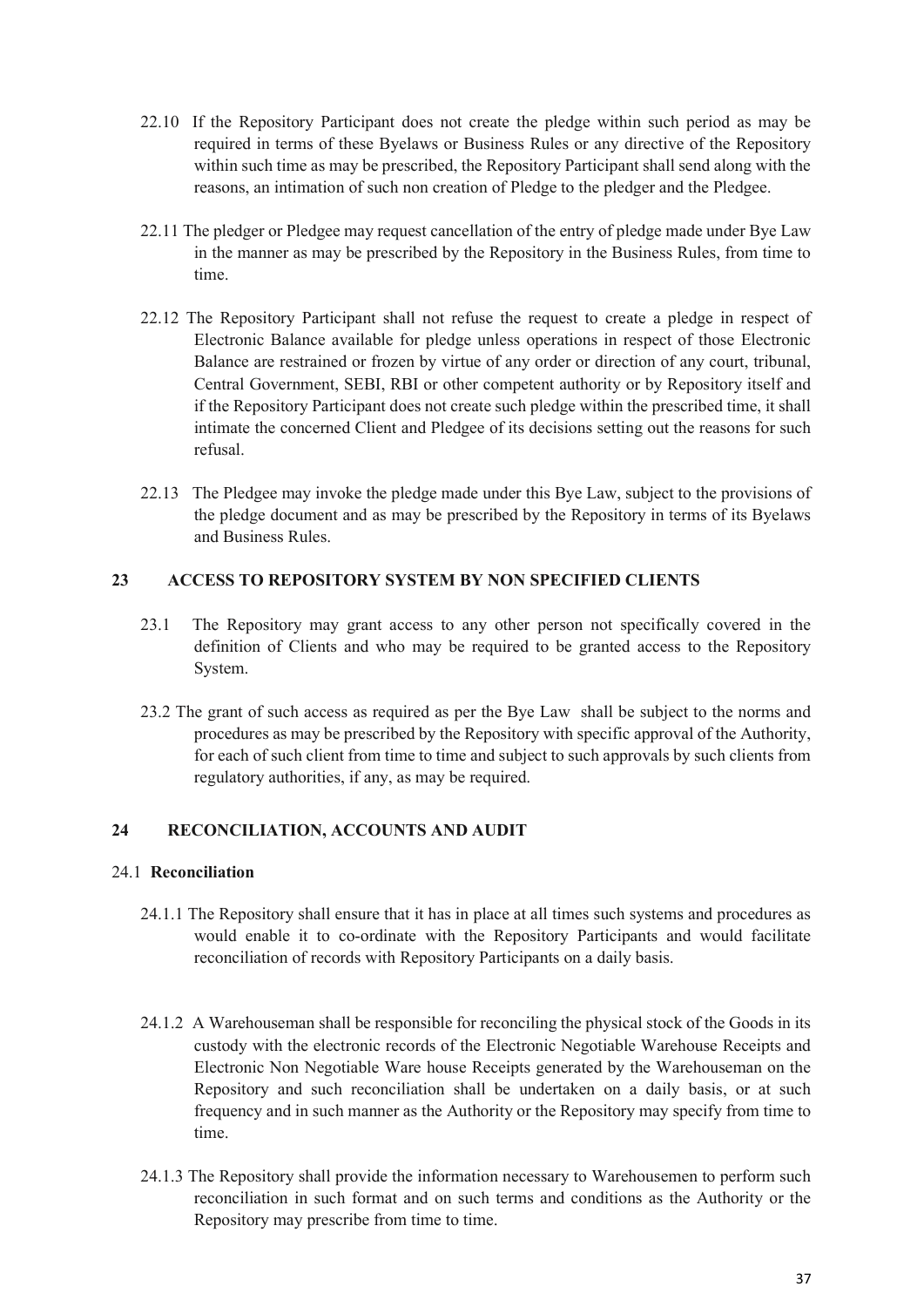- 24.1.4 A Repository shall ensure sharing of information with other Repositories in such a manner so as to enable warehousemen to perform such reconciliation.
- 24.1.5 The Warehouseman shall submit a reconciliation report to the Authority and the Repository after every reconciliation in the format and manner specified by the Authority or the Repository.
- 24.1.6 The Authority may from time to time specify requirements that Repository will have to meet in order to comply with reconciliation.
- 24.1.7 If there is failure of the reconciliation as specified above, the Repository may bring the status to the notice of the Authority and follow instructions thereon.
- 24.1.8 However, in the event of any differences arising out of Reconciliation, the records of the Repository shall be considered as final.

#### 24.2 ACCOUNTING, INTERNAL CONTROL, REPORTS AND RETURNS

- 24.2.1 Each Repository Participant shall furnish to the Repository every year, a copy of its audited financial statements including the Directors' Report and Auditor's Report, within six months from the end of the Repository Participant's financial year. Provided that when the Repository is satisfied that circumstances warrant an extension of time to furnish such report, it may grant such extension to the Repository Participant
- 24.2.2 Every Repository Participant shall keep accounts and records in respect of the operations of the Repository which shall be distinct and independent from the records and accounts maintained by it in respect of any other activities carried out by the Repository Participant.
- 24.2.3 Proper accounts shall be maintained by the Repository as well as the Repository Participants and the Warehousemen in respect of the operations of the Repository in accordance with the software provided by the Repository.
- 24.2.4 The books of accounts and records of the Repository Participant relating to the operations of the Repository shall be open for inspection and audit to the officers of the Repository or their representatives. Such books of accounts and records shall be subjected to annual audit by Repository or their authorized representative.
- 24.2.5 Every Repository Participant shall allow persons authorized by the Repository to enter its premises during normal office hours and inspect its records relating to the operations of the Repository.
- 24.2.6 Every Repository Participant shall submit periodic returns to the Repository in the format specified by the Repository or the Bye Laws, Business Rules of the Repository as the case may be.
- 24.2.7 Every Repository Participant shall maintain the following records and documents, namely:
	- a) records of all the transactions entered into with a Repository and with a Client;
	- b) details of electronic negotiable/non-negotiable Warehouse Receipts issued

for which Electronic Balances have been assigned and the acknowledgment issued;

c) records of instructions received from Clients and statements of account provided to Clients; and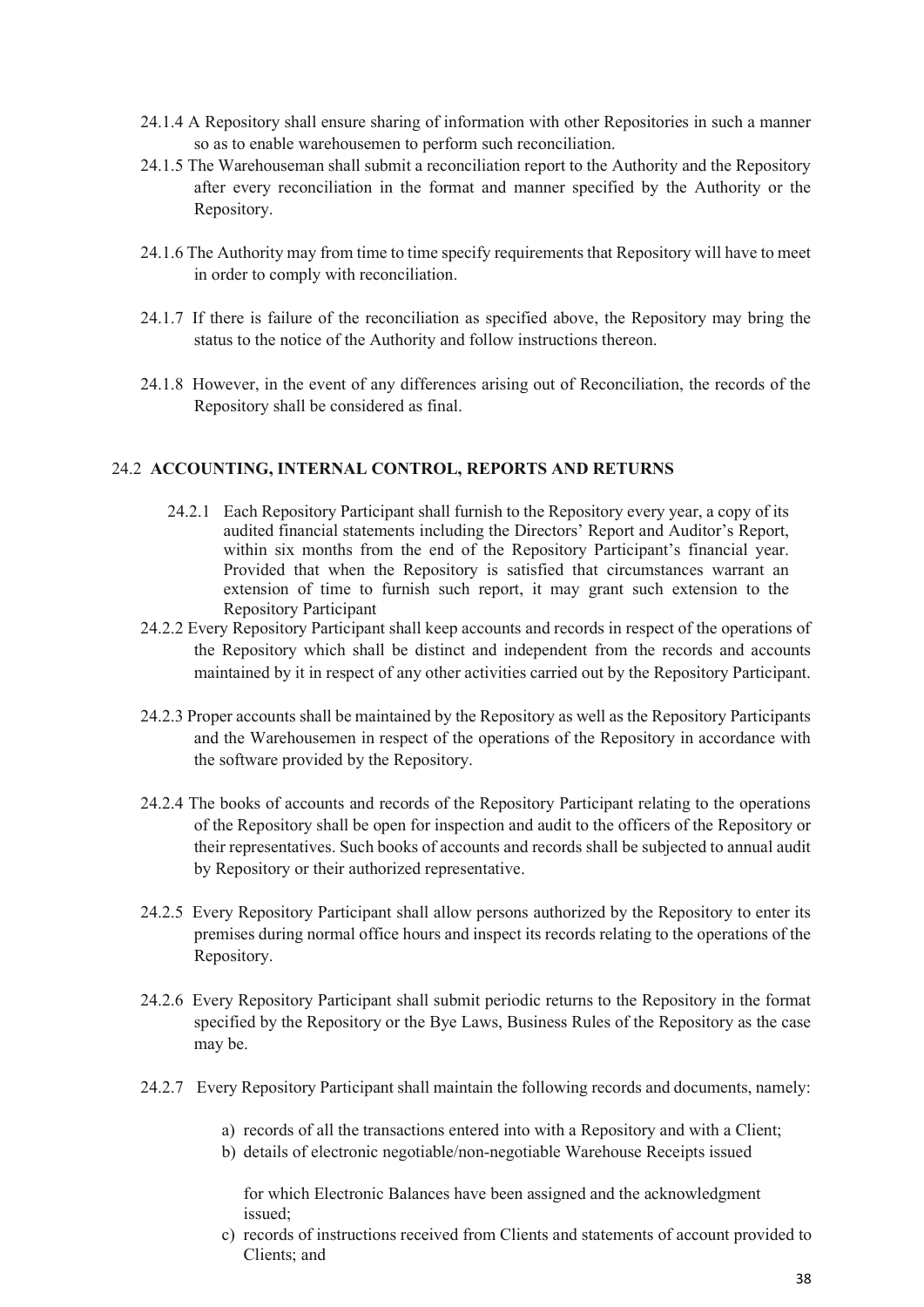- d) records of creation, approval, notice, entry, invocation and cancellation of pledge, as the case may be.
- 24.2.8 Every Repository Participant shall intimate the Repository, the place where the records and documents are maintained.
- 24.2.9 Subject to the provisions of any other law and unless specifically instructed, the Repository Participant shall preserve records and documents electronic or otherwise, for a minimum period of five years or such other period as prescribed under Bye –Law 11.3.35.

Provided that the Repository Participant shall preserve and maintain the documents, both in physical and / or electronic form, copies of which have been taken by Central Bureau of Investigation, Police or any other enforcement agency during course of any investigation or enquiry conducted by them till the trial is completed. Every Repository Participant shall furnish to Repository such information relating to various obligations to be performed by it from time to time in such format as may be prescribed by Repository to enable the Repository to review and monitor its performance and to ascertain the level of compliance with the provisions of the Act, Rules, Regulations and Guidelines issued by Authority and the Bye Laws and Business Rules issued by the Repository from time to time.

- 24.2.10 The Repository may review and monitor the reports received from Repository Participants and issue instructions to Repository Participants to rectify the discrepancies, irregularities and non-compliances, if any, within such time limit as may be deemed fit.
- 24.2.11 In case a Repository Participant fails to comply with the provisions of the Act, guidelines, these Bye Laws and Business Rules issued by repository, and continues to ignore or disregard the instructions issued by the Repository, the matter may be placed before the Repository Participant Selection Committee constituted by the Repository\_. Any action taken by the Repository Participant Committee shall be in addition to action, if any, taken by the Authority.

# 24.3 AUDIT

- 24.3.1 Every Repository Participant shall ensure that an internal audit in respect of its Repository operations is conducted in each financial year, every six months or as may be prescribed by the Repository by a qualified Chartered Accountant or a Company Secretary or a Cost and Management Accountant, holding a Certificate of Practice and a copy of the internal audit report shall be furnished to the Repository.
- 24.3.2 The scope of such audit shall cover the existence, scope and efficiency of the internal control system, compliance with the provisions of the Act, Bye Laws, Business Rules and guidelines, agreement and systems security in the office of the Repository Participant in respect of the operations of the Repository.
- 24.3.3 In addition, the Repository may, if it feels it is in the interests of the Clients to do so, direct that an audit of the records of the Repository Participant shall be conducted by such auditor as may be appointed by the Repository in this regard so far the records relate to the operations of the Repository.
- 24.3.4 The Chartered Accountants, Company Secretaries or Cost and Management Accountants who are engaged in Internal Audit or Inspection of the Repository Participant in respect of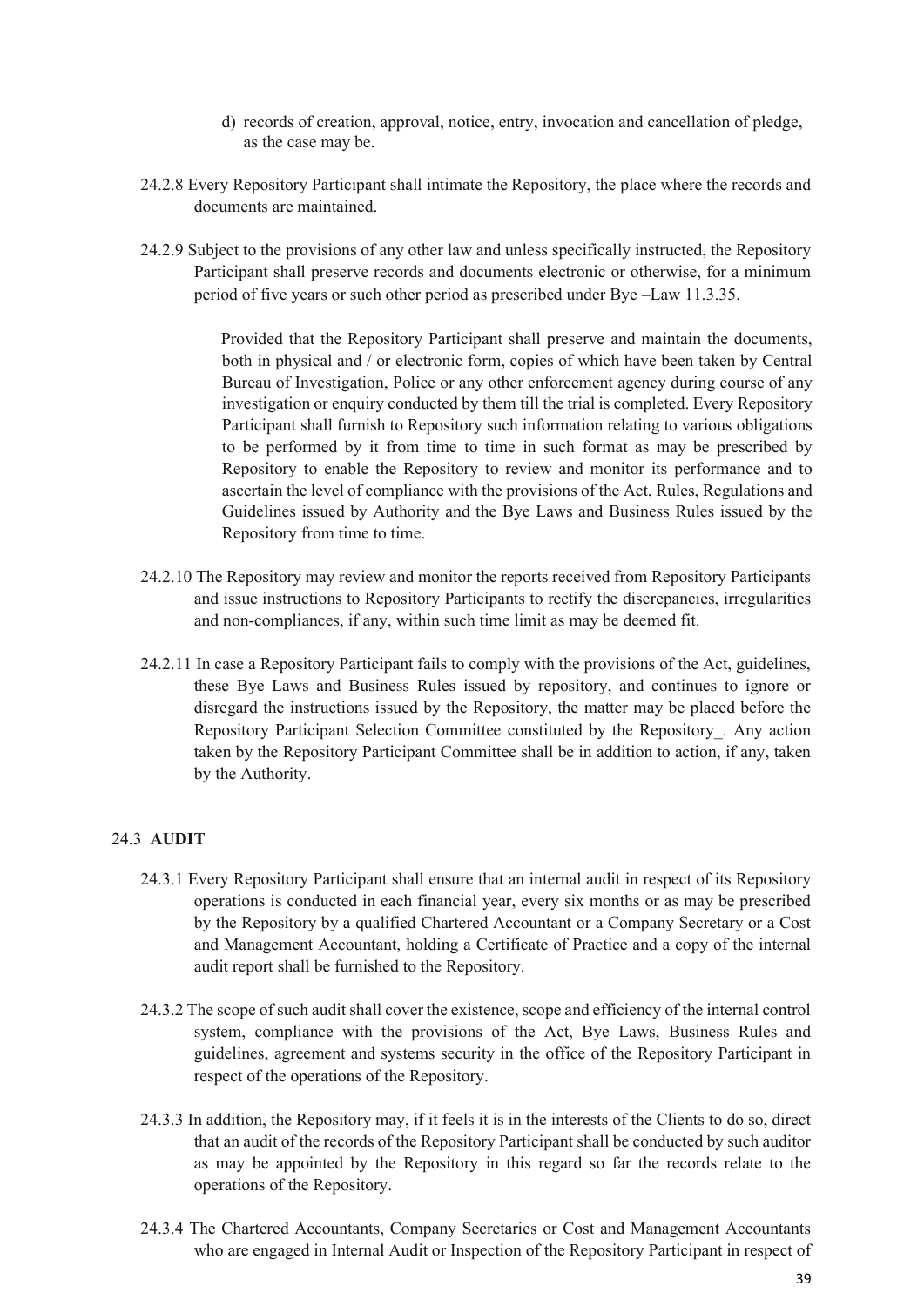its Repository operations, should not have any conflict of interest with the said Repository Participant.

## 25. INSPECTION

## 25.1 INSPECTION AUTHORITY

- 25.1.1 Where the Repository deems it necessary, it may appoint one or more persons as inspecting authority to undertake inspection of the books of accounts, other records and documents of the Repository Participants to the extent they pertain to the Repository operations for any of the purposes specified below:
	- a. as to whether the books of accounts and other records are being maintained in the manner as required;
	- b. as to whether the provisions of the Guidelines and Bye Laws on creation and management of electronic Warehouse Receipts issued under the Act are being complied with;
	- c. as to whether the provisions of the WDRA Act, the Rules, Regulations and the Guidelines issued by Authority made thereunder are being complied with;
	- d. as to whether the provisions of the Bye Laws and Business Rules of the Repository and any instructions or directions issued thereunder by the Repository are being complied with;
	- e. to investigate into the complaints received from the Clients, other Repository Participants or any other person on any matter having a bearing on the activities of the Repository Participant;
	- f. to investigate suo moto, for any reason where circumstances so warrant an inspection into the affairs of the Repository Participant in the interest of the Clients in general;
	- g. to facilitate reconciliation of records in case the records of the Repository Participant with the Repository remain un-reconciled for a period exceeding three working days;
	- h. to comply with any of the directives issued in this behalf by the Authority or any court or regulatory authority including the Government.
- 25.1.2 The inspecting authority appointed by the Repository under Bye Law 26.1.1 above may be the officials of the Repository or any other outside professionals competent to undertake the inspection, as may be decided by the Repository from time to time.
- 25.1.3 When the Repository appoints outside professionals as an inspecting authority, the Repository at its discretion and as may be required from case to case basis, notify to the Repository Participants the names and addresses of the professionals or firms so appointed as an inspecting authority to carry out inspection of the Repository Participant.
- 25.1.4 When outside professionals are appointed as an inspecting authority, if such professionals are already related or connected in any other capacity with the Repository Participant, then such Repository Participant shall forthwith inform the Repository of such relationship.
- 25.1.5 Where, after the appointment of any outside professional as an inspecting authority in respect of any Repository Participant, the Repository Participant or any of its associates engages the inspecting authority for its services in any other capacity, the inspecting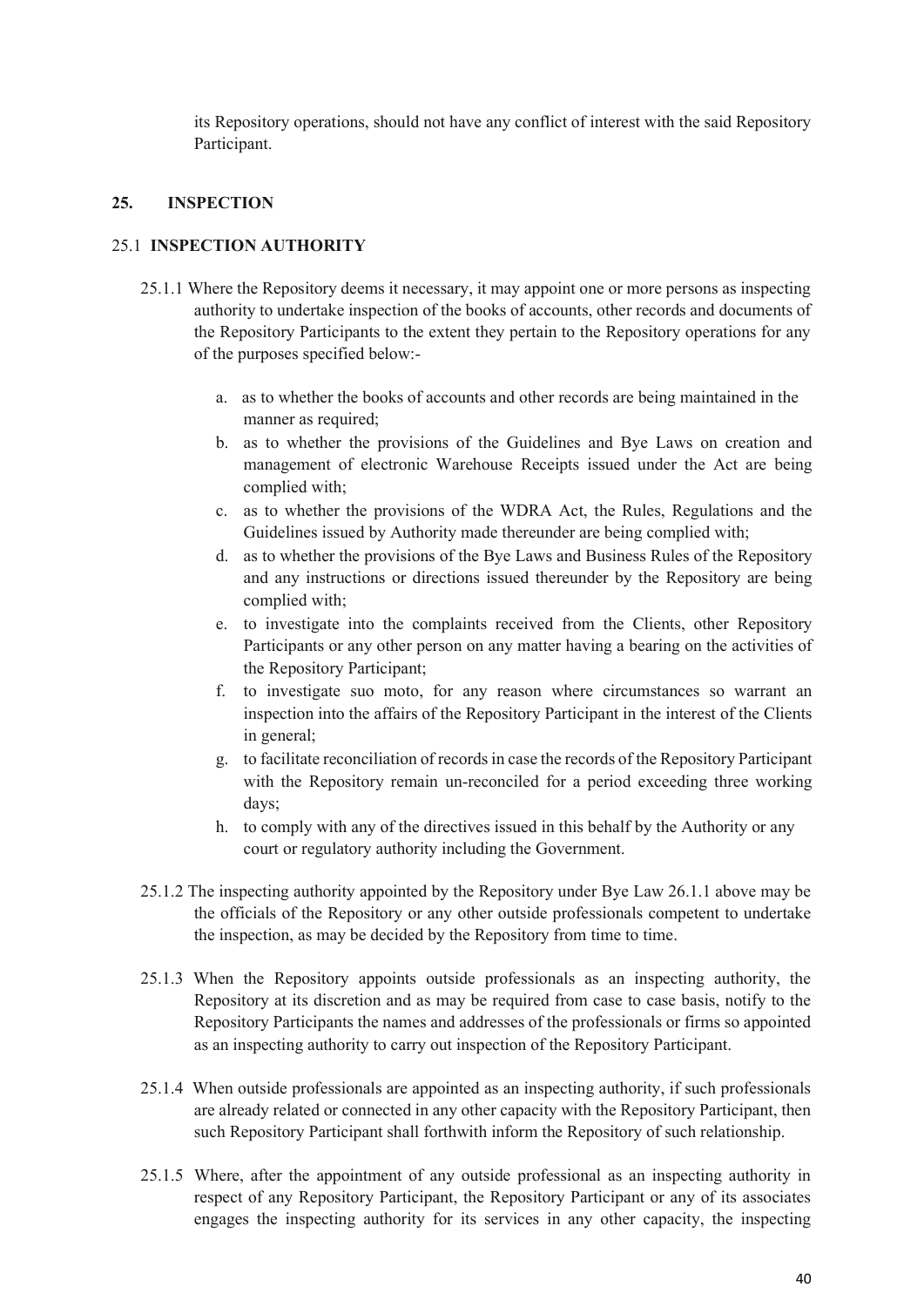authority shall not engage itself with the Repository Participant or any of its associates in any other professional capacity without the prior consent of the Repository.

### 25.2 NOTICE

- 25.2.1 Before undertaking any inspection under Bye Law 26.1.1 above, the Repository shall give a reasonable notice to the Repository Participant for that purpose;
- 25.2.2 Notwithstanding anything contained in Bye Law 26.2.1 above, where the Repository is of the opinion that no such notice should be given, it may direct in writing that the inspection of the affairs of the Repository Participant be taken up forthwith, without such notice;
- 25.2.3 The Repository officials or the inspecting authority who is directed by the Repository to undertake the inspection, shall undertake the inspection and the Repository Participant against whom an inspection is being carried out shall extend full co-operation and bound to discharge its obligations as provided under Bye Law 26.1.

### 25.3 OBLIGATIONS OF A REPOSITORY PARTICIPANT ON INSPECTION:

- 25.3.1 It shall be the duty of every Repository Participant, its directors, partners, officers and employees who is being inspected, to produce to the inspecting authority such books, accounts, records and other documents in its/his custody or control or arrange to produce where such books, accounts records and other documents when they are in any other person's custody or control and furnish him such statements and information within such time as the said inspection authority may require.
- 25.3.2 The Repository Participant shall allow the inspecting authority to have reasonable access to the premises occupied by it or by any other person on his behalf and also extend reasonable facilities for examining any books, accounts records, documents and computerized data in its possession or any other person and also provide copies of documents or other materials which in the opinion of the inspecting authority are relevant.
- 25.3.3 The inspecting authority, in the course of inspection may examine or record statements of any director, officer and employee of the Repository Participant or of any associate of such Repository Participant.
- 25.3.4 It shall be the duty of every such Repository Participant, its directors, partners, officers and employees or where an associate is examined, of such associate to give to the inspecting authority all assistance in connection with the inspection which the Repository Participant may be reasonably expected to give.
- 25.3.5 Notwithstanding the provisions above, the inspecting authority shall not have the right to examine any person or inspect any records which do not pertain to the operations of the Repository.

#### 25.4 SUBMISSION OF REPORT

- 25.4.1 The inspecting authority shall, within the time prescribed by the Repository or as soon as possible, submit an inspection report to the Repository.
- 25.4.2 The inspecting authority shall maintain complete confidentiality and shall not disclose any information contained in the documents submitted to it or inspected by it to any person, firm, company or authority unless required by any law for the time being in force.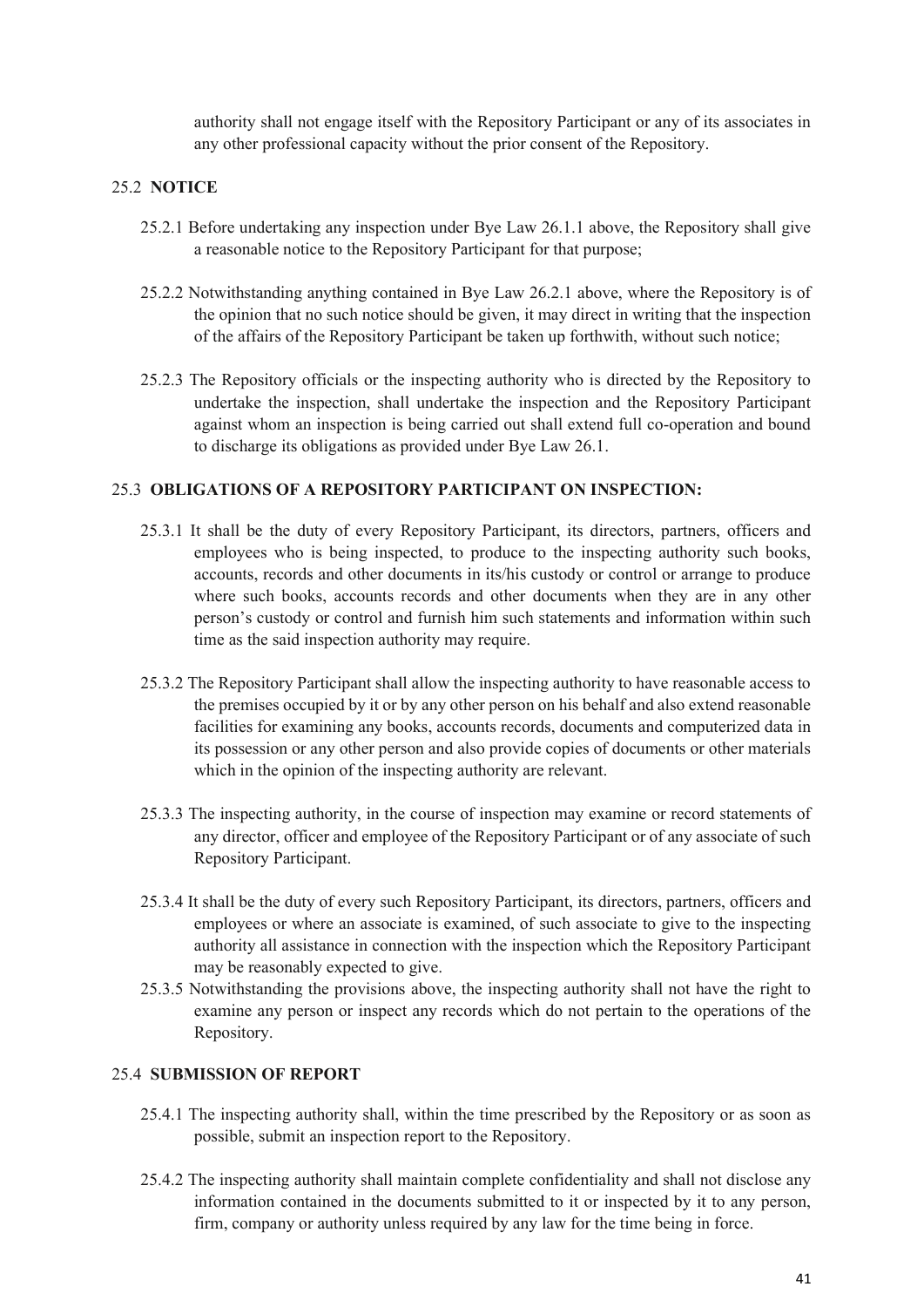- 25.4.3 The Repository shall after consideration of the inspection report, communicate the findings to the Repository Participant to give him an opportunity of being heard before any action is taken by the Repository on the findings of the inspecting authority.
- 25.4.4 On receipt of the explanation, if any, from the Repository Participant the Repository may call upon the Repository Participant to take such measures as the Repository may deem fit in the interest of the Clients.
- 25.4.5 In case the report of the Inspection Authority indicates the existence of any grounds for taking disciplinary action against a Repository Participant, the Repository if so satisfied shall cause a copy of the inspection report to be handed over to the Repository Participant Selection Committee for further action in this regard.

## 25.5 REPORTING BY REPOSITORY PARTICIPANTS TO ITS BOARD OF **DIRECTORS**

Every Repository Participant shall ensure that following items are placed before its Board of Directors in respect of its Repository operations:

- 1. Internal audit findings along with management comments; and
- 2. Inspection findings of Repository along with management comments.

# 26. DISCIPLINARY JURISDICTION

The violations of any of the provisions of the Byelaws, the Business Rules made under the said Byelaws by the Repository Participant shall attract the Disciplinary Jurisdiction.

#### 26.1 POWERS OF THE REPOSITORY WITH REGARD TO DISCLIPLINARY MATTERS

The responsibilities and powers of the Repository which can be exercised by the authorized officers of the Repository incase of disciplinary matters shall inter-alia include the following::

- a. suspension of a Repository Participant with or without fine;
- b. freezing the account of the Repository Participant;
- c. power to conduct an investigation/inquiry of the Clients of Repository, call for records and to issue show cause notice for suspension/expulsion.

#### 26.2 POWERS OF THE REPOSITORY PARTICIPANT SELECTION COMMITTEE WITH REGARDS TO DISCIPLINARY MATTERS

- a. suspension of a Repository Participant with or without fine;
- b. expulsion of a Repository Participant with or without fine;
- c. request the Authority to declare a Warehouse as 'ineligible' for generation of Electronic Negotiable Warehouse Receipt on the Repository;
- d. freezing the account of the Repository Participant;
- e. Power to conduct an investigation/inquiry of the Clients of Repository, call for records and to issue show cause notice for suspension/expulsion.

### 26.3 REPOSITORY PARTICIPANT'S RESPONSIBILITY FOR PARTNERS, AGENTS AND EMPLOYEES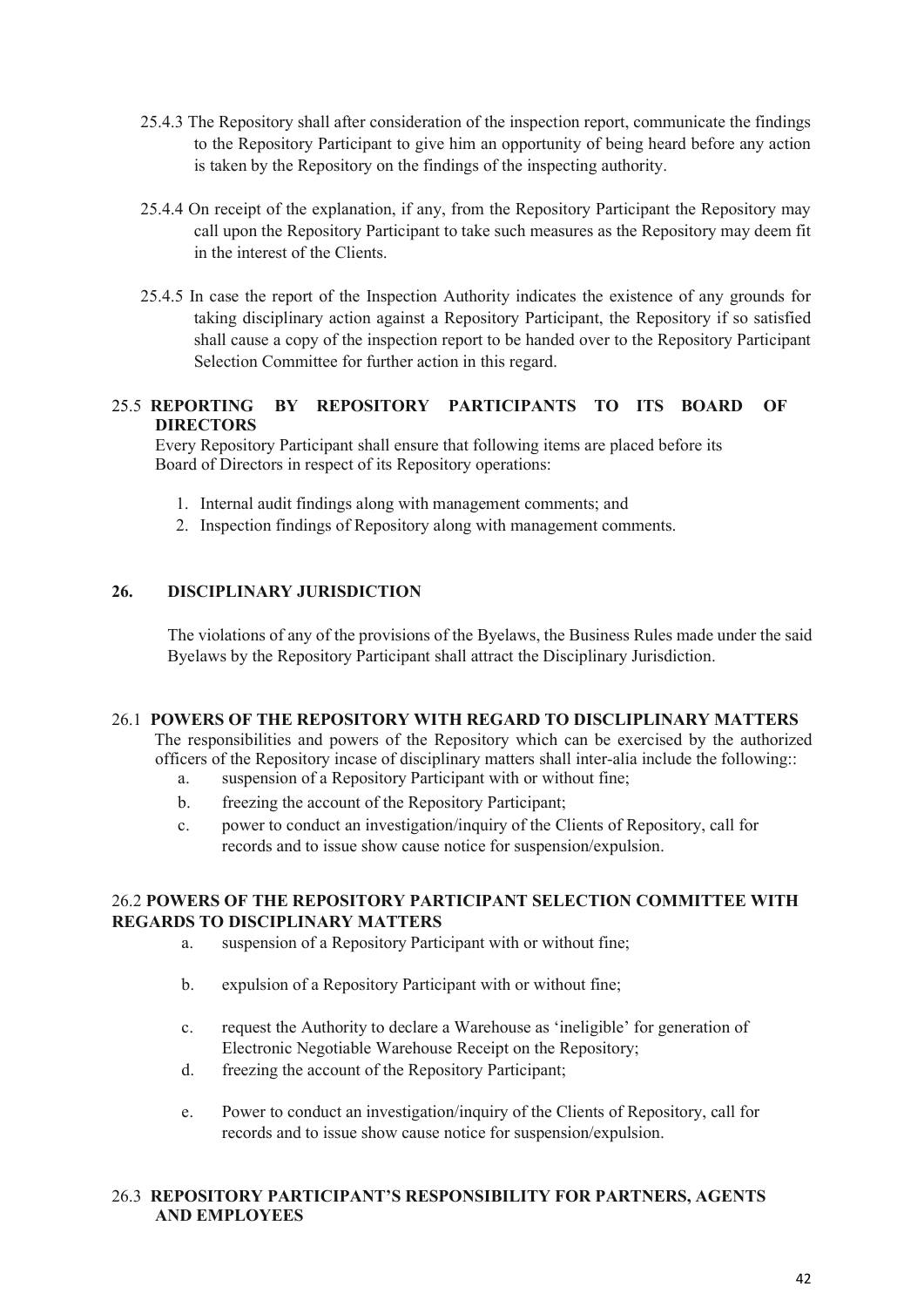A Repository Participant shall be fully responsible for all the acts omissions and commissions of its directors, authorized officials, authorized representatives and employees and Repository shall assume that all such acts, omissions and commissions were done by the Repository Participant itself and would be subjected to any of the penalties as provided in the Bye Laws of the Repository,

## 26.4 SUSPENSION OF A REPOSITORY PARTICIPANT

- 26.4.1 The authorized officers of the Repository may require a Repository Participant to suspend its business when it fails to meet the continuing requirements of fulfilling the criteria of admission as provided in these Bye Laws and the suspension of business shall continue until the Repository Participant furnishes satisfactory evidence of meeting the requirements.
- 26.4.2 The authorized officers of the Repository may require a Repository Participant to suspend its business, in part or whole, inter- alia where:
	- a. in the opinion of the authorized officers of the Repository, the Repository Participant's financial condition is such that it has gone below the net worth norms or the Repository Participant fails to maintain it as specified in the Business Rules and Bye Laws of the Repository;
	- b. the Repository Participant violates the provisions of the Bye Laws and Business Rules.
	- c. The Repository Participant does not comply with the instructions of the Client and is required to do so under the provisions of the WDRA Act, Rules, regulations and the Guidelines made thereunder and the Bye Laws and Business Rules of Repository made under the provisions of the WDRA Act.
	- d. A material change has taken place in the management, constitution or control of the Repository Participant's legal entity, whether by way of alteration in its Board of Directors, or the composition of its partners or the shareholding pattern thereof or there is a change in the nature of the legal entity, and such change violates the provision of the Byelaws and the Guidelines or Regulations as notified by the Authority.

## 26.5 EXPULSION OF A REPOSITORY PARTICIPANT

The Repository Participant Selection Committee may expel a Repository Participant from the

Repository under the following circumstances:

- a. in case the Repository Participant commits repeated breach of the provisions of the Bye Laws and the Business Rules, in spite of repeated reminders from the Repository in this regard;
- b. in case the Repository Participant consistently exposes itself to risks which in the opinion of the Repository Participant Selection Committee is not commensurate with Repository Participant's net worth;
- c. if the quality of services rendered by the Repository Participant is not satisfactory in the opinion of the Repository Participant Selection Committee as evidenced by the complaints of its Client(s);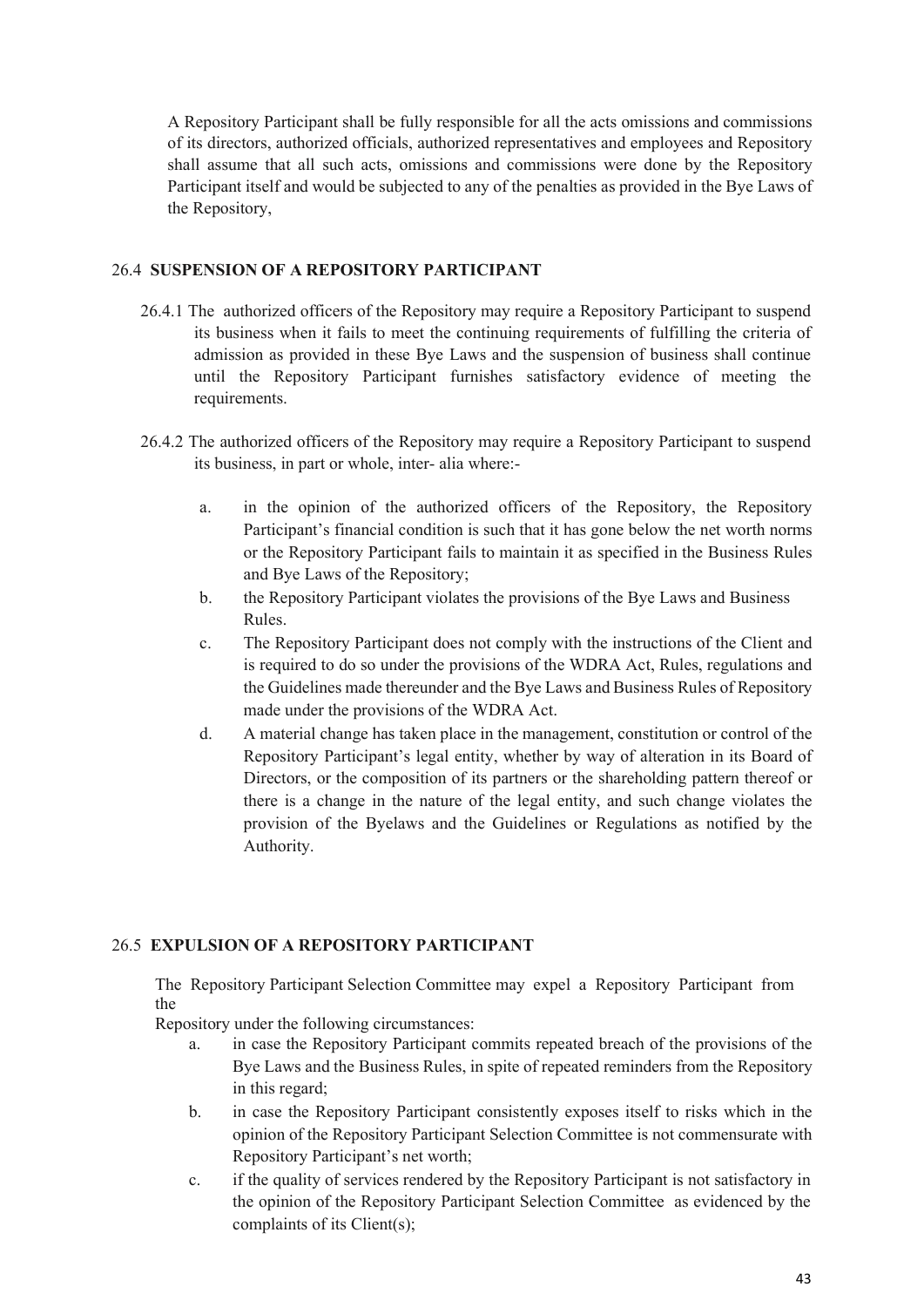- d. if the Repository Participant carries on the activities in a manner which is detrimental to the interests of the stakeholders of the Repository system and continued existence of the Repository as well as the interests of the Clients in general.
- e. The Repository Participant ceases to carry on the business as Repository Participant

## 26.6 REVOCATION OF SUSPENSION

The suspension of business under the Bye Laws as stated above shall continue until the Repository Participant has been allowed by the Repository Participant Selection Committee to resume business on its paying such deposit or on its doing such act or providing such evidence as the Repository Participant Selection Committee may require.

## 26.7 PROCEDURE FOR EXPULSION/SUSPENSION OR OTHER DISCIPLINARY **ACTION**

- 26.7.1 A Repository Participant shall appear and testify before and cause its Directors, partners, authorized representatives and employees to appear before the Repository Participant Selection Committee or the authorized officers of Repository as the case may be. The Repository Participant Selection Committee or the authorized officers of the Repository may take a view on the submissions made by the Repository Participant take actions (immediately, if required) as listed above. In subsequent meeting of the Repository Participant Selection Committeeand shall produce before the Repository Participant Selection Committee or or the officer of the Repository authorized in that behalf, such books, correspondence, documents, papers and records or any part thereof which may be in its possession and which may be deemed relevant or material to any matter under inquiry or investigation.
- 26.7.2 The Repository Participant Selection Committee or any officer authorized by the Repository Participant Selection Committee shall issue show cause notice to the concerned Repository Participant who shall be required to reply within such time as may be specified in the show cause notice or within such extended time as may be granted by the Repository Participant Selection Committee or the officers authorized by the said Committee on an application made to it.
- 26.7.3 The concerned Repository Participant shall be entitled to a personal hearing. The Repository Participant may appear itself or through a professional counsel, attorney, advocate or other representative at any hearing given by the Repository Participant Selection Committee.26.7.4 The Repository Participant Selection Committee shall after taking into account the pleadings written and oral explanation and arguments, shall pass a reasoned order. The Repository Participant Selection Committee shall send a copy of its final order to Repository Participants, Board of Repository and the Authority.

 The Repository Participant shall have the right to appeal to Board of Repository against final order of Repository Participant Selection Committee e.

#### 26.8 IMPOSITION OF PENALTIES

The Repository Participant Selection Committee may pass an order suspending/expelling a Repository Participant for such period or on such terms and conditions as the Repository Participant Selection Committee deems fit including but not limited to monetary penalties as may be applicable for each of the violations under the Byelaws and the Business Rules and Regulations made thereunder.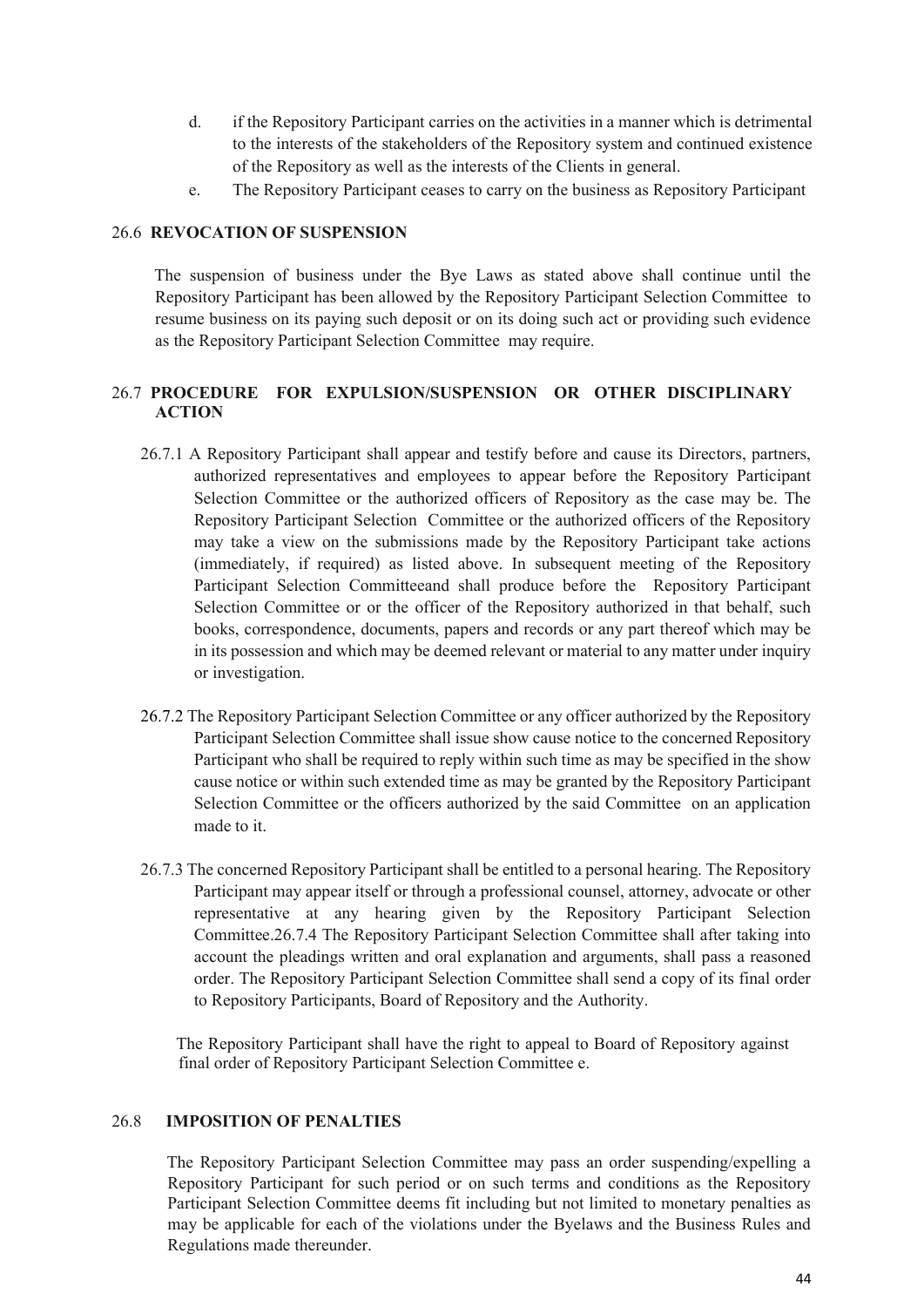## 26.9 CONSEQUENCE OF SUSPENSION

- 26.9.1 The suspension of a Repository Participant shall have the following consequences namely:
	- a. Suspension of Repository Participant rights: The suspended Repository Participant shall during the term of its suspension be prohibited and excluded from all the rights and privileges of a Repository Participant on the Repository;
	- b. Rights of Clients unimpaired: The suspension shall not affect the rights of the Clients of the suspended Repository Participant;
	- c. Rights of creditors unimpaired: The suspension shall not affect the rights of the creditors of the suspended Repository Participant including creditors which are other Repository Participants,;
	- d. Rights of Pledgees unimpaired: The suspension shall not affect the rights of any Pledgee in respect of Goods of any Client who holds an account with the suspended Repository Participant;
	- e. Fulfillment of obligations: The suspended Repository Participant shall be bound to fulfill obligations outstanding at the time of its suspension as directed by the authorized Officer of Repository or the Repository Participant Selection Committee.. The Repository shall have the power to fulfill all obligations towards the Clients of the suspended Repository Participant outstanding during the time of suspension of such Repository Participant;
	- f. Further business prohibited: The suspended Repository Participant shall not during the term of its suspension transact any Repository business, with or through another Repository Participant;
	- g. Repository Participants not to deal: No Repository Participant shall transact business for or with the suspended Repository Participant during the term of its suspension except with the previous permission of the Repository Participant Selection Committee or the Authorized officers of the Repository.
- 26.9.2 In case of suspension of a Repository Participant, the Client shall have the option of either getting the Electronic Balances including balances under Pledge held with the Repository Participant transferred to another Repository Participant within the Repository or to a Repository Participant with the other Repository or getting the Warehouse Receipts representing the Electronic Balances extinguished.

#### 26.10 CONSEQUENCES OF EXPULSION

21.10.1 The expulsion of a Repository Participant shall have the following consequences, namely:

- a. Repository Participant's rights forfeited: The expelled Repository Participant's rights as a Repository Participant shall stand forfeited and all rights and privileges as a Repository Participant shall automatically cease to exist. However, any liability of any such Repository Participant to the Repository or to any other Repository Participant of the Repository or to any of its Clients shall continue and remain unaffected by its expulsion;
- b. Office vacated: The expulsion shall create a vacancy in any office or position held by the expelled Repository Participant in the Repository;
- c. Rights of Clients unimpaired: The expulsion shall not affect the rights of the Clients who are Clients of the expelled Repository Participant;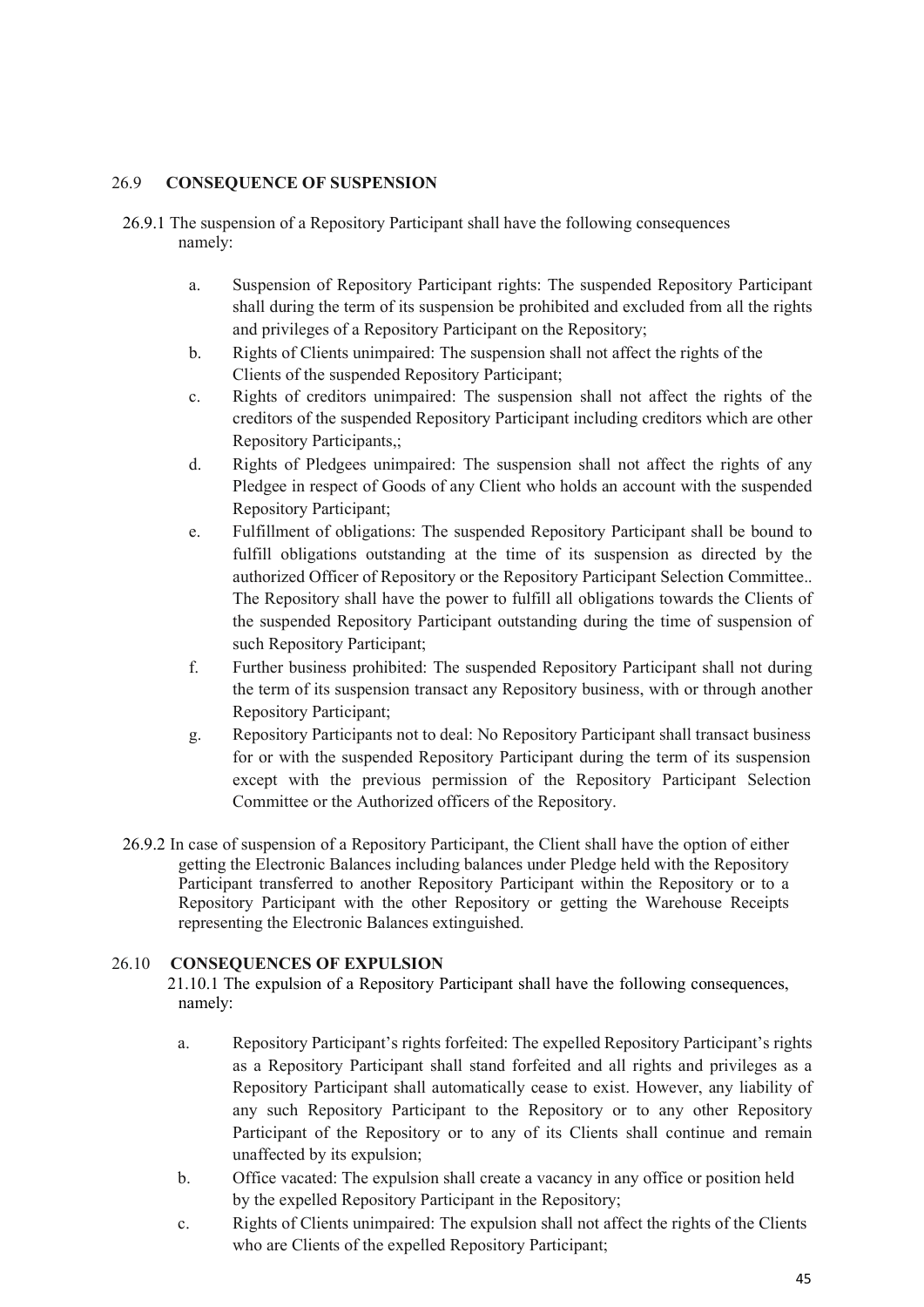- d. Rights of Creditors unimpaired: The expulsion shall not affect the rights of the creditors of the expelled Repository Participants including creditors which are other Repository Participants;
- e. Fulfillment of obligations: The expelled Repository Participant shall be bound to fulfill transactions outstanding at the time of its expulsion and it may with the permission of the Repository Participant Selection Committee close such outstanding transactions with or through another Repository Participant.
- f. The Repository shall have the power to fulfill all obligations towards the Clients of the expelled Repository Participant outstanding at the time of expulsion of such Repository Participant;
- f. Repository Participants not to deal: No Repository Participant shall transact business relating to Repository for or with expelled Repository Participant except with the previous permission of the Repository Participant Selection Committee.
- 26.10.2 In case of expulsion of Repository Participant, the Client shall have the option of either getting the Electronic Balances held with the Repository Participant transferred to another Repository Participant or getting the Warehouse Receipts representing the Electronic Balances extinguished.

# 26.11 EXPULSION RULES TO APPLY

When a Repository Participant ceases to carry on business otherwise than on death, the Repository Participant shall be deemed to be expelled and in that event all provisions relating to expulsion contained in these Bye Laws shall apply to such concerned Repository Participant in all respects.

## 26.12 Notice of Suspension of Business

Notice shall be given to all other Repository Participants through the system of the Repository of the expulsion or suspension of business in relation to the operations of the Repository by a Repository Participant or of any other charges imposed on it, on its partners, authorized representatives or other employees. The Repository Participant Selection Committee or the authorized officers of the Repository may, in its absolute discretion and in such manner as it thinks fit, notify or cause to be notified to the Repository Participants of the Repository and/or to the Clients and to public, that any person who is named in such notification has been expelled, suspended or has suspended its business or ceased to be a Repository Participant. No action or other proceedings shall, in any circumstances, be maintainable by such suspended/ expelled/ceased Repository Participant against the Repository or the Repository Participant Selection Committee or any of its members or the authorized officers of the Repository, or any employee of the Repository for the publication or circulation of such notification.

#### 26.13 PROCEDURE FOR CANCELLATION OF AGREEMENT BETWEEN CLIENTS / REPOSITORY PARTICIPANT AND REPOSITORY

- 26.13.1 The agreement entered into between the Clients and Repository Participant and the Repository Participant and Repository hall be cancelled under the following cases:
	- a. on the expulsion of the Repository Participant by the Repository Participant Selection Committee --; or
	- b. on the termination of the Repository Participant or its services by the Repository in accordance with the provisions of these Bye Laws.
- 26.13.2 The cancellation of the agreement shall have effect only when such cancellation has been approved by the Repository. The Repository shall give approval for such cancellation only if: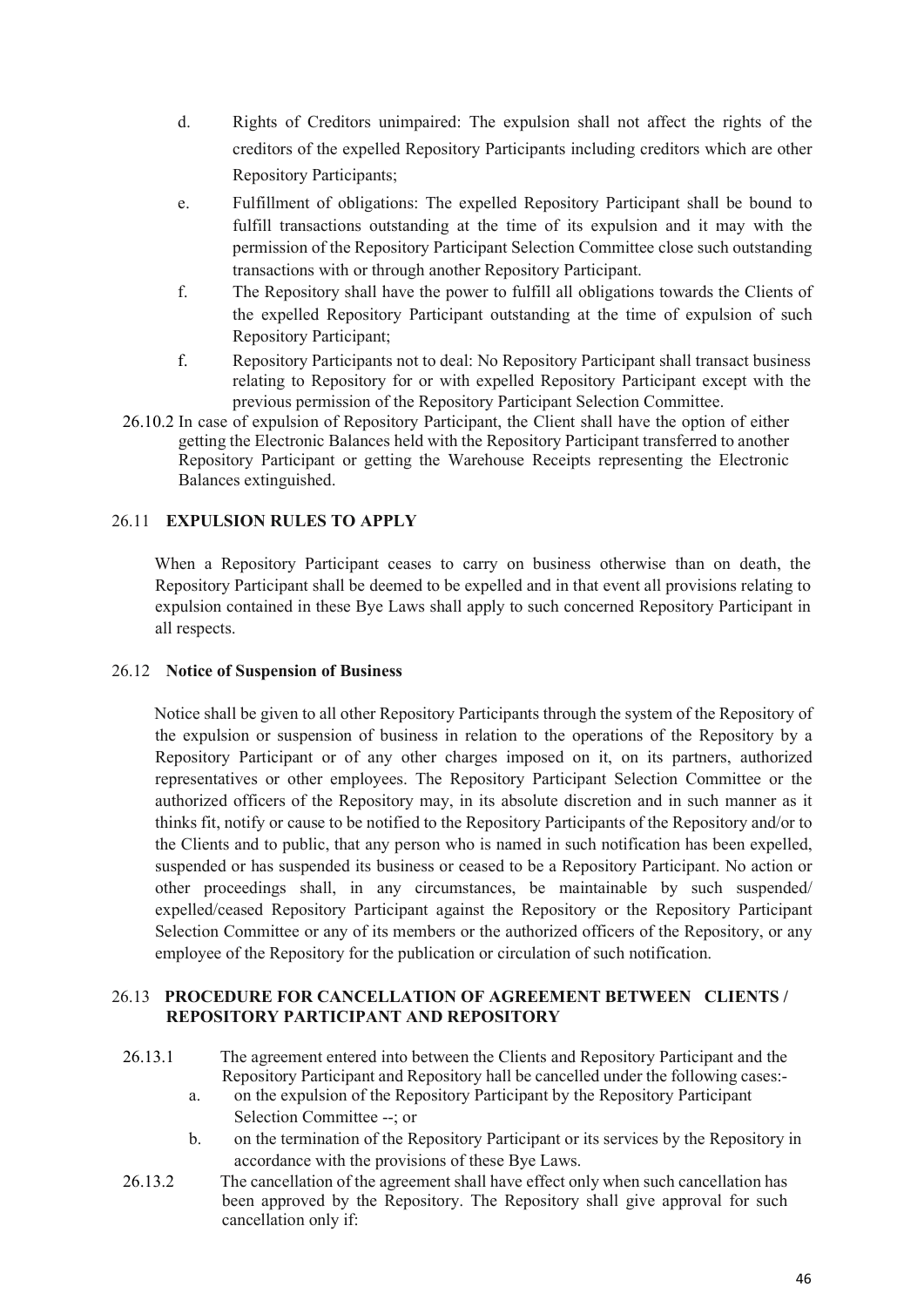- a. there exists no suspense balance in the accounts of the Clients with Repository Participants and the accounts of Repository Participant with the Repository;
- b. the accounts of all the Clients of the Repository Participant have been closed and there exist no balances;
- c. the Repository Participant has paid or settled all its outstanding dues to the Repository.
- d. The cancellation of the Agreement between the Client and the Repository Participant shall not affect the obligations of the Client and Repository and shall survive the cancellation of Agreement.
- 26.13.3 Such cancellation of the agreement referred to in Bye Law (26.13.1) above shall not affect any claims arising in respect of transactions effected by the Repository Participant while it was a Repository Participant of the Repository.

# 27. APPEALS

## 27.1 RIGHT OF APPEAL

Any Repository Participant aggrieved by the order passed by the Repository Participant Selection Committee shall have the right of appeal to the Repository against the said order of the Repository Participant Selection Committee.

## 27.2 PROCEDURE FOR APPEAL

- a. An Appeal may be filed with repository, by a Repository Participant within 30days of receipt of the order of the Repository Participant Selection Committee. The Appeal may be filed with a note and memorandum of appeal stating the reasons and grounds of the appeal against the decision/order of the Repository Participant Selection Committee and must also state the relief sought, if any.
- b. The Board of Repository or any Committee of Board of Repository authorized in this behalf shall after considering the order of the Repository Participant Selection Committee and the appeal filed by the Repository Participant, concur with the order of the Repository Participant Selection Committee or stay the operation of any order passed by Repository Participant Selection Committee for such period and on such terms and conditions as the Board of Repository or Committee of Board of Repository, as the case may be, may deem fit.

#### 27.3 CONSIDERATION OF APPEAL

- a. The Appeal will be heard by the Board of Repository or Committee appointed by the Board of Repository to whom the power of hearing is delegated. At such hearing, the appellant shall be entitled to be represented by advocates, counsels, attorneys and other representatives.
- b. The time limit for the disposal of an appeal preferred to the Board of Repository or Committee appointed by the Board of Repository shall be three months from the date of making such appeal or such other extended time as may be decided by the Board of Repository.

#### 27.4 RECORD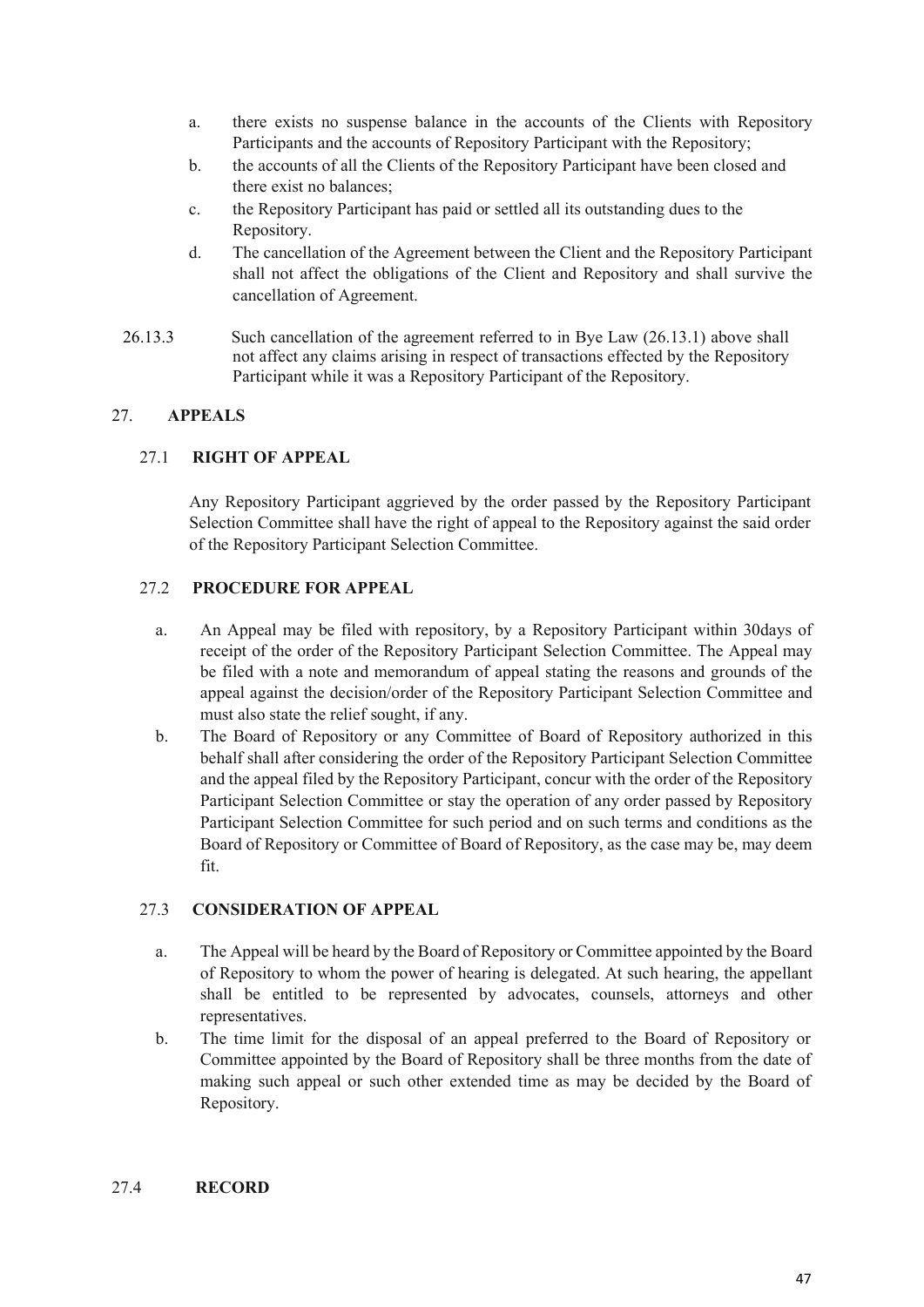A copy of the record of the Repository Participant Selection Committee and the Board of Repository, relating to the appeals, shall be furnished to the Authority upon a request being received from it.

### 28. THIRD PARTY CLAIMS

### 28.1 MANNER OF DEALING WITH THIRD PARTY CLAIMS

In the event of any claim made by any person in respect of any Electronic Balances held in Repository by a Client being received in writing by the Repository Participant through whom the Electronic Balances are held by that Client, either directly from the claimant or through Repository Participant, the Repository Participant shall forthwith intimate Repository and the Client of such claim. Provided however that, the Repository shall not act on such claim or notice in the absence of an appropriate order or directive of a competent court, tribunal or Authority in respect of such claim.

Provided further, that the Repository may, on receipt of such claim or notice, if it so deems fit, require the concerned Client to execute a suitable indemnity in favor of the Repository or Repository Participant as the case may be, as a condition to Repository permitting the Client to continue dealing with the Electronic Balances in dispute.

Where such claim is received by the Repository directly, the Repository shall forthwith intimate the Repository Participant of such claim and take all actions as aforesaid.

### 29. DISCLAIMER AND INDEMNITY

#### 29.1 DISCLAIMER

Where any loss or damage is caused to or incurred by any party or person on account of any act of commission or omission or default in complying with the provisions of the Act or the Guidelines or these Bye Laws or the Business Rules and Operating Instructions or the agreements executed in pursuance thereof or on account of the negligence or fraud on the part of any Client, and in the event of Repository making good or being required to make good such losses or damages (or any part thereof) to such party or person, the Repository shall be entitled to recover the amount so made good by it from the defaulting Client.

## 29.2 INDEMNITY

- 29.2.1 Each and every Client shall indemnify and keep indemnified, saved and harmless the Repository and every other Client from and against all harm, loss, damage, injury and penalty suffered or incurred and all costs, charges, and expenses incurred in instituting and/or carrying on and/or defending any suits, action, litigation, arbitration, disciplinary action, prosecution or any other legal proceedings suffered or incurred by the Repository or any Client on account of or as a result of any act of commission or omission or default in complying with the provisions of the Act or the Guidelines or these Bye Laws or the Business Rules and Operating Instructions or the agreements executed in pursuance thereof or on account of the negligence on the part of that Client, which may include its employees, servants or agents if any.
- 29.2.2 The Repository shall provide its system and services on a best effort basis and the Repository and/or its Directors, employees and agents shall not incur any liability for any loss suffered by any Client or damage caused to any Client due to malfunctioning, delayed or non-functioning or any technical snag or error beyond the control of the Repository.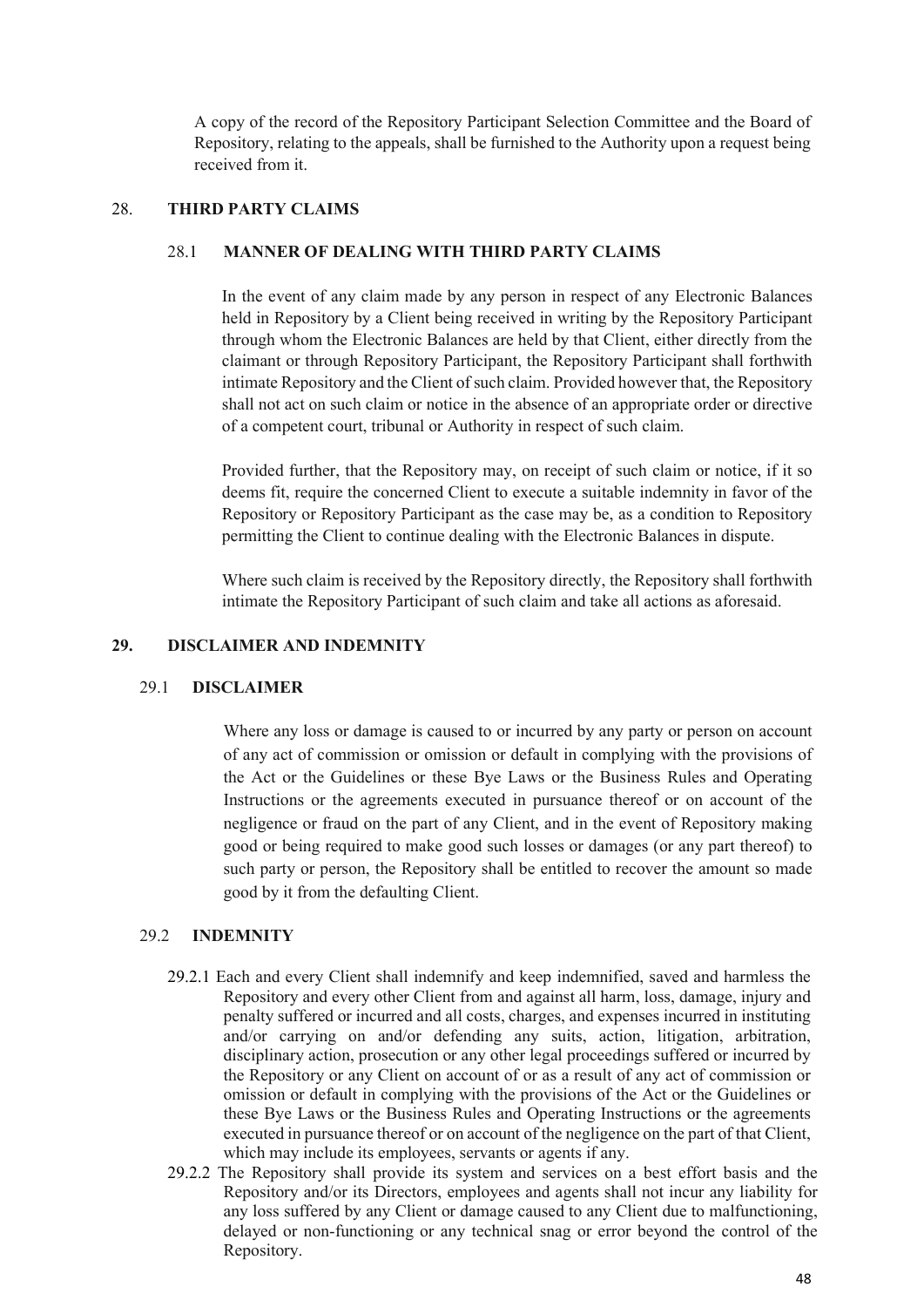29.2.3 The Repository facilitates electronic holding of Negotiable Warehouse Receipts, transfers and the accounting thereof in respect of Goods held by Warehousemen. In the event of any defect in the Goods including title to the Goods, due to fraud or misconduct of any Client or Depositor or Warehouseman, the Repository Participant, Repository and/ or its Directors, employees and agents shall not incur any liability for any loss suffered by or damage caused to any person including any Client.

## 30. CONCILIATION

In all claims, differences and disputes, irrespective of whether the Repository is a party or not, arising out of or in relation to dealings on the Repository including any agreements, contracts and transactions made subject to the Bye Laws or Business Rules of the Repository or with reference to anything incidental thereto or in pursuance thereof or relating to their validity, construction, interpretation, fulfillment or the rights, obligations and liabilities of the parties thereof and including any question of whether such dealings, transactions, agreements and contracts have been entered into or not, the parties shall be free to adopt conciliation proceedings subject to the provisions of Part III of The Arbitration and Conciliation Act, 1996 and amendments thereto.

#### 31. ARBITRATION

The Repository shall maintain a panel of arbitrators who will be appointed by Repository from amongst persons who have experience of handling arbitration matters in the relevant field and the Arbitration proceedings shall be held in accordance with the provisions of The Arbitration and Conciliation Act, 1996 as amended from time to time.

#### 32. Manner of keeping information and records

- 32.1 The Repository shall ensure that:
	- a. a timely and accurate record of information and records is maintained;
	- b. the integrity of the systems is maintained at all times;
	- c. the information and records are not destroyed or tampered with;
	- d. the information and records are not lost even in the event of a disaster.
- 32.2 A Repository shall annually report to the Authority the steps and precautions taken under clause 30.1 of this Bye Law.
- 32.3 The Authority may periodically call for information regarding the steps the Repository and its Repository Participants have taken to comply with the requirements of clause 30.1.
- 32.4 The Authority may require a Repository, by issuing directions in writing, to modify its existing systems under clause 30 of this Bye Law in the interests of the security of the Warehouse Receipts.
- 32.5 If the Authority issues any direction to a Repository under the sub-clause 30.4 of this Bye Law, the Repository shall comply with such direction at its own cost, and as per the time period specified in the direction.

### 33. Preservation of Confidentiality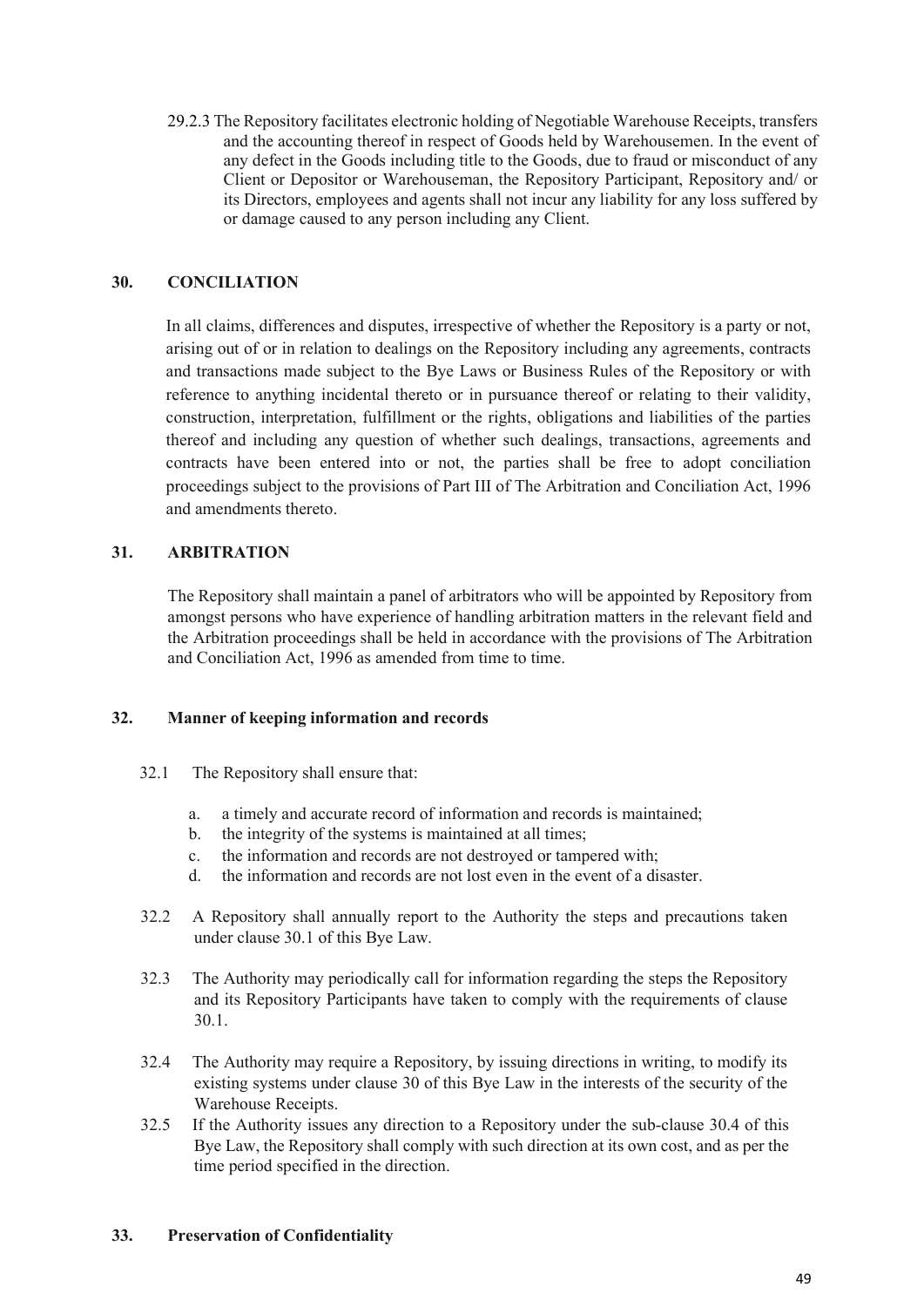- 33.1 The Repository or the Repository Participant shall provide access only on a need to know basis.
- 33.2 Access to information about electronic Warehouse Receipts shall be provided to the Clients to whom such electronic Warehouse Receipts belong to, to the Warehouseman with whom the Client has the physical deposit of goods and to the Pledgee with whom the Client intends to create a Pledge.
- 33.3 The Repository or a Repository Participant shall not allow access to information about electronic Warehouse Receipts to any person other than a Client, Pledgee or Warehouseman without the permission of the Client, subject to other requirements set out in these Bye-Laws.
- 33.4 Repository shall not share, without the prior permission of the Authority, any information received or acquired by it during the course of its working, except as required by the due process of law. Similarly a Repository Participant shall not share, without the prior permission of the Repository, any information received or acquired by it during the course of its working, except as required by the due process of law.
- 33.5 Repository or its Repository Participant shall, upon demand from the Authority, furnish information regarding data access, including a log identifying each staff member accessing the data, the time of access, the nature of data accessed and the purpose.
- 33.6 Repository shall create rights of access for different kinds of Clients, and provide access to them as per such Client rights.
- 33.7 The Authority may from time to time specify additional requirements that Repositories and Repository Participants shall have to comply with and it shall become mandatory for the Repository or the Repository Participant to comply with it.

#### 34. Obligations of a Repository on outsourcing

- 34.1 Repository shall not assign or outsource any of its core functions without the prior approval of the Authority.
- 34.2 Even if the core functions are outsourced after getting the approval of the Authority, the Repository shall be responsible for all the acts of the outsourced entity and for compliance with the provisions of the Act, Rules and Guidelines made thereunder.
- 34.3 Repository shall take the following due care while assigning or outsourcing its core services:
	- a. that the outsourcing of any function or activity is in accordance with the internal policies and procedures of the Repository;
	- b. that there is no conflict of interest that may impair the ability of the outsourced entity to deliver to the required standard;
	- c. that a detailed review is performed of the ability of the potential outsourced entity to deliver the required functions satisfactorily;
	- d. that Repository has entered into a written agreement with the outsourced entity clearly setting out their respective rights and obligations;
	- e. that the outsourcing does not impair the quality of the systems of governance of the Repository;
	- f. that the outsourcing does not impede the ability of the Authority to monitor the functioning of the Repository;
	- g. that the outsourced entity maintains confidentiality of the data shared with or generated by it while performing the outsourced functions or activity in the same manner and to the same extent as the Repository would have maintained;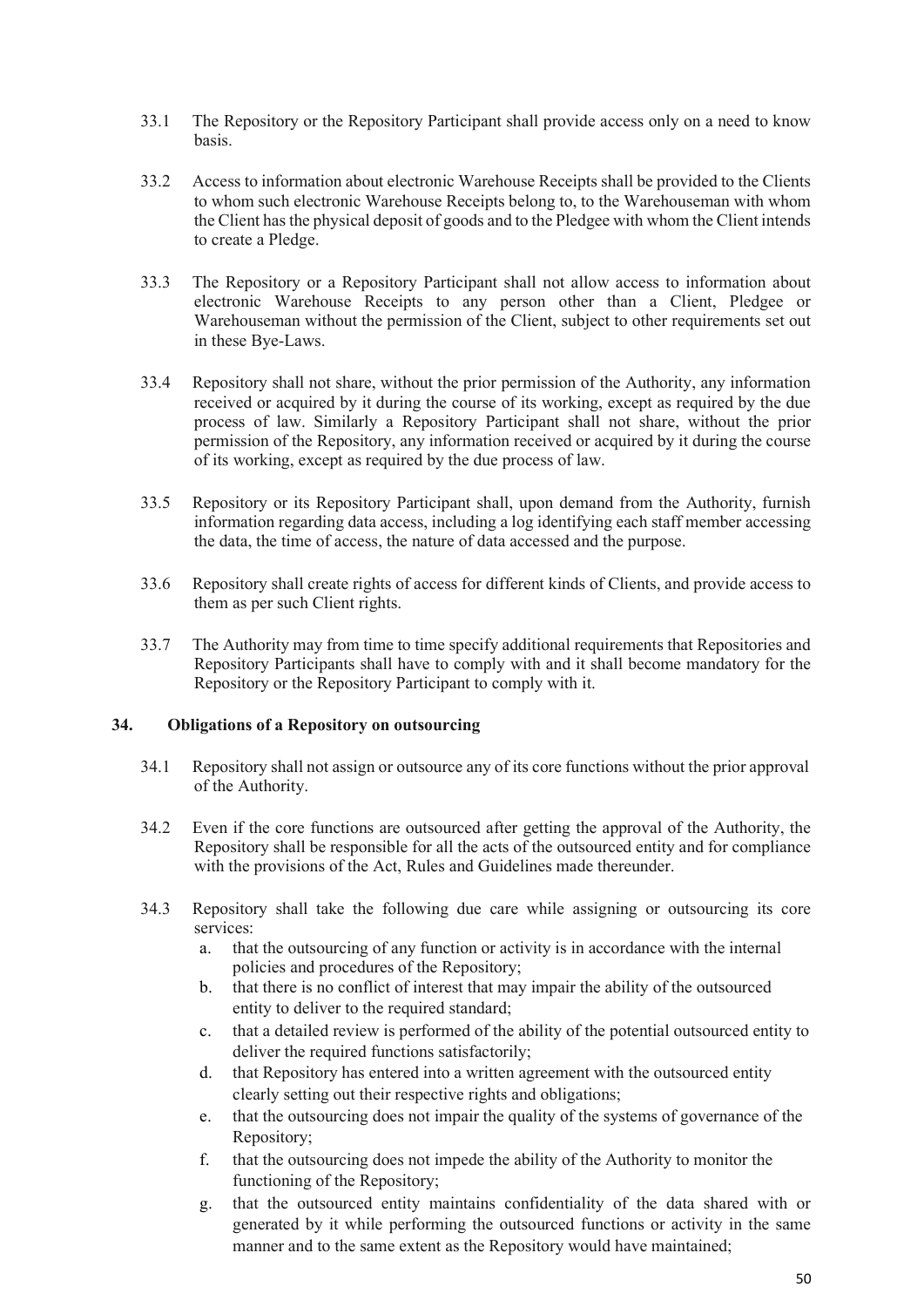- h. that the outsourcing does not cause an excessive increase in the risk to the Repository and the system for creation and management of electronic Warehouse Receipts; and
- i. the outsourced entity is required to disclose any development to the Repository that may have a material impact on its ability to carry out the outsourced functions.

### 35. LIMITATION OF LIABILITY

- 35.1 No claim whatsoever shall lie against the Repository or the Repository Participant on account of quality and quantity of Goods deposited by a Client of a Repository in any Warehouse for which an electronic Warehouse Receipt is issued.
- 35.2 The Depositor or the Client and the Warehouseman shall be solely responsible for complying with the applicable regulations laid down by authorities like Food Safety Standard Authority of India, AGMARK, BIS, etc. as also other State/Central laws and authorities issuing such regulations in this behalf from time to time, including but not limited to compliance of provisions and rates relating to GST, APMC Tax, Mandi Tax, LBT, stamp duty, etc. as applicable from time to time. The Repository shall not be responsible or liable on account of any non-compliance thereof by a Depositor or a Client.
- 35.3 The electronic Warehouse Receipt issued through the Repository System is limited to recording of parameters which are necessary for generation of electronic Warehouse Receipt by a Warehouseman and the Repository shall not be held responsible or liable for parameters not mentioned in the electronic Warehouse Receipts.
- 35.4 All claims relating to quality and quantity arising out of the deposit and/or delivery of Goods, underlying an electronic Warehouse Receipt, by a Warehouseman, shall be settled between the Depositor/Client and the Warehouseman only and the Repository shall not be party to any such a dispute.

### 36. DEALINGS ON REPOSITORY SYSTEM

#### 36.1.1 JURISDICTION

- 36.1.1 Any dispute that may arise between the Clients and the Repository arising out of use of the Repository system shall be deemed to have arisen at the computerized processing unit of the Repository at Mumbai and the place of contracting between the Clients shall be at Mumbai. The Clients of the Repository System shall expressly record on their contracts/agreements/SLAs that they have excluded the jurisdiction of all other Courts save and except, Civil Courts in Mumbai in relation to any dispute arising out of or in connection with or in relation to the usage of Repository System, and that only the Civil Courts at Mumbai have exclusive jurisdiction in claims arising out of such dispute. The provisions of this section shall not object the jurisdiction of any court deciding any dispute as inter-se /between other parties to which the Repository is not a party.
- 36.1.2 The record of the Repository as maintained by a central processing unit or a cluster of processing units or computer processing units, whether maintained in any register, magnetic storage units, electronic storage units, optical storage units or computer storage units or in any other manner shall constitute the agreed and authentic record in relation to any transaction entered into through automated trading system. For the purposes of any dispute the record as maintained by the computer processing units by the Repository shall constitute valid evidence in any dispute or claim between the Clients of the Repository inter-se or between Clients and Non- Clients of the Repository as the case may be.